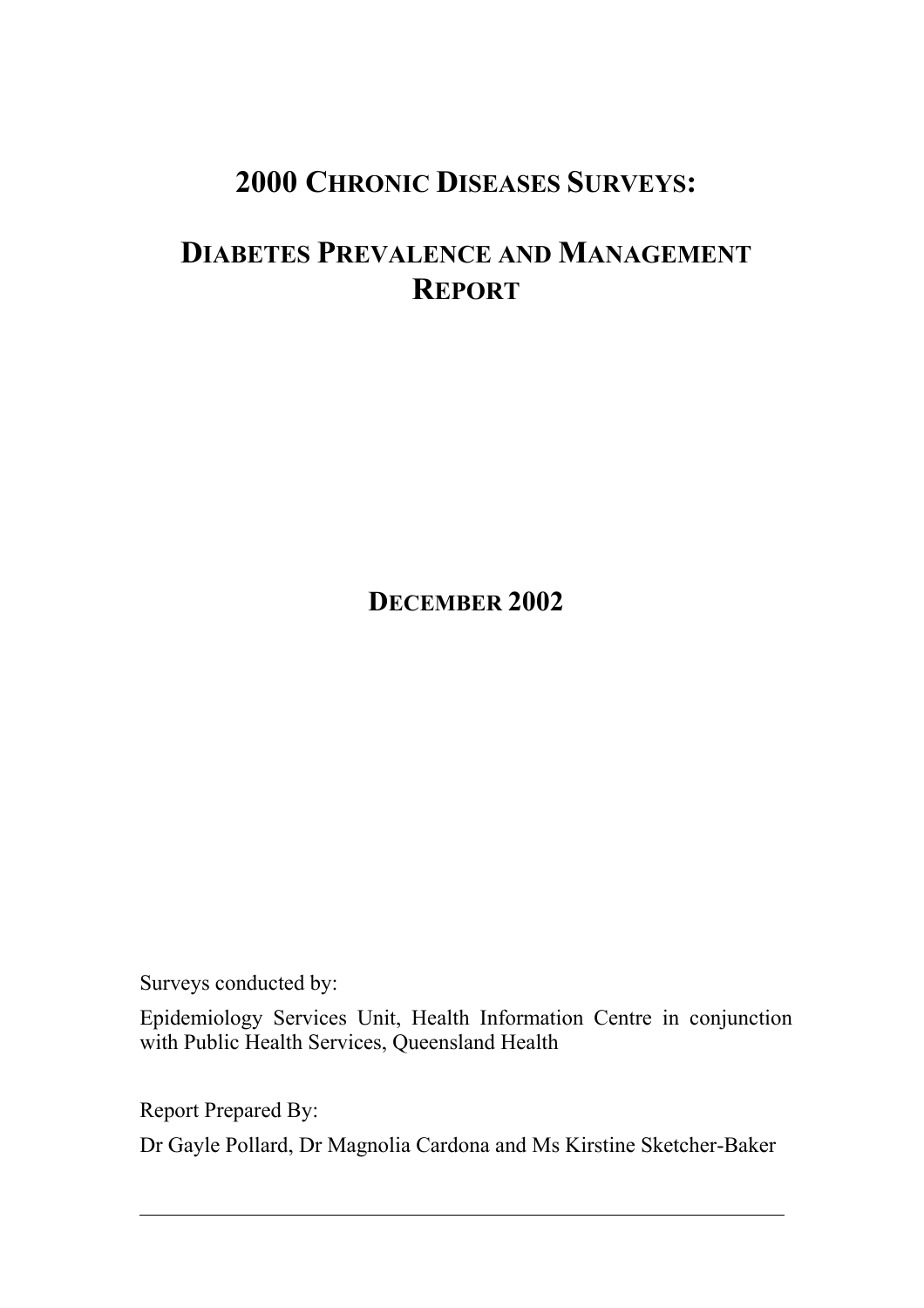Copyright

This work is copyright. It may be reproduced in whole or part, subject to the inclusion of an acknowledgment of the source and no commercial usage or sale.

ISBN: 0-7345-2966-X

Suggested citation: Queensland Health, 2000 Chronic Diseases Surveys: Diabetes Prevalence and Management Report (December 2002)

Further copies of this publication are available from: Manager, Epidemiology Services Unit Health Information Centre Queensland Health GPO Box 48 Brisbane QLD 4001 Ph: (07) 3234 1881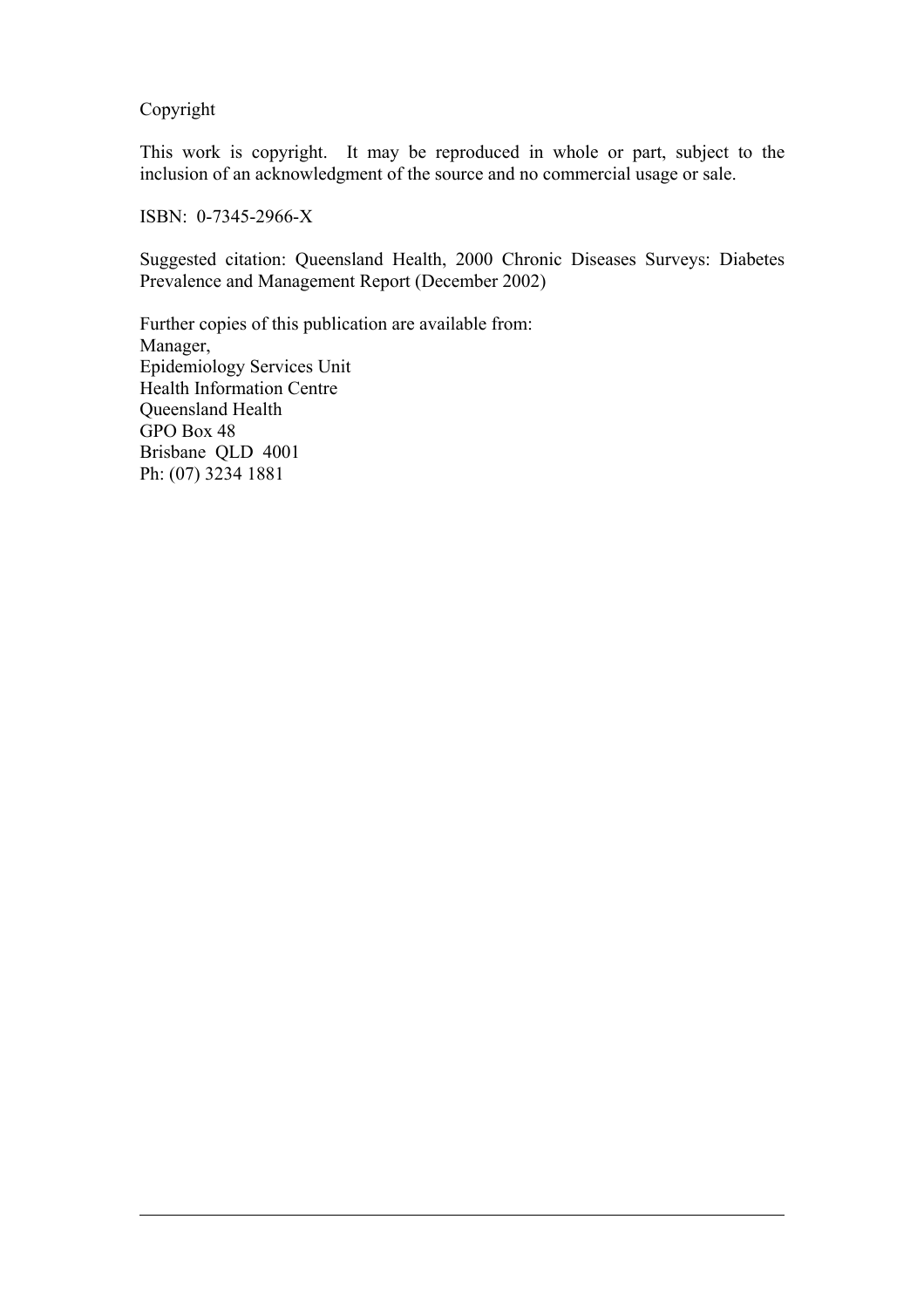### **ACKNOWLEDGMENTS**

Our thanks go first to the survey respondents for their willingness to participate and their time in answering the questions so that the findings could assist other people with diabetes. Our gratitude also goes to the three endocrinologists, Dr Michael D'Emden (Royal Brisbane Hospital), Dr Yong Mong Tan (Townsville General Hospital) and Dr John Prins (Princess Alexandra Hospital) for clinical advice in the design of clinical parameters for analysis. We acknowledge the input of Ellen Hawes into the early phase of the project and thank Dr Michael Coory, Kerry Brady, David Firman, Dr Terry Coyne and Adam Pike for commenting on earlier drafts of this report. Finally, the Queensland Health Central Library staff's valuable assistance in literature search and document supply is also appreciated.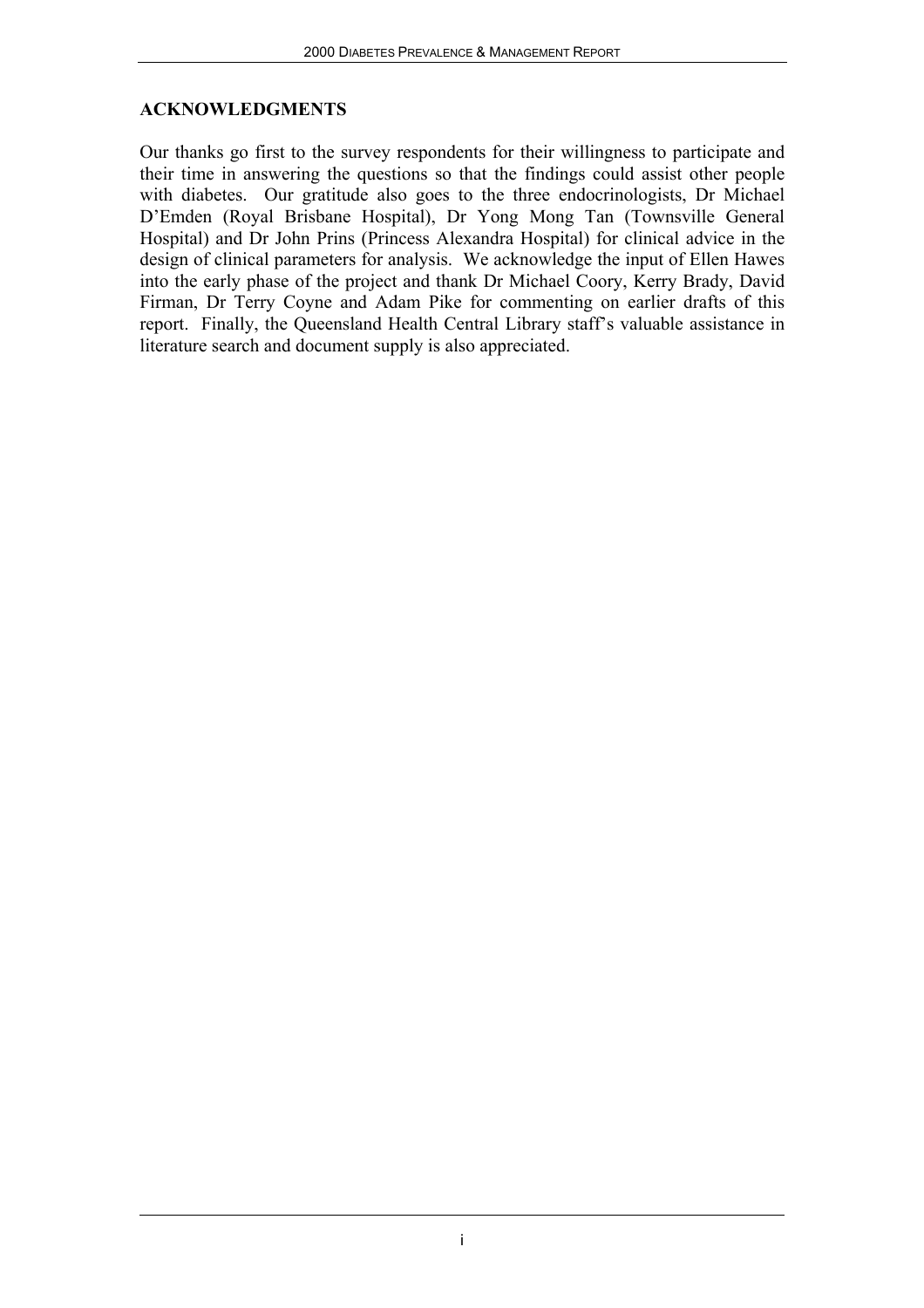## **TABLE OF CONTENTS**

| 2.1 |       |          |  |
|-----|-------|----------|--|
| 2.2 |       |          |  |
|     |       |          |  |
|     | 2.2.2 |          |  |
| 2.3 |       |          |  |
| 2.4 |       |          |  |
| 2.5 |       |          |  |
|     | 2.5.1 |          |  |
|     | 2.5.2 |          |  |
|     | 2.5.3 |          |  |
| 3.0 |       |          |  |
| 3.1 |       |          |  |
|     |       |          |  |
|     | 3.1.2 |          |  |
|     |       |          |  |
|     |       | 3.1.2.2  |  |
|     | 3.1.3 |          |  |
|     |       | 3.1.3.1  |  |
|     |       | 3.1.3.2  |  |
|     |       | 3.1.3.3  |  |
| 3.2 |       |          |  |
|     | 3.2.1 |          |  |
|     | 3.2.2 |          |  |
|     | 3.2.3 |          |  |
|     |       |          |  |
|     |       | 3.2.4.1  |  |
|     | 3.2.5 |          |  |
|     | 3.2.6 |          |  |
|     | 3.2.7 |          |  |
|     |       | 3.2.7.1  |  |
|     |       | 3.2.7.2  |  |
|     |       | 3.2.7.3  |  |
|     |       | 3.2.7.4  |  |
|     | 3.2.8 |          |  |
|     | 3.2.9 |          |  |
|     |       |          |  |
|     |       | 3.2.10.1 |  |
|     |       |          |  |
|     |       |          |  |
|     |       |          |  |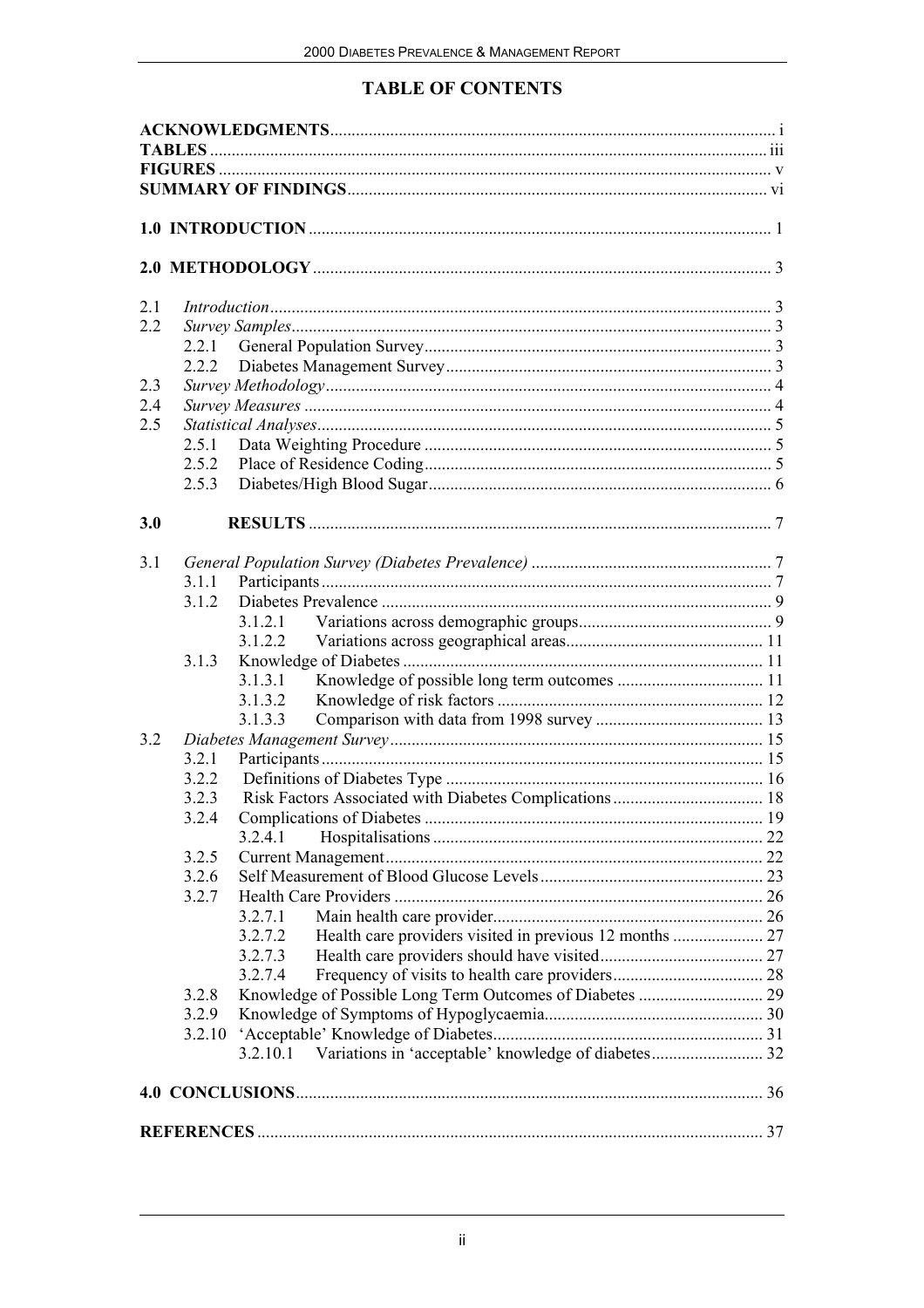| <b>TABLES</b>   |                                                                                                                                                          |
|-----------------|----------------------------------------------------------------------------------------------------------------------------------------------------------|
| Table 3.1.1a:   | Age, sex and geographic characteristics of respondents, General                                                                                          |
| Table 3.1.1b:   | Demographic characteristics of respondents, General Population Survey                                                                                    |
| Table 3.1.2.1:  | Diabetes prevalence by demographic variables (n=128)10                                                                                                   |
| Table 3.1.3.1:  | Respondents' knowledge of the possible long-term outcomes of                                                                                             |
| Table 3.1.3.2:  | Respondents' knowledge of diabetes risk factors and risk behaviours                                                                                      |
| Table 3.1.3.3a  | Respondents' knowledge of the possible long-term outcomes of<br>diabetes <sup>#</sup> , 1998 Statewide Health Survey and 2000 General Population         |
| Table 3.1.3.3b: | Respondents' knowledge of diabetes risk factors and risk behaviours <sup>#</sup> ,<br>1998 Statewide Health Survey and 2000 General Population Survey 14 |
| Table 3.2.1:    | Demographic and geographic characteristics of respondents, Diabetes                                                                                      |
| Table 3.2.2:    |                                                                                                                                                          |
| Table 3.2.3a:   | Risk factors associated with diabetes complications exhibited by                                                                                         |
| Table 3.2.3b:   | Percentage of respondents with three or more risk factors/behaviours                                                                                     |
| Table 3.2.4a:   | Respondent reports of possible diabetes complications (n=990*)19                                                                                         |
| Table 3.2.4b:   | Respondents with diabetes complications by duration of diabetes21                                                                                        |
| Table 3.2.4c:   | Predictors of respondent having three or more diabetes complications 22                                                                                  |
| Table 3.2.5:    | Type II DM respondents' current management for diabetes (n=894*) 23                                                                                      |
| Table 3.2.6a:   | Frequency at which blood glucose measurements are taken (n=571) 23                                                                                       |
| Table 3.2.6b:   | Frequency at which high (10 milli-moles/L) blood glucose                                                                                                 |
| Table 3.2.6c:   | Respondents with good blood glucose management by demographic and                                                                                        |
| Table 3.2.6d:   | Predictors of respondent having good blood glucose management26                                                                                          |
| Table 3.2.7.1:  | Respondents' main health care provider in relation to their diabetes                                                                                     |
| Table 3.2.7.2   | Health professionals visited in the previous 12 months in relation to the                                                                                |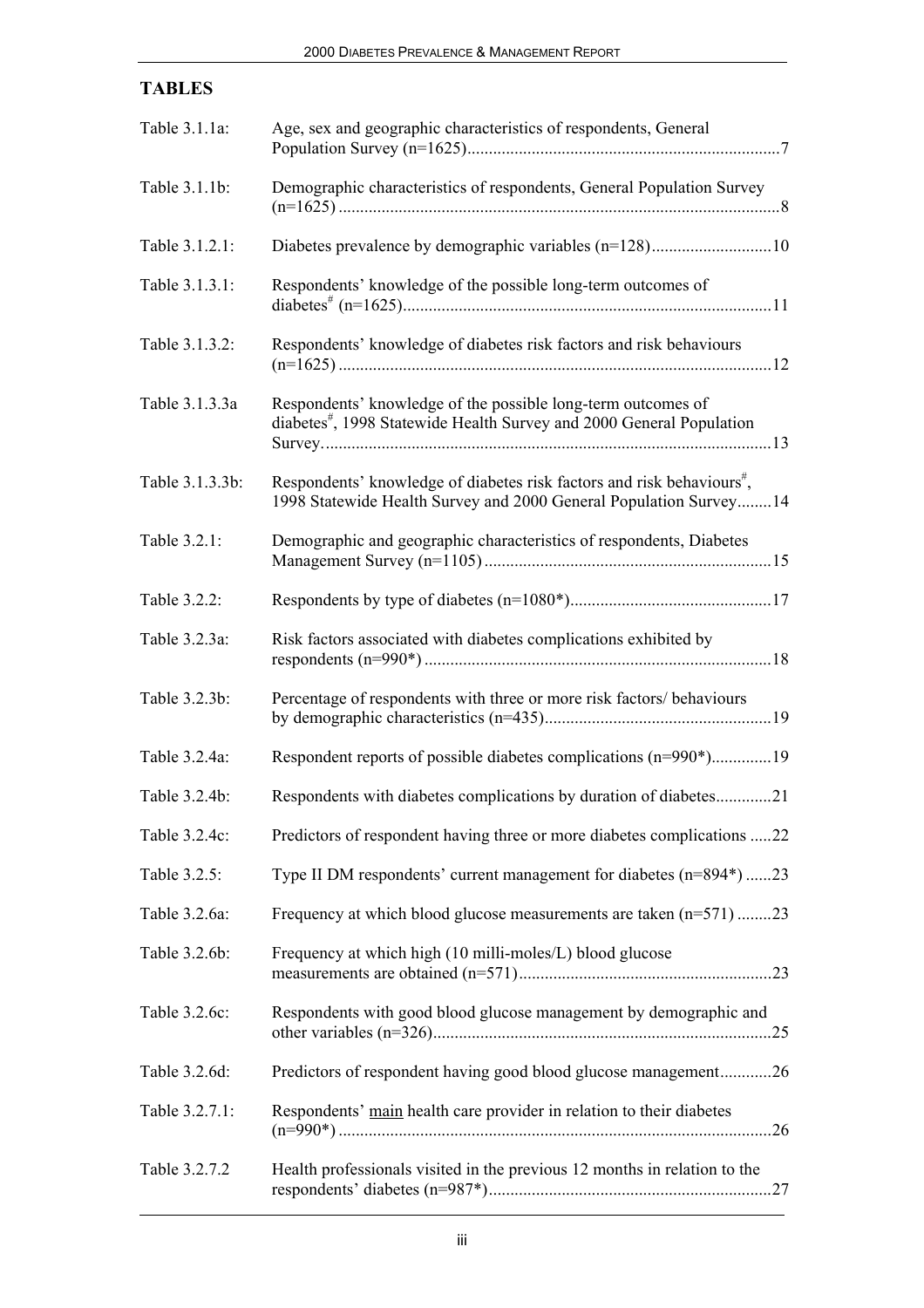| Table 3.2.7.3   | Respondents' attendance patterns at various health professionals in the |  |
|-----------------|-------------------------------------------------------------------------|--|
| Table 3.2.7.4:  | Usual frequency at which respondents visit various health care          |  |
| Table 3.2.8:    | Respondents' knowledge of the possible long-term outcomes of            |  |
| Table 3.2.9:    | Respondents' knowledge of the symptoms of hypoglycaemia (n=990*)31      |  |
| Table 3.2.10.1: | Predictors of respondent having 'acceptable' knowledge of diabetes35    |  |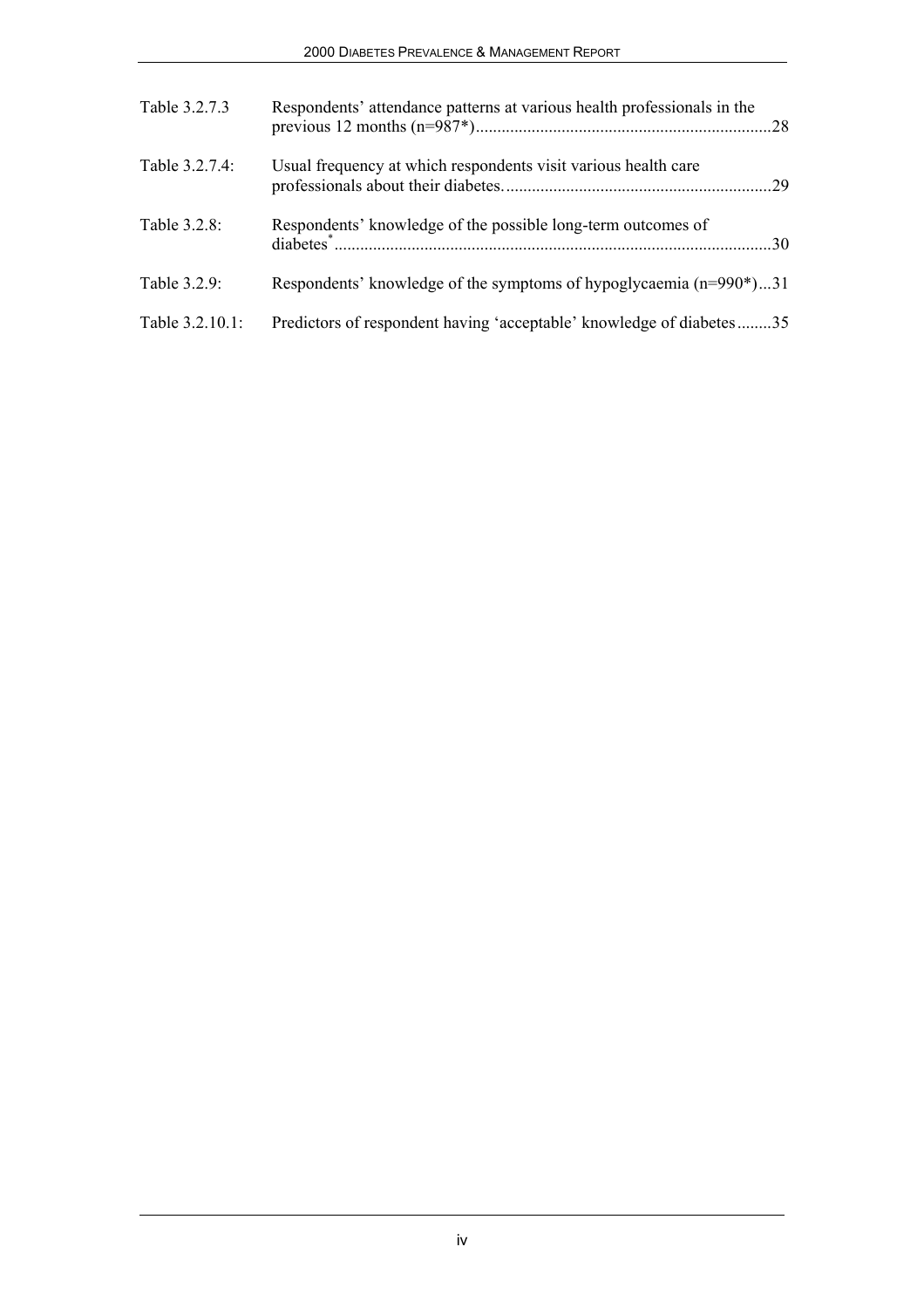## **FIGURES**

| Figure $3.2.4$ : | Percentage of respondents with three or more risk factors by number of                 |  |
|------------------|----------------------------------------------------------------------------------------|--|
|                  | Figure 3.2.10.1a: Percentage of respondents with 'acceptable' knowledge of diabetes by |  |
|                  | Figure 3.2.10.1b: Percentage of respondents with 'acceptable' knowledge of diabetes by |  |
|                  | Figure 3.2.10.1c: Percentage of respondents with an 'acceptable' knowledge of diabetes |  |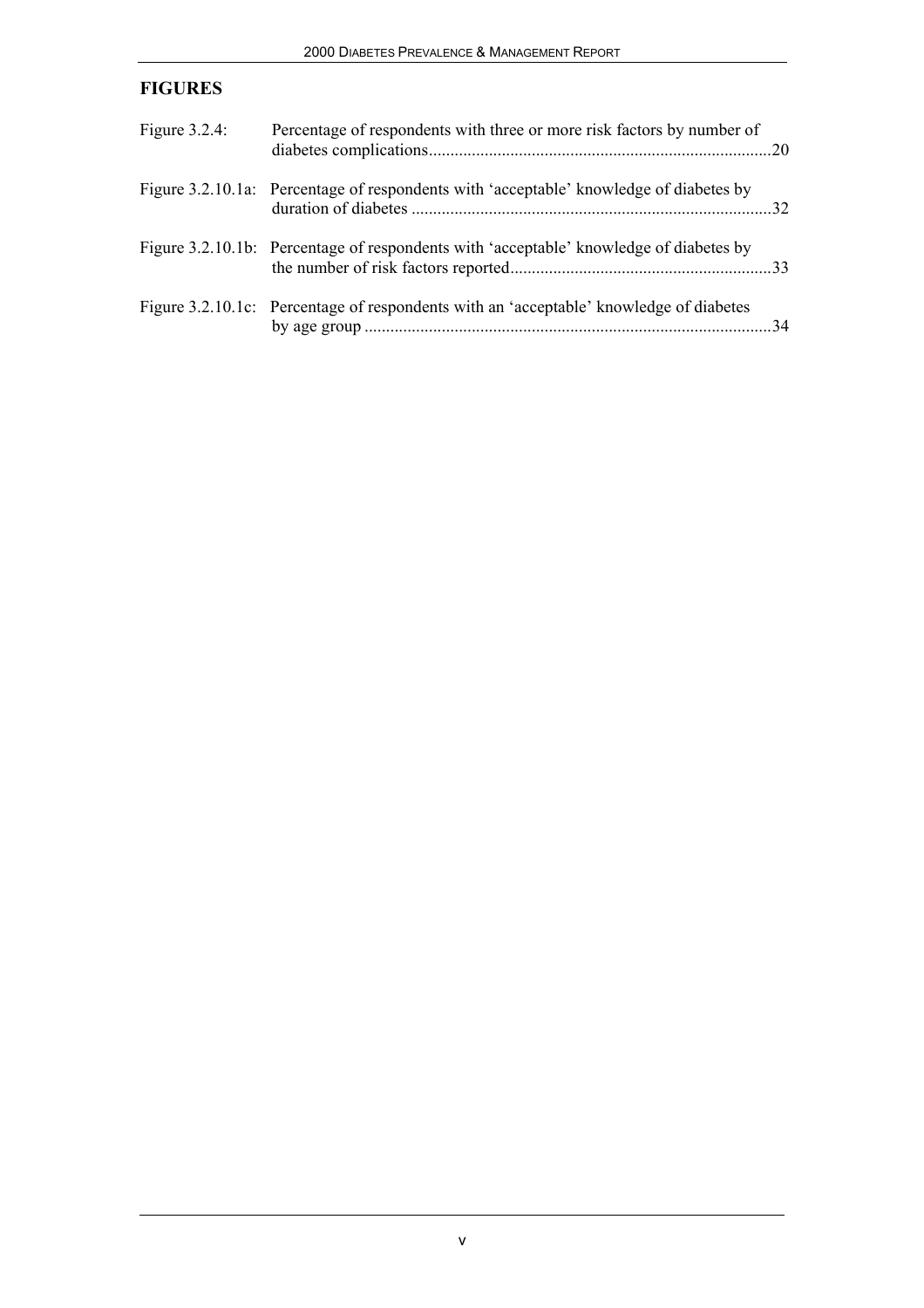### **SUMMARY OF FINDINGS**

This study is the first in Queensland to yield baseline information, at a population level, on the self-reported help seeking and management behaviour of people with diabetes. Although the patterns of care reported are not totally within the recommended guidelines, the data provides a useful baseline for future comparisons.

# **A. GENERAL POPULATION SURVEY (DIABETES PREVALENCE)**

- A total of 1625 individuals aged 18 years and over from throughout Queensland completed the diabetes prevalence interview. The interview was conducted using computer assisted telephone interviewing (CATI) technology
- Self-reported diabetes prevalence was 8.5% (including 5.3% told they have diabetes and 3.2% told they had high blood sugar or a touch of sugar) and has increased since the 1995 National Health Survey.
- If females who were likely to have only had gestational diabetes were removed from the equation, prevalence was 7.0% which is identical with that found in the Queensland phase of the 2001 AusDiab survey
- Diabetes was more prevalent among older, unemployed and lower income respondents.
- There were no differences in diabetes prevalence by gender or rural/urban distribution.
- Overall, the proportion of the general population who knew the definition of diabetes had improved by 19% between 1998 and 2000 (59% to 78%).
- However, a relatively low level of knowledge regarding complications (average of less than one long-term outcome known) indicates that some aspects of the message about the severity and nature of the disease have not been successfully communicated to the general community.
- Despite mass media and targeted sub-group campaigns, the level of population awareness of risk factors for diabetes also leaves much to be desired: more than half did not know any risk factors, and the average number of risk factors known was 1.57. This gap cannot be overlooked as many of the risk factors are lifestyle related and therefore avoidable.

# **B. DIABETES MANAGEMENT SURVEY**

- A total of 1105 individuals aged 18 years and over from throughout Queensland were interviewed in the diabetes management survey. This survey also was conducted using CATI technology
- On average, each respondent exhibited 3.2 risk factors for diabetes complications (out of a total of 5: smoking, obesity, physical inactivity, high blood pressure, high cholesterol). These risk factors were more likely to be present among respondents aged 40 years and over, the unemployed, and residents of accessible areas.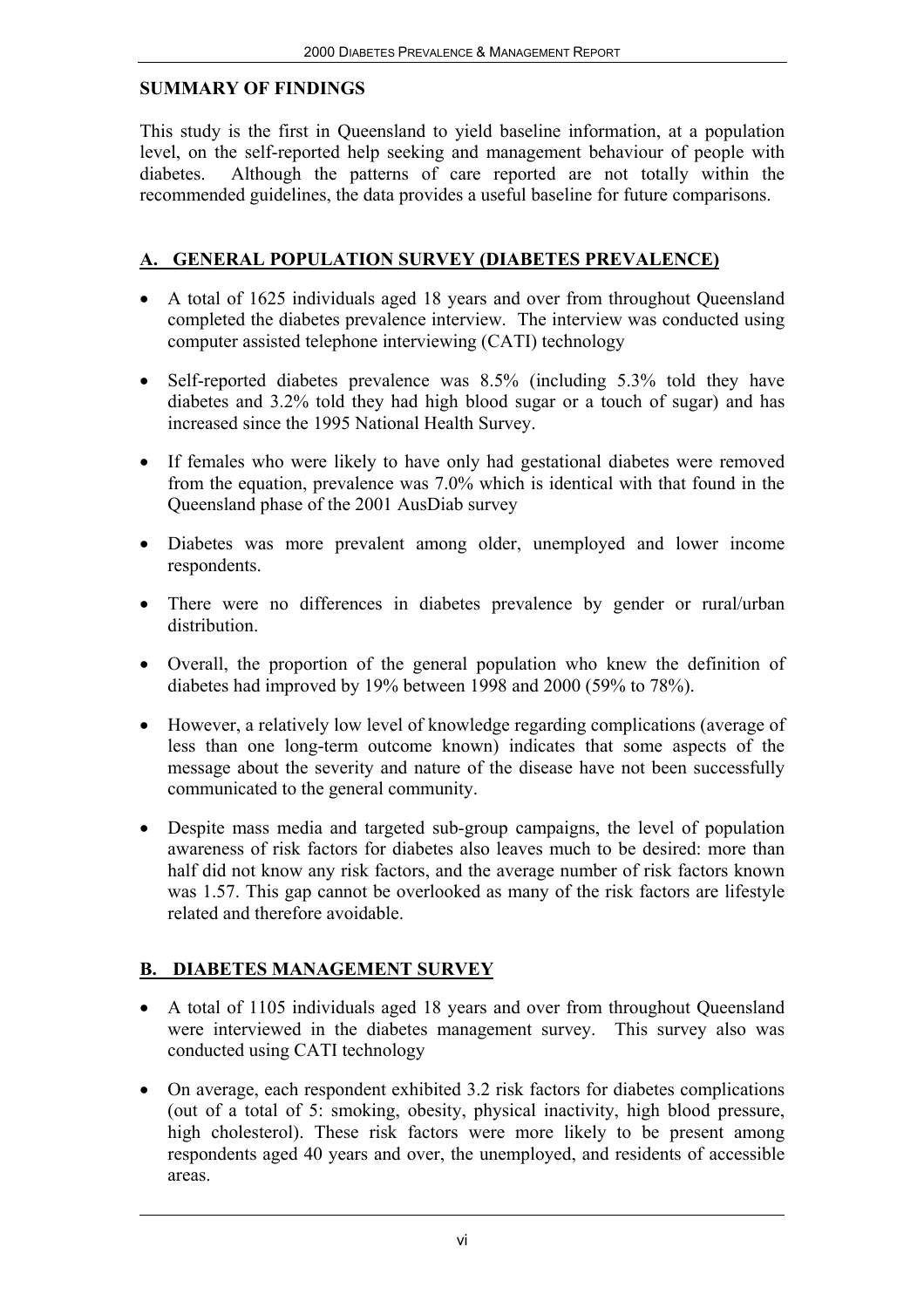- The number of complications respondents reported increased with increased presence of risk factors/behaviours and longer duration of disease. Specifically, heart problems, vision problems and peripheral neuropathy all became increasingly common with increased disease duration.
- Just under a quarter of respondents with diabetes (23%) had been admitted to hospital in the past year, and a third of them were aware/believed that their most recent hospitalisation was related to their diabetes.
- Eighty-six percent of respondents with Type II diabetes mentioned diet as a part of their current management of their condition. Other components of management included exercise (67%), hypoglycaemic agents (47%) and insulin (12%).
- Over 90% of respondents on insulin felt confident about their ability to inject themselves.
- Over half of respondents (57.7%) stated that they measured their blood glucose levels before a meal.
- Frequency of glucose measurements varied greatly, from more than once a day to less than once a week, raising concerns about the appropriateness of their actions for adequate disease control. Using standard definitions, only one third (33%) of respondents reported actions consistent with good blood glucose management.
- Overall, 15.9% of respondents with diabetes reported an 'acceptable' knowledge of their disease and its management. This level was higher among females, those in paid employment, those with higher level of education and people with longer duration of disease. The level of 'acceptable' knowledge decreased significantly as the number of risk factors/behaviours increased.
- People with diabetes were much more likely than the general population to have a higher level of knowledge of the disease, but they were also just as likely as members of the general public to name generalised and incorrect long-term outcomes of diabetes. In addition almost 30% of respondents with diabetes could not name any of the symptoms of low blood sugar or hypoglycaemia.
- The main health care provider was identified as the GP or family doctor by 84% of respondents, and the next most common was the private endocrinologist or specialist (8%).
- According to the recommendations of the *Diabetes Standard Pathway of Care 2000,* less than one quarter of the respondents who should have attended a particular type of health professional (dietitian, podiatrist, diabetes educator, endocrinologist) had visited them within the recommended time period.
- However, many respondents who had no apparent need to attend these health professionals had done so (14%-56% depending on health professional type).
- Reported frequency of visits to the GP was lower than the accepted standards while visits to the optometrist and ophthalmologist were higher than recommended.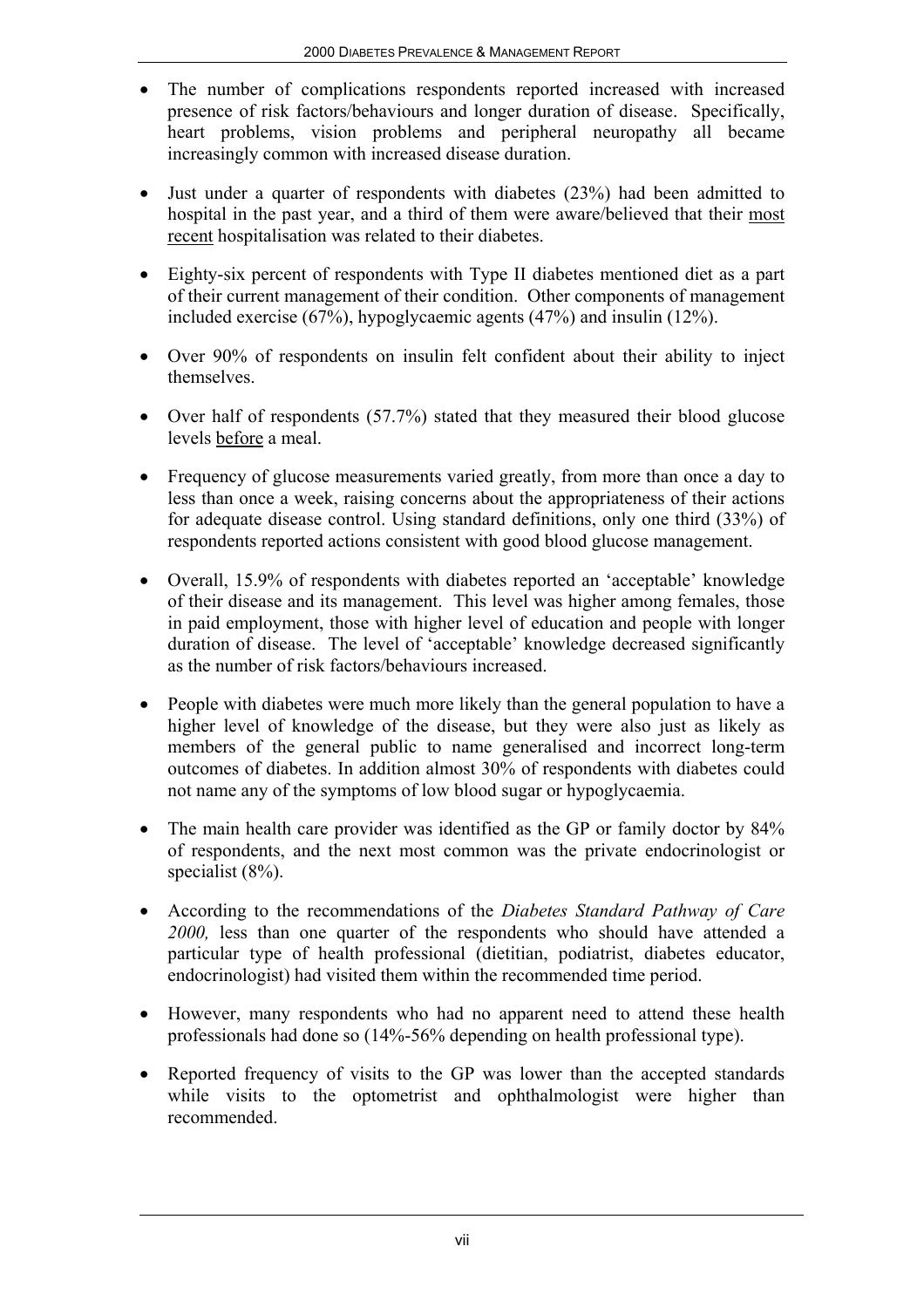## **1.0 INTRODUCTION**

Diabetes, the most common endocrine disorder, is characterised by elevated levels of sugar in blood due to absence of insulin (type 1) or resistance to its action (type 2). The disease is characterised by metabolic abnormalities and by long-term complications involving the eyes, kidneys, nerves and blood vessels.

*Isselbacher K.J. et al. (eds) Harrison's Principles of Internal Medicine, volume 2, 13th Edition, McGraw-Hill, 1994.*

In type 1 diabetes, the immune system destroys the pancreatic cells, leading to an acute onset of disease in children and young people. In type 2 diabetes, obesity leads to insulin resistance in the peripheral tissues, so the disease usually has an insidious onset later in life. *Griffiths E, Williams K. Diabetes: a refresher on signs and complications. Community Nurse 1998;24-27*

Over the past decade or so, there has been increased international focus on the health burden of diabetes, it increasing incidence and prevalence, and the associated costs to society. In Australia in 1996 it has been estimated that diabetes was responsible for 6.5% of all deaths, 5.2% of all years of life lost, and 4.6% of the years of life lost owing to disability<sup>1</sup>.

Also in 1996, Australian Health Ministers agreed that diabetes be identified as the fifth National Health Priority Area. Following this, the *National Diabetes Strategy and Implementation Plan* (1998) identified population sub-groups requiring special attention in diabetes prevention and care services as follows: Indigenous Australians, people from culturally and linguistically diverse backgrounds, people living in rural and remote areas, children and adolescents, and older Australians.

Much of the burden of diabetes can be reduced through better diagnosis and management. Improvements in diabetes management have been identified in a range of settings, such as general practice, hospital emergency departments, outpatient diabetes clinics and antenatal care clinics. Considerable work is needed in order to better understand the ways in which people with diabetes self-manage their condition and how living with diabetes impacts upon their lives.

It is expected that the implementation of the *National Diabetes Strategy* will see joint efforts from government at all levels, the private sector, non-government and community organisations, and consumers and carers. Queensland Health currently contributes to diabetes control by promoting primary prevention messages, assisting in early identification, increasing the capacity of the health system to manage and monitor services, and improving data development and quality of information services.

Queensland Health has also developed the *Health Outcomes Plan for Diabetes 2000- 2004*, which complements plans published or being developed in other National Health Priority Areas. This plan covers diabetes primary prevention, early detection, and management. In 2000, Queensland Health was instrumental in the multidisciplinary development of the *Standard Care Pathway for Management of Diabetes Mellitus in Adults*. Paper and electronic versions of the pathway were disseminated at various fora, and the message was communicated across the State to health care workers at relevant levels (General Practitioners, specialists, allied health workers).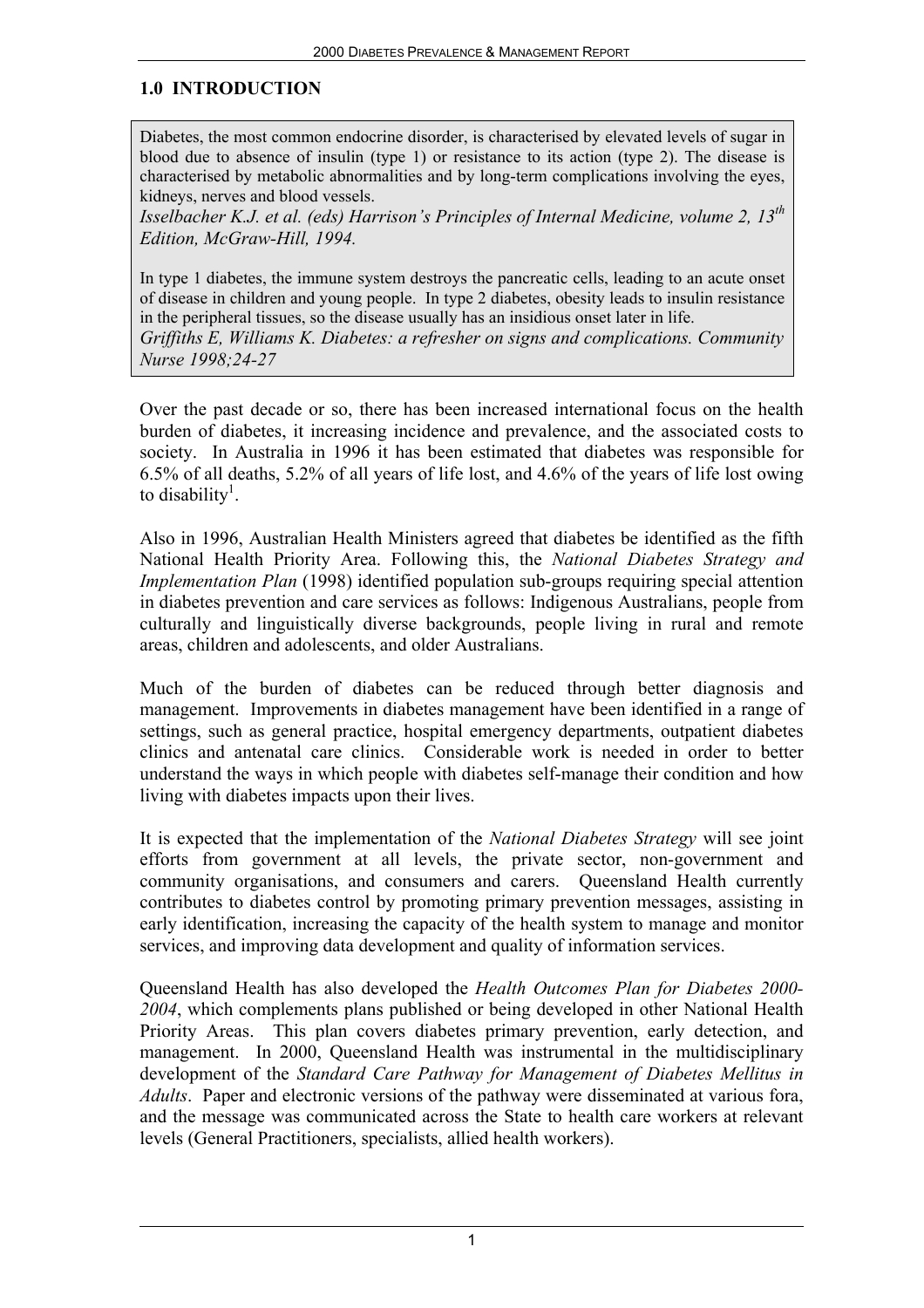In addition to providing an estimate of self-reported diabetes prevalence, this research examines how diabetes affects the lives of a sample of Queenslanders. It investigates their risk factors, how the disease impacts on their overall health, how they utilise the services of health professionals, how they manage their condition, whether they follow the recommended pathways of care, and their level of knowledge of the condition and its complications.

The findings will provide a rich data source for those seeking to understand how Queenslanders of various demographic characteristics understand their diabetes, experience and manage their disease, and will identify potential points of intervention for primary and secondary prevention.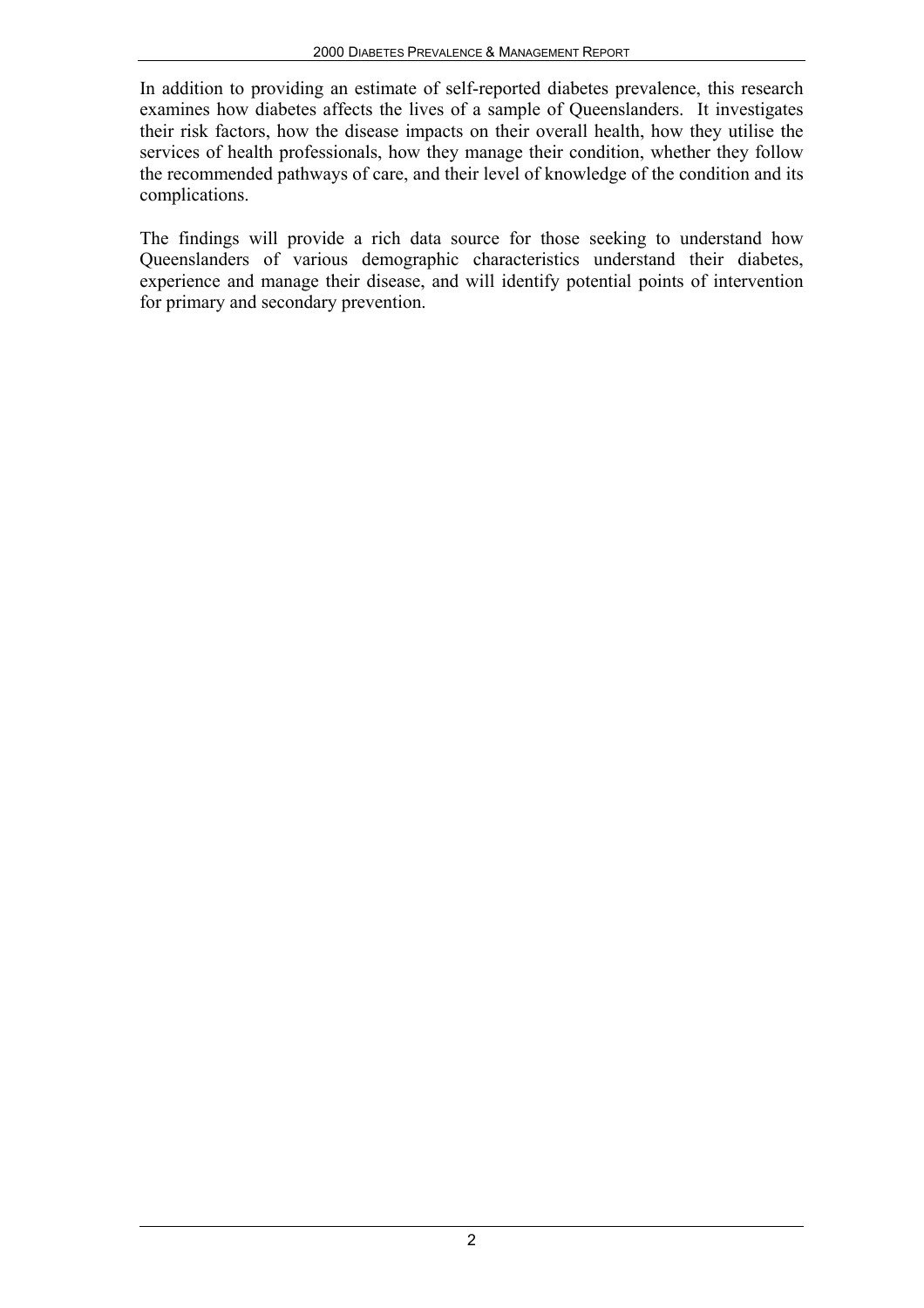### **2.0 METHODOLOGY**

## **2.1 Introduction**

Two telephone surveys, a General Population Survey and a Diabetes Management Survey, were conducted independently but concurrently between 31 March and 1 June 2000.

The General Population Survey included questions on a variety of health-related topics including diabetes. One of the aims of this survey was to determine the prevalence of diabetes among adults in Queensland.

The Diabetes Management Survey was aimed to collect data on a variety of topics relating to the management of diabetes among adults in Queensland who have diabetes.

## **2.2 Survey Samples**

# **2.2.1 General Population Survey**

From each selected private household (see Section 2.2), one resident individual was asked to participate in the survey. All household residents aged 18 years or more were eligible to participate. However, if there was more than one eligible individual in a selected household, the one who had most recently had a birthday was asked to participate. Owing to differences between male and female response rates, respondents were stratified by sex to ensure an equal male – female ratio.

# **2.2.2 Diabetes Management Survey**

From each selected private household (see Section 2.2), one resident individual was asked to participate in the survey. In order to participate, the individual had to meet each of the following eligibility criteria:

- be aged 18 years or more; and
- have been told by a doctor, nurse or at a hospital that they have diabetes,

If there was more than one eligible individual in a household contacted, the one who had most recently had a birthday was asked to participate.

Individuals were excluded from selection in each of the surveys if they met any one of the following exclusion criteria:

- be less than 18 years of age;
- not speak English sufficiently well for an interview to be conducted;
- have a mental or physical disability that prevented them from being able to take part in a telephone interview;
- be absent from their household for the duration of the interview period; or
- be a visitor at, rather than a usual resident of, the contacted dwelling.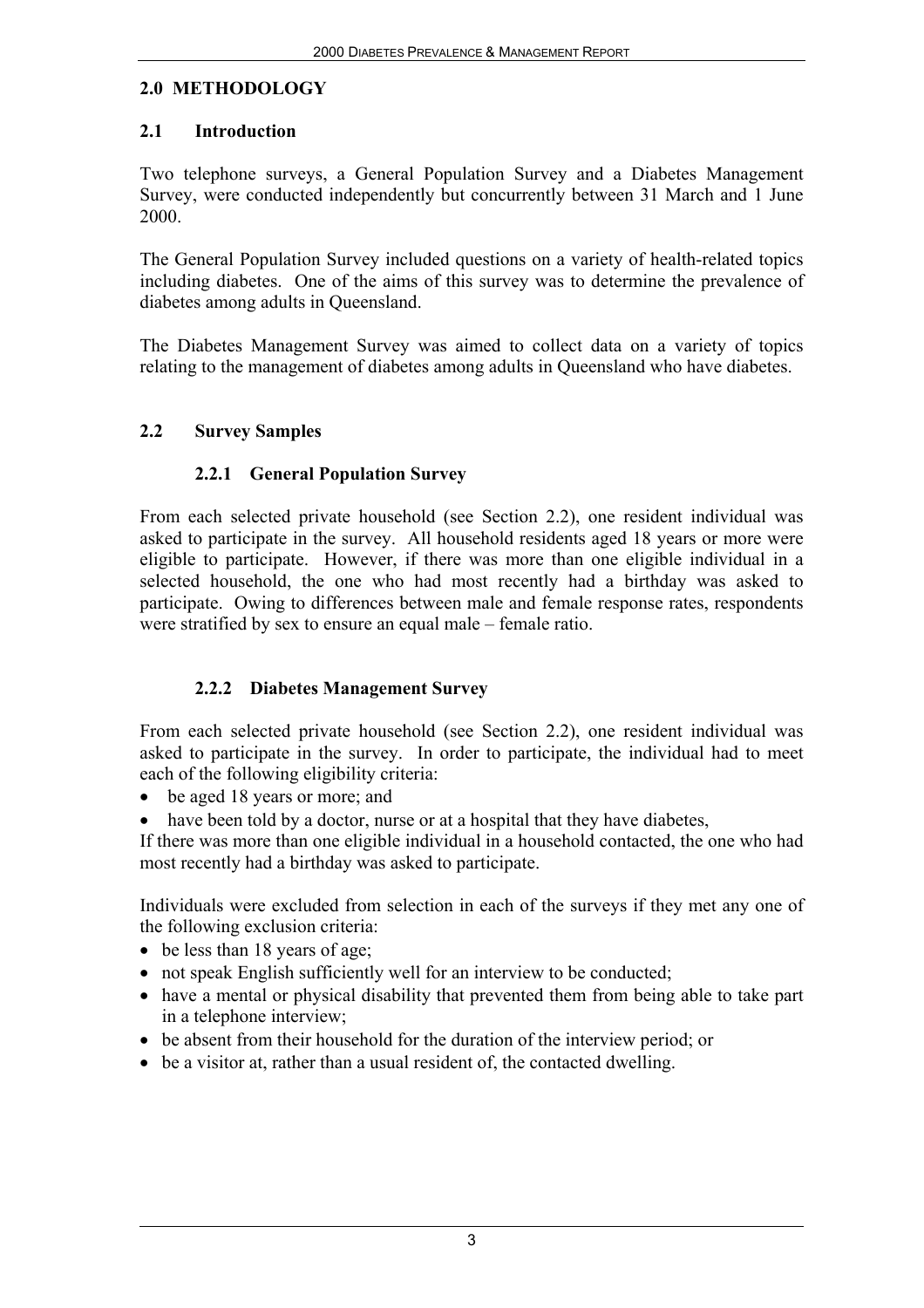### **2.3 Survey Methodology**

Interviews for both surveys were conducted using the Health Information Centre's computer-aided telephone interviewing (CATI) system. Trained telephone interviewers and a shift supervisor were employed to conduct the interviews. The surveys were pilottested to refine the wording of questions and familiarise the interviewers with the questionnaire content. To ensure consistency, interviewers were instructed to read the questions exactly as seen on the computer screen. The interviewing process was monitored by the shift supervisor to ensure high standards were maintained throughout the interviewing period.

For each survey a simple random sample of listed private telephone numbers was drawn from a copy of the current listing of the Queensland electronic white pages (a database of all listed private numbers). In the General Population Survey, this sample was supplemented by random samples drawn from all possible non-listed numbers in active telephone number ranges covering Brisbane, the Gold Coast, the Sunshine Coast, Toowoomba, Cairns and Townsville. These geographical regions were considered to warrant random sampling because information supplied by Telstra indicated that in them the proportion of 'silent' numbers was more than 15% of all private numbers. It is estimated that this sampling scheme excluded around 2% of Queensland households with 'silent' numbers. The scheme produced a sample of telephone numbers that included as a subset a good approximation to a simple random sample of households with a fixed telephone.

Supplementary random sampling was not undertaken for the Diabetes Management Survey. This was because it was calculated that the large number of unconnected numbers this method would add to the pool of numbers having to be rung may have increased costs to a point sufficient to render the survey non-viable.

A small, but unknown proportion of the target population was excluded from selection in each survey because their household did not have a fixed telephone. In 1999, around 4% of all Queensland households had no fixed telephone.

## **2.4 Survey Measures**

Structured interviews were specifically designed for the surveys to assess the following aspects of diabetes prevalence, management, knowledge and risk factors among Queensland adults:

- 1. Self-reported diabetes prevalence
- 2. Prevalence of diabetes blood tests
- 3. Age at onset of diabetes
- 4. Current management for diabetes
- 5. Confidence at giving self insulin injections
- 6. Main health care provider in relation to diabetes
- 7. Prevalence of diabetes side effects
- 8. Frequency of visits to various health professionals for diabetes
- 9. Prevalence of measuring blood glucose levels
- 10. Knowledge of symptoms of hypoglycaemia
- 11. Current body mass index (BMI)
- 12. Physical activity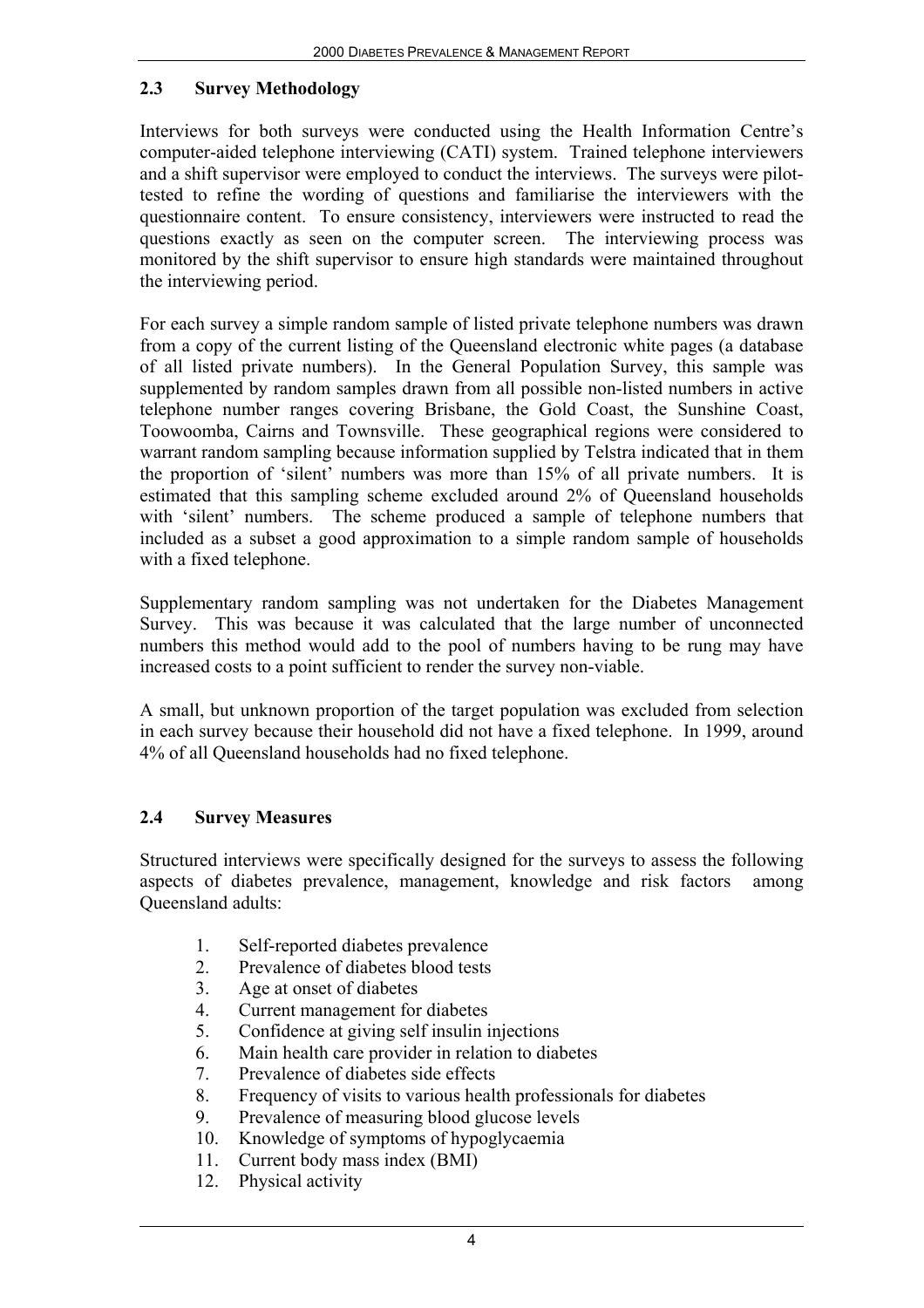- 13. Smoking status
- 14. Knowledge of potential diabetes side effects
- 15. General population knowledge of diabetes risk factors
- 16. Demographic variables (including respondent: age, sex, marital status, employment status, language background, Indigenous status, education level, annual household income, place of residence and private health insurance status).

## **2.5 Statistical Analyses**

In both surveys the proportion of missing values per question was negligible  $(\leq 1\%)$  and consequently few records were excluded from multivariate analyses because of missing data. The exception to this was the question regarding total household income. In the General Population Survey 12% of respondents (195 persons) and in the Diabetes Management Survey 14% of respondents (159 persons) either refused to answer or did not know their total household income and were consequently excluded from multivariate analyses involving this variable.

Bivariate tests of associations between categorical variables were conducted using chisquare analyses. Multivariate logistic regression was used to model dichotomous outcome variables, and odds ratios were calculated from the resulting parameter estimates. Results are presented as odds ratios together with 95% confidence intervals.

# **2.5.1 Data Weighting Procedure**

To minimise any bias in the data resulting from an over or under representation of a particular age group or sex, the results from the General Population Survey were weighted, according to the age and sex distribution of the Queensland adult population. Population data was obtained from the medium series of the 2000 estimated resident populations, which were based on the 1996 Census conducted by the Australian Bureau of Statistics. All statistical analyses were conducted on weighted data.

# **2.5.2 Place of Residence Coding**

From the information provided by respondents about their place of residence, it was determined in which statistical local area (SLA) they lived. Several classification systems were used to group SLAs in a meaningful fashion for analytical purposes.

The classification systems used were:

RaRA: Rural /Remote Areas Classification<sup>2</sup> – a classification which allocates SLAs into one of seven groups: capital city, other major urban, rural major, rural other, remote major, remote other and other offshore areas. Allocation is broadly on the basis of population size and population density. For analysis purposes the seven classification groups were combined into two: capital city/other major urban and rural major/rural other/remote major/remote other/offshore areas.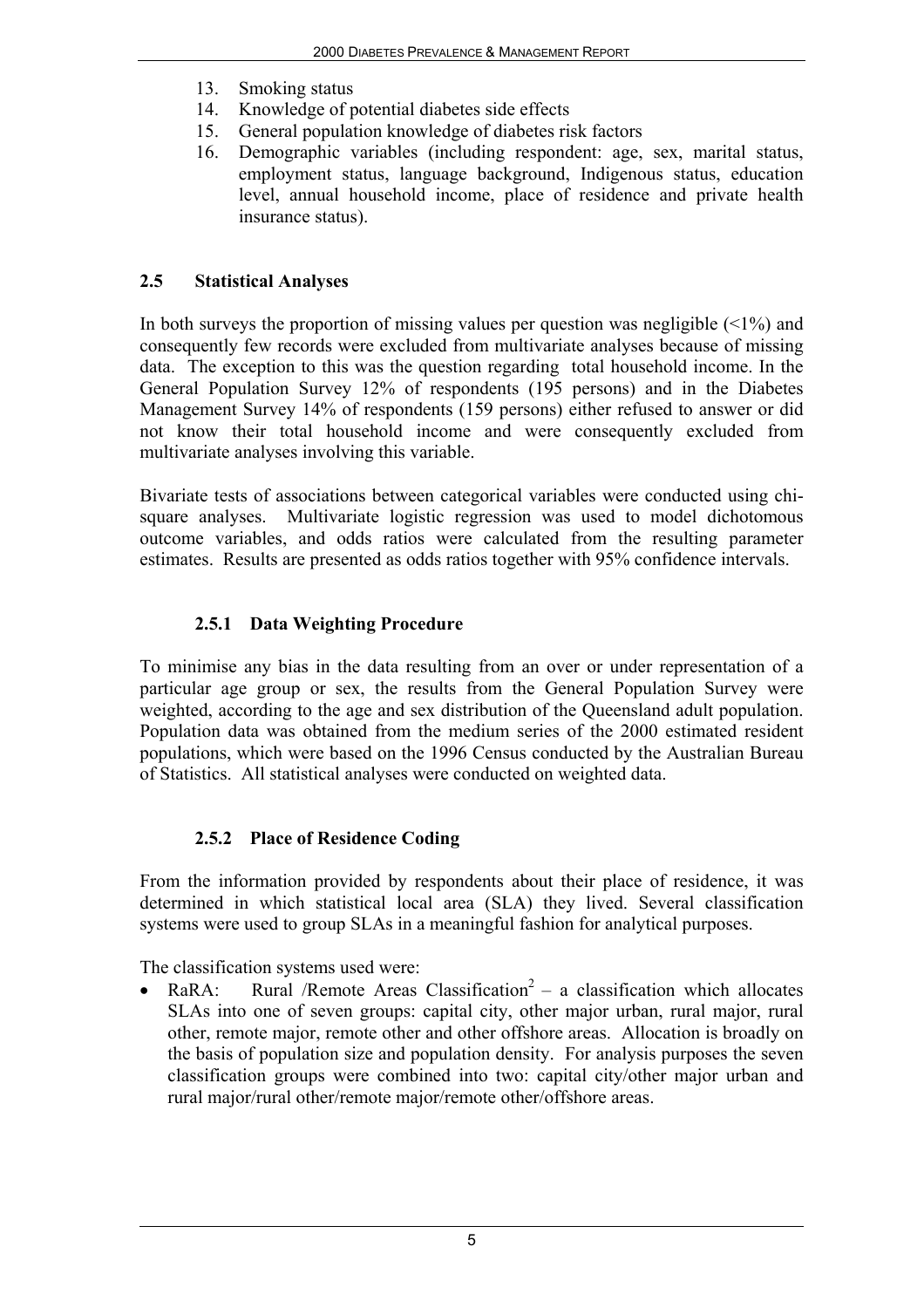- ARIA: Accessibility/Remoteness Index for Australia<sup>3</sup> a classification of geographical areas according to their accessibility to health and other facilities. It is derived from the road distance of 11,338 populated localities to 201 service centres across Australia. For each locality distances are converted to a continuous measure from 0 (high accessibility) to 12 (high remoteness) and grouped into five categories: highly accessible, accessible, moderately accessible, remote and very remote; and
- SEIFA: Socio-Economic Index For Areas<sup>4</sup> an index of the relative socioeconomic disadvantage of geographical areas. Respondents are classified into SEIFA quintiles on the basis of their statistical local area (SLA) of usual residence.

## **2.5.3 Diabetes/High Blood Sugar**

Anecdotal evidence suggests that some people believe that they have 'high blood sugar' or 'a touch of sugar' rather than diabetes.

To assess this, in both surveys respondents were asked firstly whether they had ever been told that they had diabetes. If they answered 'no' to this question they were then asked whether they had ever been told that they had 'high blood sugar or a touch of sugar'. For the purposes of this report, respondents were classified as having diabetes if they answered 'yes' to either of these questions.

Expert advice indicated that if 'high blood sugar/a touch of sugar' was excluded from the screening part of the questionnaire, diabetes prevalence would likely be underestimated. However, by including people with 'high blood sugar/a touch of sugar', it is likely that some respondents who have impaired glucose tolerance (IGT) have been included as people with diabetes. This is likely to have lead to an overestimate of overall prevalence rates $910$ .

Throughout this report respondents who answered 'yes' to either of the screening questions are included amongst those broadly classified as having diabetes. However, in certain sections where differences between the two groups have been found, this is highlighted.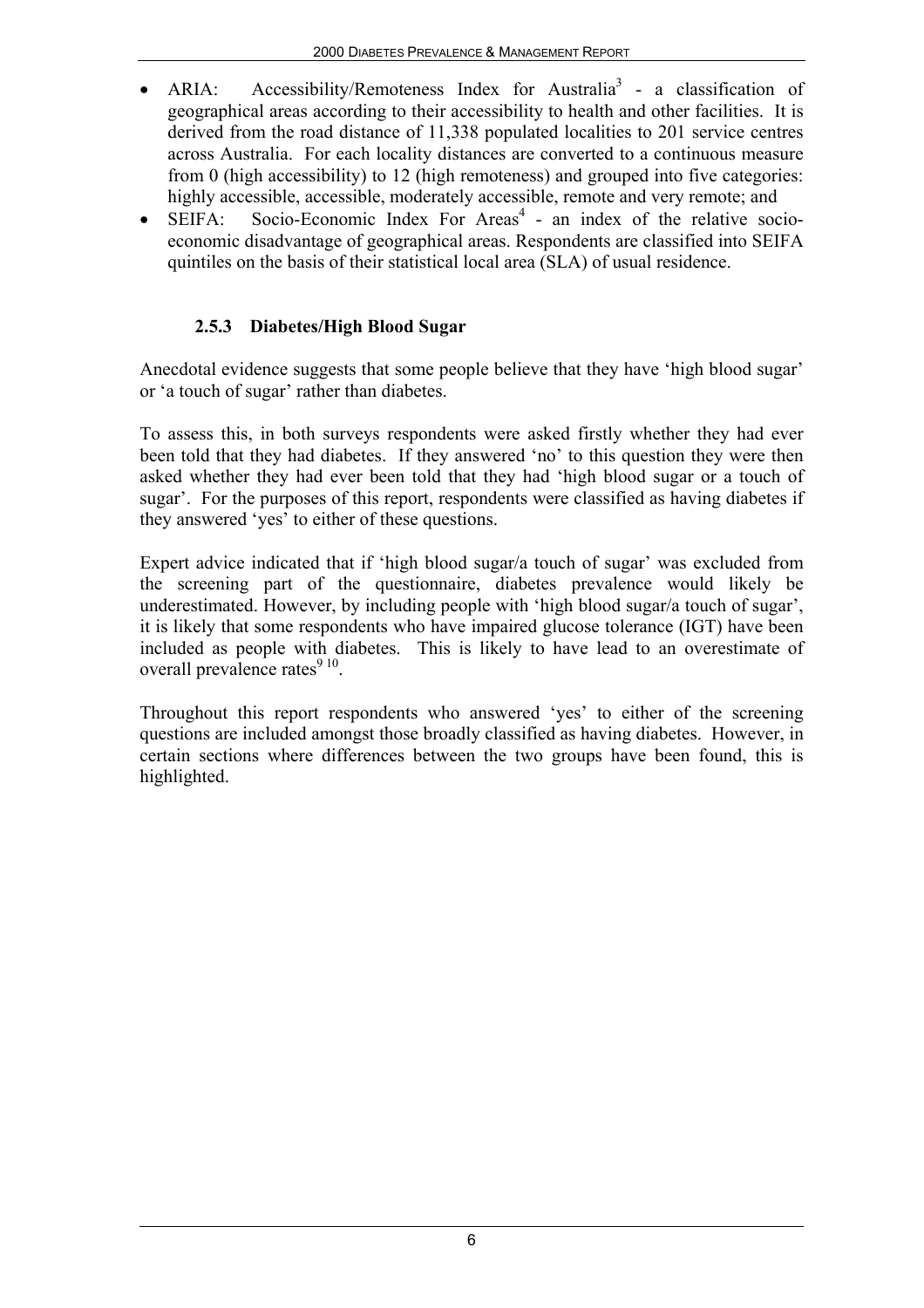#### **3.0 RESULTS**

## **3.1 General Population Survey (Diabetes Prevalence)**

## **3.1.1 Participants**

A total of 1625 individuals aged 18 years and over completed the diabetes prevalence interview. The overall contact rate was 85% and the response rate among eligible households was 80%.

Tables 3.1.1a and 3.1.1b present demographic characteristics of the respondents to the 2000 survey. Estimated Resident Population (ERP) figures were available from the ABS for 1998 for only six of the demographic variables (age, sex, the three geographic distribution variables and SEIFA scores) from the 2000 survey and these are included in Table 3.1.1a. In the absence of comparative census data for other variables, the comparative data from the 1998 Statewide Health Survey conducted by the Health Information Centre have been included in both tables.

**Table 3.1.1a: Age, sex and geographic characteristics of respondents, General Population Survey (n=1625)**

| <b>Characteristic</b>                                            | Subgroup                                                                               | n                               | 2000<br><b>Survey Sample</b><br>%    | 2000<br><b>ABS</b><br>%              | 1998<br>SWHS*<br>℅         |
|------------------------------------------------------------------|----------------------------------------------------------------------------------------|---------------------------------|--------------------------------------|--------------------------------------|----------------------------|
| Sex                                                              | Male                                                                                   | 814                             | $50.1^{#}$                           | 49.6                                 | $50.0^{#}$                 |
|                                                                  | Female                                                                                 | 811                             | $49.9^{*}$                           | 50.4                                 | $50.0^{#}$                 |
| Age                                                              | $18-29$ years                                                                          | 243                             | 15.0                                 | 23.9                                 | 25.3                       |
|                                                                  | 30-39 years                                                                            | 322                             | 19.8                                 | 20.2                                 | 21.2                       |
|                                                                  | 40-49 years                                                                            | 340                             | 21.0                                 | 19.5                                 | 19.7                       |
|                                                                  | 50-59 years                                                                            | 313                             | 19.3                                 | 15.6                                 | 13.7                       |
|                                                                  | 60-69 years                                                                            | 189                             | 11.7                                 | 9.8                                  | 9.7                        |
|                                                                  | 70 years and over                                                                      | 216                             | 13.3                                 | 10.9                                 | 9.4                        |
| Public health zone                                               | <b>Northern</b>                                                                        | 270                             | 16.6                                 | 16.1                                 | 14.8                       |
|                                                                  | Central                                                                                | 667                             | 41.1                                 | 38.4                                 | 39.9                       |
|                                                                  | Southern                                                                               | 688                             | 42.3                                 | 45.5                                 | 45.3                       |
| RaRA classification                                              | Urban (1 & 2)                                                                          | 1063                            | 65.4                                 | 70.4                                 | 66.6                       |
|                                                                  | Rural and Remote (3,4,5,6)                                                             | 562                             | 34.6                                 | 29.6                                 | 33.4                       |
| <b>ARIA classification</b>                                       | Highly accessible                                                                      | 1133                            | 69.7                                 | 72.8                                 | na                         |
|                                                                  | Accessible                                                                             | 232                             | 14.3                                 | 13.8                                 | na                         |
|                                                                  | Moderately accessible                                                                  | 211                             | 13.0                                 | 7.5                                  | na                         |
|                                                                  | Remote/Very remote                                                                     | 49                              | 3.0                                  | 5.9                                  | na                         |
| <b>SEIFA quintile</b><br>(of respondent's<br>place of residence) | Least disadvantaged (1)<br>2<br>3<br>$\overline{\mathbf{A}}$<br>Most disadvantaged (5) | 301<br>349<br>357<br>314<br>304 | 18.5<br>21.5<br>22.0<br>19.3<br>18.7 | 20.9<br>21.2<br>17.2<br>21.5<br>19.2 | na<br>na<br>na<br>na<br>na |

\* 1998 Statewide Health Survey, population weighted data

# Sample stratified by sex hence 50:50 male:female ratio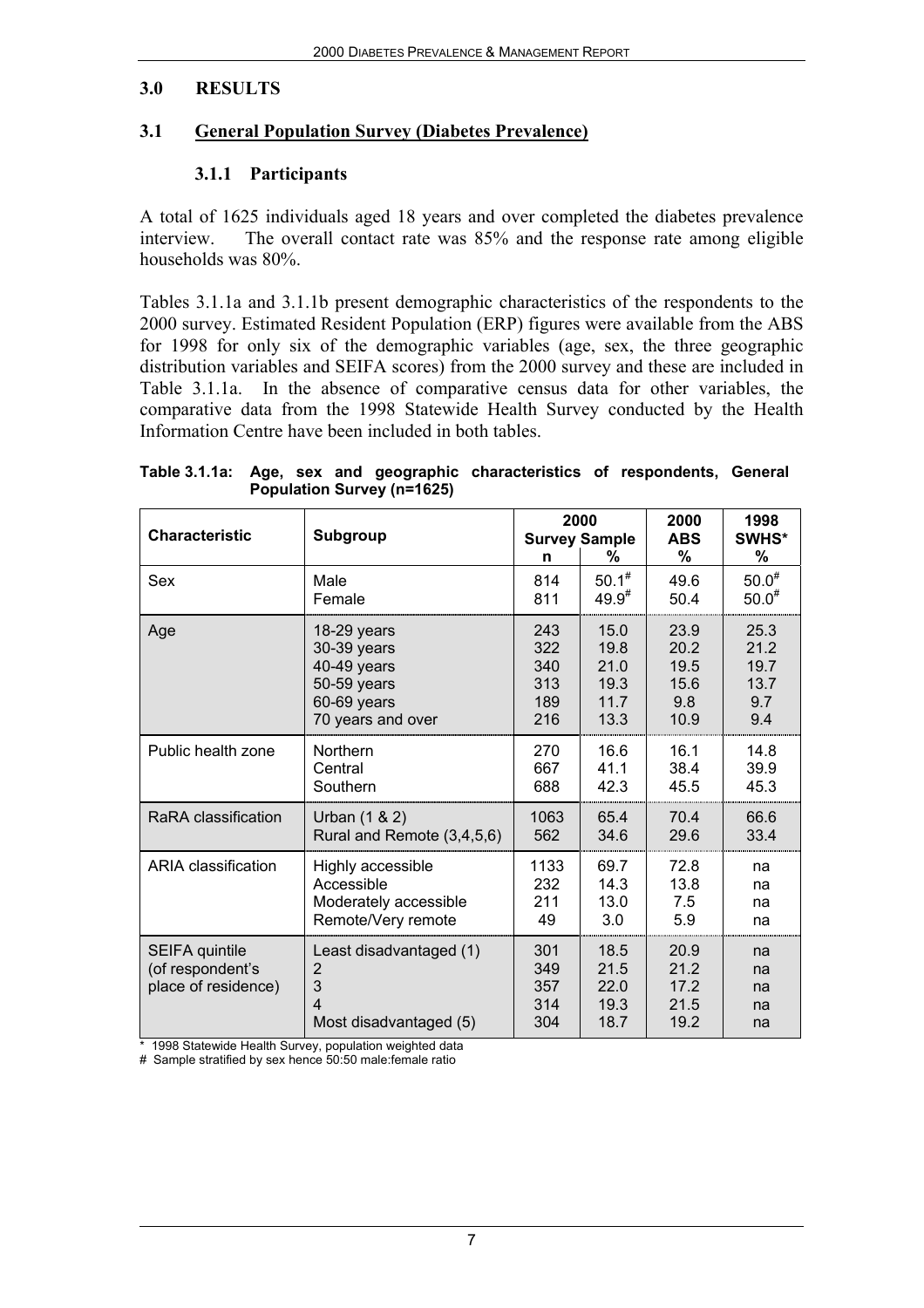|                                    |                                                                                                                                                           | 2000                            | 1998                                |                               |
|------------------------------------|-----------------------------------------------------------------------------------------------------------------------------------------------------------|---------------------------------|-------------------------------------|-------------------------------|
| <b>Characteristic</b>              | <b>Subgroup</b>                                                                                                                                           | n                               | <b>Survey Sample</b><br>℅           | SWHS*<br>%                    |
| <b>Marital status</b>              | Married / De facto                                                                                                                                        | 1158                            | 71.4                                | 71.5                          |
|                                    | Separated / Widowed / Divorced                                                                                                                            | 245                             | 15.1                                | 11.4                          |
|                                    | Single / Never married                                                                                                                                    | 220                             | 13.5                                | 17.0                          |
| <b>Education level</b>             | Completed primary school or less                                                                                                                          | 215                             | 13.3                                | 11.3                          |
|                                    | Completed junior high school                                                                                                                              | 418                             | 25.8                                | 22.9                          |
|                                    | Completed senior high school                                                                                                                              | 303                             | 18.7                                | 23.7                          |
|                                    | Trade / Tech. certificate / Diploma                                                                                                                       | 415                             | 25.6                                | 25.0                          |
|                                    | University or college degree                                                                                                                              | 270                             | 16.7                                | 16.8                          |
| First language                     | English                                                                                                                                                   | 1517                            | 93.5                                | na**                          |
|                                    | Other                                                                                                                                                     | 105                             | 6.5                                 | na                            |
| Indigenous status                  | Indigenous                                                                                                                                                | 24                              | 1.5                                 | 1.6                           |
|                                    | Non-indigenous                                                                                                                                            | 1598                            | 98.3                                | 98.2                          |
| <b>Employment status</b>           | Employed full-time                                                                                                                                        | 720                             | 44.3                                | 44.4                          |
|                                    | Employed part-time / Casual                                                                                                                               | 261                             | 16.1                                | 17.2                          |
|                                    | Home duties                                                                                                                                               | 172                             | 10.6                                | 12.0                          |
|                                    | Unemployed                                                                                                                                                | 50                              | 3.1                                 | 3.7                           |
|                                    | Full-time student                                                                                                                                         | 32                              | 2.0                                 | 2.8                           |
|                                    | Part-time student                                                                                                                                         | 5                               | 0.3                                 | 0.4                           |
|                                    | Retired                                                                                                                                                   | 343                             | 21.1                                | 16.5                          |
|                                    | Permanently ill / Unable to work                                                                                                                          | 40                              | 2.5                                 | 2.9                           |
| Annual household<br>Income         | Less than \$25,000 per year<br>\$25,001 - \$50,000 per year<br>\$50,001 - \$100,000 per year<br>Over \$100,000 per year<br>Don't know / Refused to answer | 438<br>463<br>429<br>100<br>195 | 27.0<br>28.5<br>26.4<br>6.2<br>12.0 | na**<br>na<br>na<br>na<br>na  |
| Private health<br>Insurance status | Private hospital cover only<br>Extras cover only<br>Both hospital and extras cover<br>Don't know level of cover<br>No private health insurance            | 137<br>50<br>499<br>18<br>921   | 8.4<br>3.1<br>30.7<br>1.1<br>56.7   | na<br>na<br>na<br>0.4<br>60.9 |

**Table 3.1.1b: Demographic characteristics of respondents, General Population Survey (n=1625)**

1998 Statewide Health Survey, population weighted data

Not available

Benchmark demographic data were available from two sources: (i) age and sex specific estimated resident population totals published by the ABS for 1998; and (ii) the demographic profile of the 1998 Statewide Health Survey conducted by the Health Information Centre using an identical population-proportional sampling design. The Statewide Health Survey had a large sample size (5594) and the percentages listed in Tables 3.1.1a and 3.1.1b are weighted for age and household size.

There was generally close agreement between respondents in the 1998 and 2000 telephone surveys for most demographic variables except age group. While household income information was collected in the 1998 survey, very different income categories were used, making comparisons between surveys problematic.

A comparison of the age-specific proportions of respondents in the 2000 survey revealed an under-representation of persons aged 18-29 years and corresponding over representation of persons aged over 50, compared to ERP data. There was a similar but less pronounced bias in the 1998 data before weighting. An under-representation of persons educated to senior high school level and an over-representation of respondents with less education was consistent with the age bias in the 2000 sample.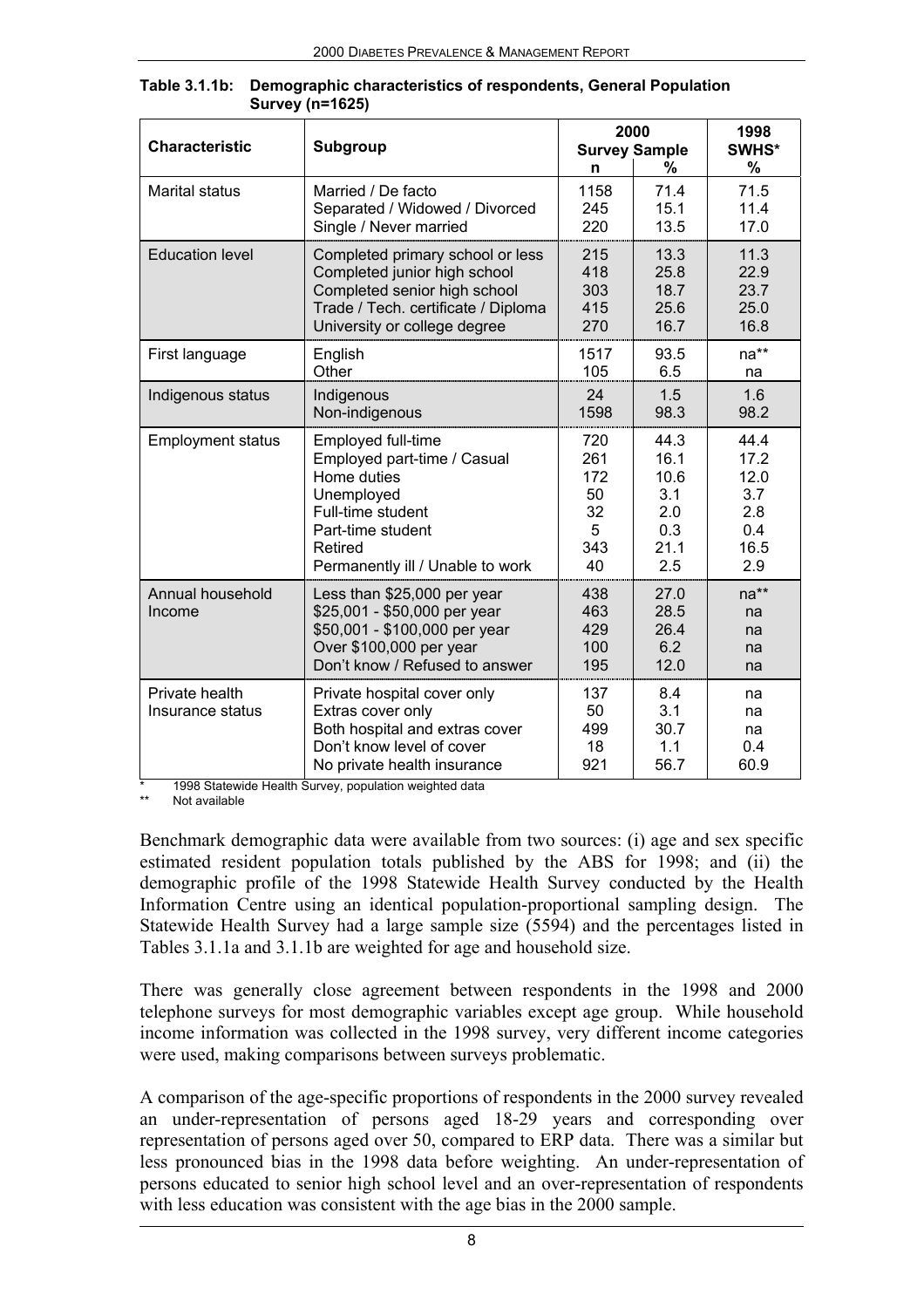The observed under-representation of persons aged 18-29 years may be owing to a higher refusal rate in this age group than for older groups, but another more significant contributor to the difference may be a lower contact rate. Specifically, it is likely that persons less than 30 years of age spend more time away from their house and consequently are relatively harder to contact by telephone than older persons. Furthermore, the proportion of households with no fixed telephone and where household members all exclusively use mobile telephones is growing rapidly from a small base within Queensland and Australia. It is likely that persons living in such households are predominantly aged under 30 years.

## **3.1.2 Diabetes Prevalence**

5.3% of survey respondents stated that at some time in their life they had been told either by a doctor, nurse or at a hospital that they have diabetes. An additional 3.2% who had not been told they had diabetes, stated that they had been told that they have high blood sugar or a touch of sugar.

Therefore, 8.5% of the population had ever been told that they either have diabetes or high blood sugar (95% C.I.: 7.1 - 9.9%).

It is widely considered that if a respondent says he/she has been told they have diabetes but has not had a blood test for diabetes, they are unlikely to actually have the condition. If those respondents who had not had a blood test are excluded from calculations, then the population prevalence figure for diabetes/high blood sugar is 7.9% (95% C.I: 6.6 - 9.2%).

Further, if females who are likely to have only had gestational diabetes are removed from the equation, prevalence is 7.0%. This figure is identical with that found in the Queensland phase of the 2001 AusDiab survey<sup>7</sup> in which respondents' blood was tested. The 1995 National Health Survey<sup>6</sup>, however, found a much lower prevalence of selfreported diabetes (2.4%). This finding is consistent with an increased trend in diabetes incidence in Australia over the past decade or so<sup>11, 12, 13</sup> and with the practice of enhanced screening for early detection.

Younger respondents (88.9%) were significantly more likely than those who were older (21.4%) to have been told that they had high blood sugar/a touch of sugar rather than that they had diabetes ( $\chi^2$ =17.07, df=4, p=0.0047). There were no rural-urban or sex differences in the likelihood of respondents being told they had either diabetes or high blood sugar  $(\chi^2=0.43, df=1, p=0.512)$ .

## **3.1.2.1 Variations across demographic groups**

Diabetes was significantly more prevalent among older respondents than those who were younger  $(\chi^2=29.93, df=5, p=<0.0001)$  (Table 3.1.2.1). Following from this result, diabetes was also more prevalent in those demographic sub-groups, which contained a high proportion of older respondents. Specifically, diabetes was significantly more prevalent among those who were not employed ( $\chi^2$ =9.85, df=1, p=0.0017) and those with an annual household income of less than \$25,000 ( $\chi^2$ =9.4, df=1, p=0.0022).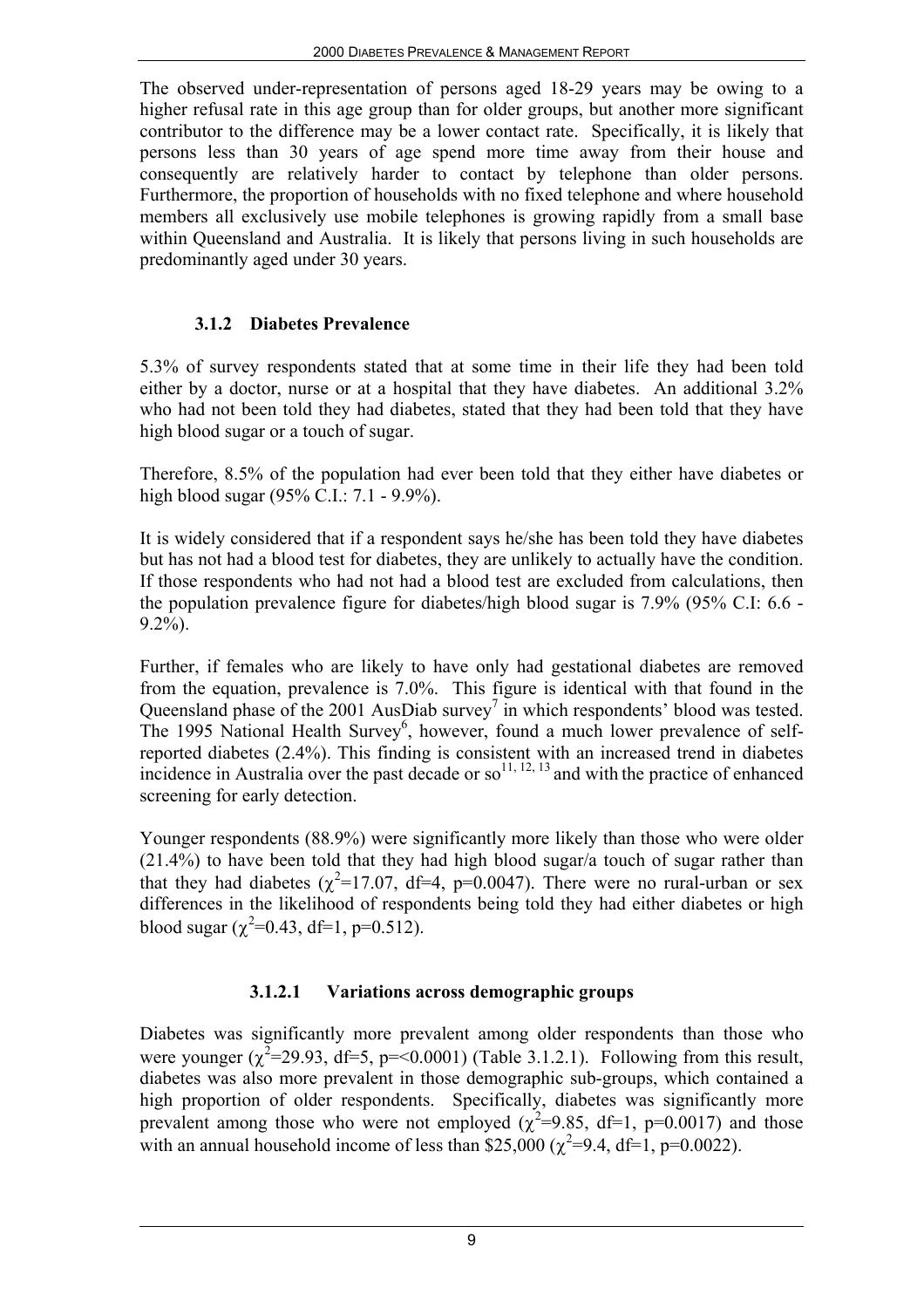Diabetes prevalence did not vary significantly with respondent sex, private health insurance status or the SEIFA quintile. The apparent contradiction of lack of correlation between diabetes and SEIFA, may be explained by the fact that the SEIFA index is an average of the socio-economic status of a geographic area, whereas income and employment status mentioned above as highly correlated with diabetes are measures of individual socio-economic status.

| Demographic<br><b>Variable</b>               | <b>Subgroup</b>                                                                        |                                                 | <b>Respondents with diabetes</b><br>$(n=128)$                                                                                     |
|----------------------------------------------|----------------------------------------------------------------------------------------|-------------------------------------------------|-----------------------------------------------------------------------------------------------------------------------------------|
|                                              |                                                                                        | n                                               | $\%$                                                                                                                              |
| Sex                                          | Male<br>Female                                                                         | 55<br>$73*$                                     | 6.8<br>$8.9*$                                                                                                                     |
| Age                                          | $18-29$ years<br>30-39 years<br>40-49 years<br>50-59 years<br>60-69 years<br>70+ years | $12 \overline{ }$<br>26<br>18<br>29<br>23<br>18 | $3.2 \quad \downarrow$<br>8.0<br>$\mathcal{L}$<br>⇓<br>5.6<br>$\hat{\Pi}$<br>11.6<br>14.4 $\hat{1}$<br>$\hat{\mathbb{r}}$<br>10.5 |
| <b>Employment status</b>                     | Employed<br>Not employed                                                               | 64<br>64                                        | ⇓<br>6.3<br>10.7<br>ी                                                                                                             |
| Household ncome                              | Less than \$25,000 per year<br>\$25,001 per year and over                              | 46<br>67                                        | 11.5 $\hat{\mathbb{1}}$<br>6.6 $\Downarrow$                                                                                       |
| Public health zone                           | Northern<br>Central<br>Southern                                                        | 23<br>57<br>49                                  | 8.2<br>8.6<br>7.1                                                                                                                 |
| RaRA classification                          | Capital city/other major urban (1&2)<br>All rural and remote (3-6)                     | 83<br>45                                        | 7.7<br>8.2                                                                                                                        |
| SEIFA quintile<br>(of place of<br>Residence) | Least disadvantaged (1)<br>2<br>3<br>Most disadvantaged (5)                            | 19<br>27<br>36<br>20<br>27                      | 6.0<br>7.7<br>9.9<br>6.5<br>9.2                                                                                                   |

**Table 3.1.2.1: Diabetes prevalence by demographic variables (n=128)**

 $\Uparrow$   $\Downarrow$  Statistically significantly higher or lower ( $\chi^2$  test, p < 0.05) than other comparison group(s)

\* Includes respondents who have only had gestational diabetes

Note: Household income does not include respondents who did not state their income

The numerically higher prevalence of diabetes in females will, at least in part, be due to the inclusion of women who have only had gestational diabetes in the sample. If an adjustment is made (on the basis of data collected in the Diabetes Management Survey) to remove the proportion of females likely to have only had gestational diabetes then the prevalence for females becomes 7.3% (c.f. males: 6.8%).

The lack of significant variation in prevalence between the sexes is consistent with results from the Queensland phase of the recent AusDiab survey<sup>7</sup> (males: 7.0%; females 6.9%). The 1995 National Health Survey $<sup>6</sup>$  results, however, indicated that reported</sup> prevalence was higher in females (6.5%) than in males (4.5%), although these data may include females who have only had gestational diabetes.

In contrast, mortality and hospital separation rates in Queensland show that more males than females occupy beds and die of the disease<sup>8</sup>. This pattern may reflect women's tendency to take better care of themselves, thus developing fewer complications and leading to reduced hospitalisation and lower subsequent death rates despite equal or higher prevalence rates.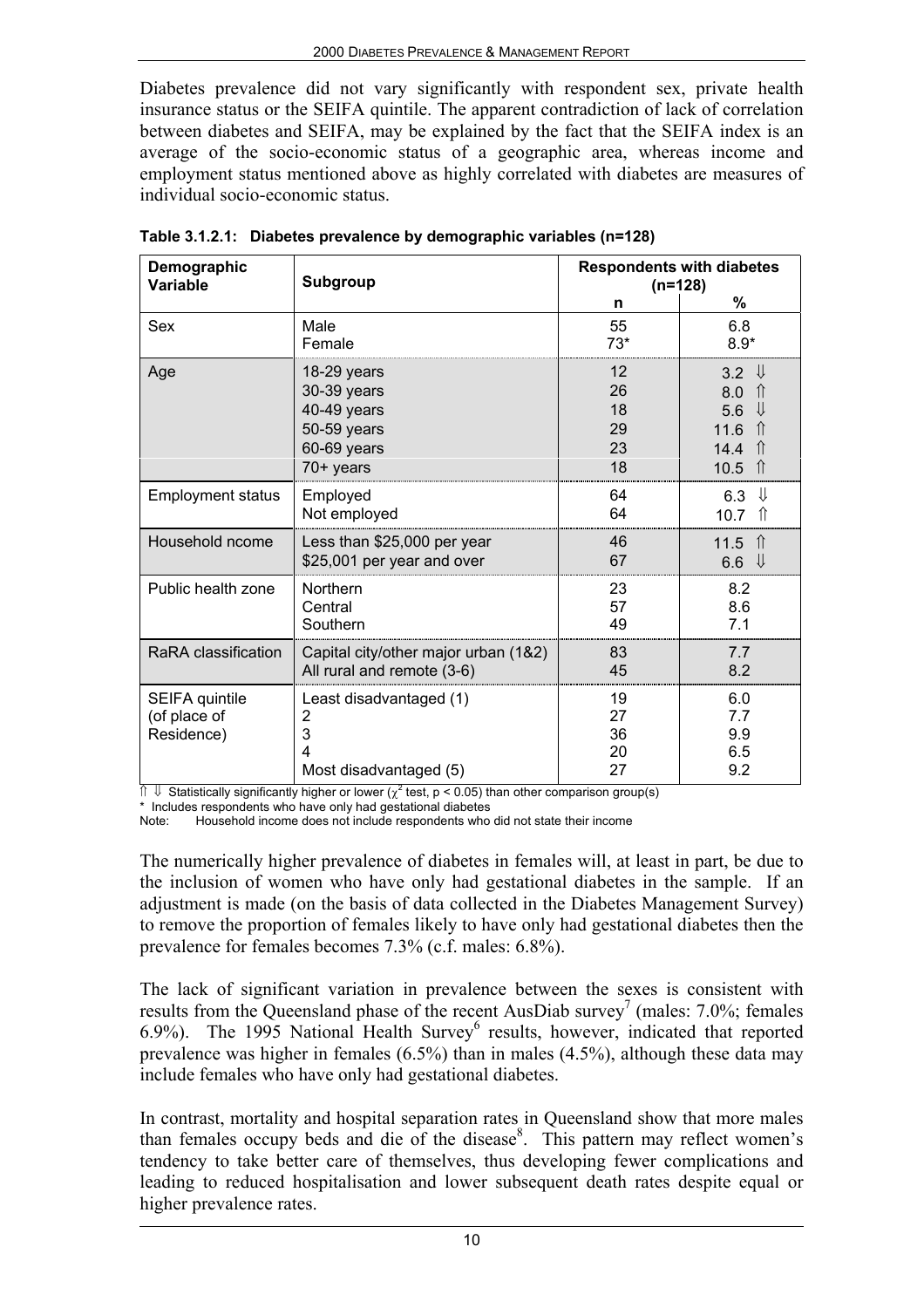#### **3.1.2.2 Variations across geographical areas**

Variation in diabetes prevalence was investigated across Public Health Zone, RaRA (Rural and Remote Areas) Classification (capital city/other major urban vs other categories) (Table 3.1.2.1) and ARIA (Accessibility/Remoteness Index of Australia). No significant differences in prevalence were detected across any of these areas/scales.

## **3.1.3 Knowledge of Diabetes**

Respondents were asked whether they could describe what diabetes is. Over three quarters (78.2%) of respondents were able to describe at least one of the basic features of diabetes, such as: raised blood sugar/glucose levels or poor control of blood sugar or need insulin or malfunctioning pancreas.

These respondents were then asked two questions to probe their level of knowledge of diabetes. The 21.8% of respondents who had no apparent knowledge of diabetes were not asked these questions and were deemed to not have any detailed knowledge of the condition.

## **3.1.3.1 Knowledge of possible long term outcomes**

In general, respondents did not display a good understanding of the possible long-term outcomes of diabetes (Table 3.1.3.1). Blindness (31%) and amputations/gangrene/poor circulation (30%) were the only two correct possible outcomes named by more than one in four respondents. Many respondents gave very general answers and it is possible that these individuals did not truly understand the outcomes of diabetes. A large number of respondents also gave incorrect outcomes, including things such as anxiety, mood change or thirst.

| <b>Possible Long-Term Outcome</b>              | Number of<br><b>Respondents</b><br>n | $%$ of<br>All Respondents *<br>$(n=1625)^{*}$ |
|------------------------------------------------|--------------------------------------|-----------------------------------------------|
| <b>Correct Possible Outcomes</b>               |                                      |                                               |
| <b>Blindness</b>                               | 502                                  | 30.9                                          |
| Amputations/Gangrene/Poor circulation          | 481                                  | 29.6                                          |
| Coma                                           | 197                                  | 12 <sub>1</sub>                               |
| Heart problems                                 | 180                                  | 111                                           |
| Kidney failure                                 | 170                                  | 10.5                                          |
| <b>Generalised Outcomes</b>                    |                                      |                                               |
| Premature death                                | 672                                  | 414                                           |
| Severe health problems (unspecified)           | 362                                  | 22.3                                          |
| <b>Incorrect Outcomes</b>                      | 416                                  | 25.6                                          |
| Don't know                                     | 80                                   | 4.9                                           |
| Unable to describe any aspect of<br>diabetes** | 355                                  | 21.8                                          |

**Table 3.1.3.1:Respondents' knowledge of the possible long-term outcomes of diabetes# (n=1625)**

Multiple responses permitted

# Only respondents who could demonstrate a basic knowledge of diabetes were asked this question, those who

were not asked were deemed to not be aware of the long-term outcomes.

\*\* These respondents were not asked the knowledge questions.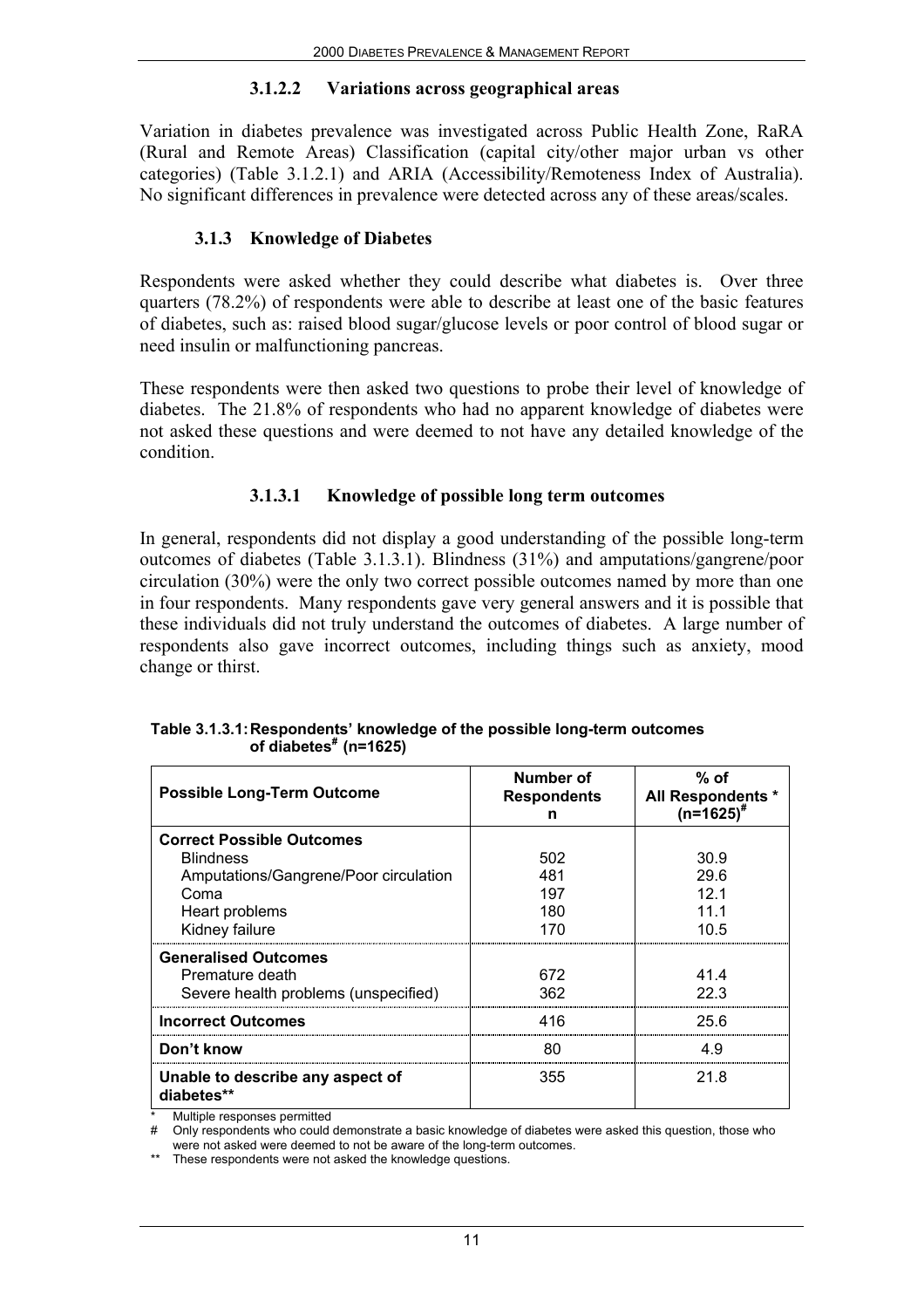Just over half (53%) of all respondents named at least one correct outcome. The average number of correct long-term outcomes named by respondents was just 0.9.

Just over half of all respondents (52%) named a generalised outcome, however, 64% of these also named at least one correct outcome.

One quarter (26%) of all respondents named an incorrect outcome, however, 75% of these also named at least one correct outcome.

This relatively low level of knowledge regarding complications indicates that the message about the severity and nature of the disease has not been successfully communicated to the general community.

## **3.1.3.2 Knowledge of risk factors**

Respondents did not display a good understanding of diabetes risk factors or behaviours (Table 3.1.3.2). The average number of risk factors named by respondents was only 1.57. No risk factor was known to at least half of the respondents.

'Family history' was the most commonly named risk factor (32%), however, the second most common response, 'high sugar diet' (30%), is not a recognised diabetes risk factor.

| Risk factor/behaviour named                    | Number of<br><b>Respondents</b><br>n | $%$ of<br><b>All Respondents *</b><br>$(n=1625)^{*}$ |
|------------------------------------------------|--------------------------------------|------------------------------------------------------|
| Family history                                 | 519                                  | 31.9                                                 |
| High sugar diet                                | 483                                  | 29.7                                                 |
| Overweight / obesity                           | 395                                  | 24.3                                                 |
| High fat diet                                  | 311                                  | 19.1                                                 |
| Not exercising                                 | 197                                  | 12.1                                                 |
| Age                                            | 170                                  | 10.5                                                 |
| Poor diet in general (fat/sugar not specified) | 162                                  | 10.0                                                 |
| Too much alcohol                               | 115                                  | 7.1                                                  |
| <b>Stress</b>                                  | 52                                   | 3.2                                                  |
| Smoking                                        | 51                                   | 3.1                                                  |
| High cholesterol                               | 29                                   | 1.8                                                  |
| Pregnancy                                      | 28                                   | 1.7                                                  |
| High blood pressure                            | 18                                   | 1.1                                                  |
| Lifestyle in general                           | 15                                   | 0.9                                                  |
| Other                                          | 99                                   | 6.1                                                  |
| Don't know                                     | 212                                  | 13.0                                                 |
| Unable to describe any aspect of diabetes**    | 355                                  | 21.8                                                 |

**Table 3.1.3.2: Respondents' knowledge of diabetes risk factors and risk behaviours (n=1625)**

Multiple responses permitted

# Only respondents who could demonstrate a basic knowledge of diabetes were asked this question, those who were not asked were assumed to not be aware of the long-term outcomes.

\*\* These respondents were not asked the knowledge questions.

\*\*\* Not all are true diabetes risk factors

Despite mass media and targeted sub-group campaigns, the level of population awareness on risk factors for diabetes also leaves much to be desired. This gap cannot be overlooked as many of the risk factors are lifestyle related and therefore avoidable.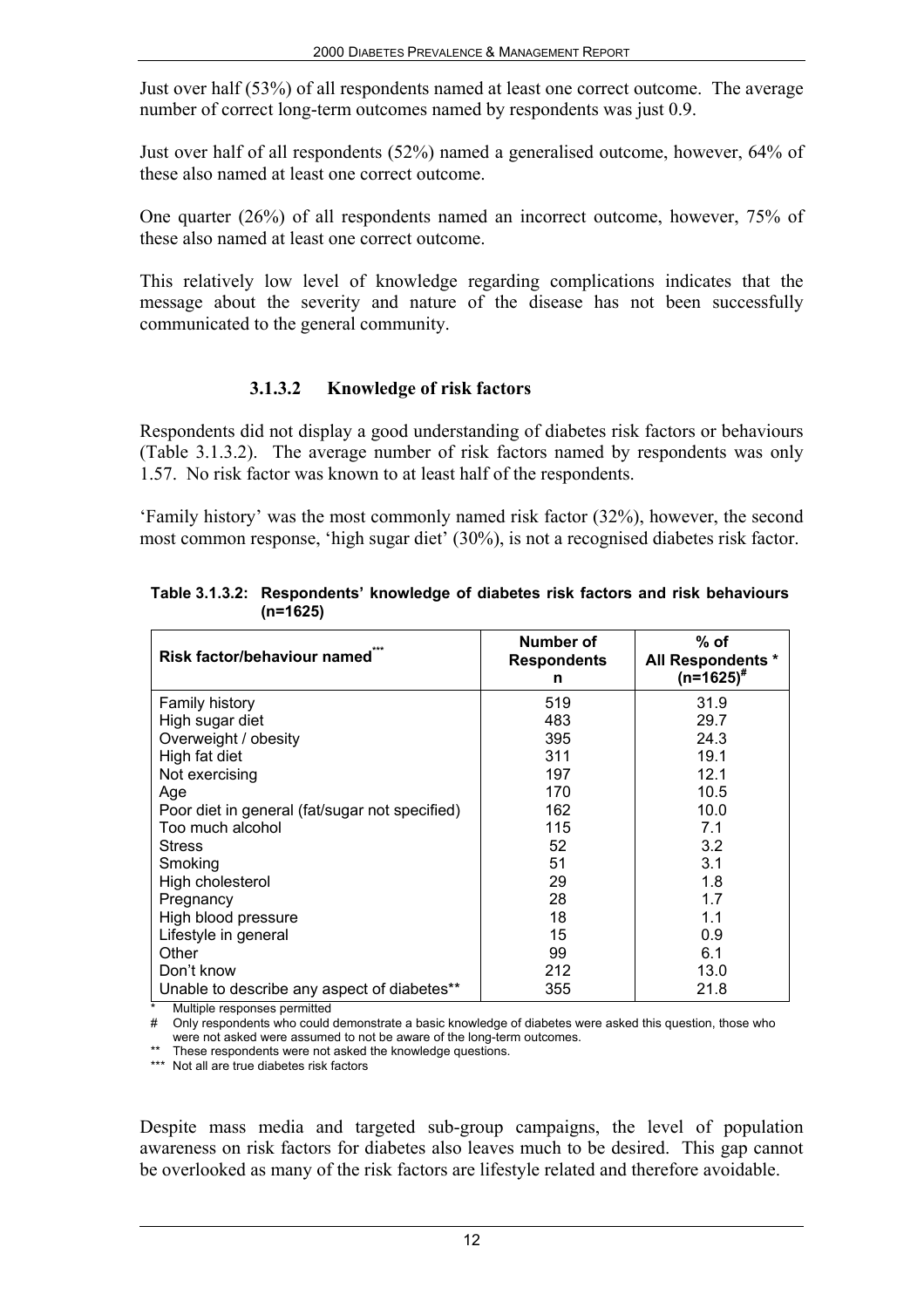### **3.1.3.3 Comparison with data from 1998 survey**

In 1998 the Health Information Centre conducted a large Statewide Health Survey using the same methodology as the 2000 General Population Survey. The same diabetes knowledge questions were asked of respondents in both of these surveys.

Between 1998 and 2000 general knowledge of diabetes appears to have improved in the general population. In 1998 41% of respondents were unable to name any aspect of diabetes, while in 2000 this figure had dropped to 22% (Table 3.1.3.3a).

Awareness of the possible long-term outcomes of diabetes had also improved, specifically awareness of amputations and blindness had almost doubled (Table 3.1.3.3a). However, significantly more respondents in 2000 named generalised outcomes of diabetes. Similar proportions of respondents named incorrect outcomes in both surveys.

| <b>Possible Long-Term Outcome</b>                                                      | 1998 Survey<br>% of All Respondents *<br>$(n=5594)^{#}$ | 2000 Survey<br>% of All Respondents *<br>$(n=1625)^{#}$ |
|----------------------------------------------------------------------------------------|---------------------------------------------------------|---------------------------------------------------------|
| <b>Correct Possible Outcomes</b>                                                       |                                                         |                                                         |
| Amputations                                                                            | 18.5                                                    | 29.6                                                    |
| <b>Blindness</b>                                                                       | 16.4                                                    | 30.9                                                    |
| Coma                                                                                   | 14.3                                                    | 12 <sub>1</sub>                                         |
| Heart problems                                                                         | 6.6                                                     | 11 1                                                    |
| Kidney failure                                                                         | 5.5                                                     | 10.5                                                    |
| <b>Generalised Outcomes</b><br>Premature death<br>Severe health problems (unspecified) | 29.8<br>12.0                                            | 414<br>22.3                                             |
| <b>Incorrect Outcomes</b>                                                              | 15.7                                                    | 25.6                                                    |
| Don't know                                                                             | 4.5                                                     | 49                                                      |
| Unable to describe any aspect of<br>diabetes**                                         | 40.6                                                    | 21.8                                                    |

Table 3.1.3.3a Respondents' knowledge of the possible long-term outcomes of diabetes<sup>#</sup>, **1998 Statewide Health Survey and 2000 General Population Survey.**

Multiple responses permitted

# Only respondents who could demonstrate a basic knowledge of diabetes were asked this question, those who were not asked were deemed to not be aware of the long-term outcomes.

\*\* These respondents were not asked the knowledge questions.

While the overall knowledge of diabetes in the general population appears to have increased, if only those respondents who were able to describe at least some aspect of the disease are considered the increases in overall knowledge are more moderate.

Between 1998 and 2000 knowledge of diabetes risk factors and behaviours also appears to have improved significantly in the general population (Table 3.1.3.3b). However, while correct risk factors were named much more frequently in 2000, the incorrect risk factor 'high sugar diet' also was named significantly more frequently.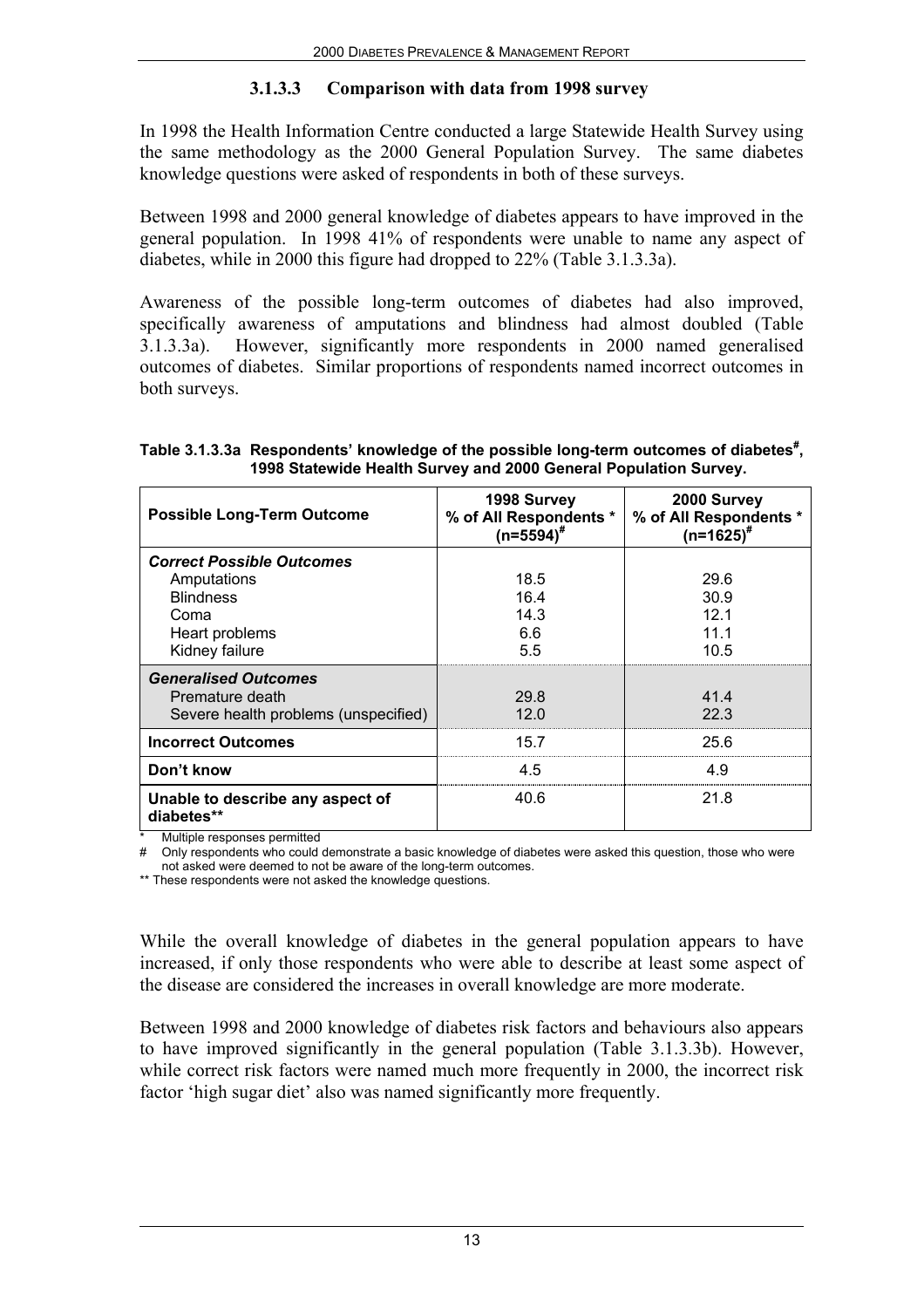| Table 3.1.3.3b: Respondents' knowledge of diabetes risk factors and risk behaviours <sup>#</sup> , |                                                                 |  |  |
|----------------------------------------------------------------------------------------------------|-----------------------------------------------------------------|--|--|
|                                                                                                    | 1998 Statewide Health Survey and 2000 General Population Survey |  |  |

| Risk factor/behaviour named                                                                                                  | 1998 Survey<br>$%$ of<br>All Respondents **<br>$(n=5594)^{#}$     | 2000 Survey<br>$%$ of<br>All Respondents **<br>$(n=1625)^{#}$ |
|------------------------------------------------------------------------------------------------------------------------------|-------------------------------------------------------------------|---------------------------------------------------------------|
| <b>Recognised Risk Factors</b>                                                                                               |                                                                   |                                                               |
| Family history<br>Overweight / obesity<br>High fat diet<br>Not exercising<br>Age<br>Too much alcohol<br>Smoking<br>Pregnancy | 24.7<br>12.6<br>8.6<br>5.8<br>5.8<br>4.7<br>2.1<br>1 <sub>1</sub> | 31.9<br>24.3<br>19.1<br>12.1<br>10.5<br>7.1<br>3.1<br>17      |
| <b>Not Recognised Risk factors</b><br>High sugar diet<br><b>Stress</b><br>Poor diet in general (fat/sugar not spec'd)        | 18.8<br>14.3<br>1.5                                               | 29.7<br>3.2<br>10.0                                           |
| <b>Other</b>                                                                                                                 | 5.1                                                               | 7.0                                                           |
| Don't know                                                                                                                   | 14.3                                                              | 13.0                                                          |
| Unable to describe any aspect of diabetes**                                                                                  | 40.6                                                              | 21.8                                                          |

# Only respondents who could demonstrate a basic knowledge of diabetes were asked this question, those who were not asked were assumed to not be aware of the long-term outcomes.

\* Not all are true diabetes risk factors

\*\* Multiple responses permitted

\*\*\* These respondents were not asked the knowledge questions.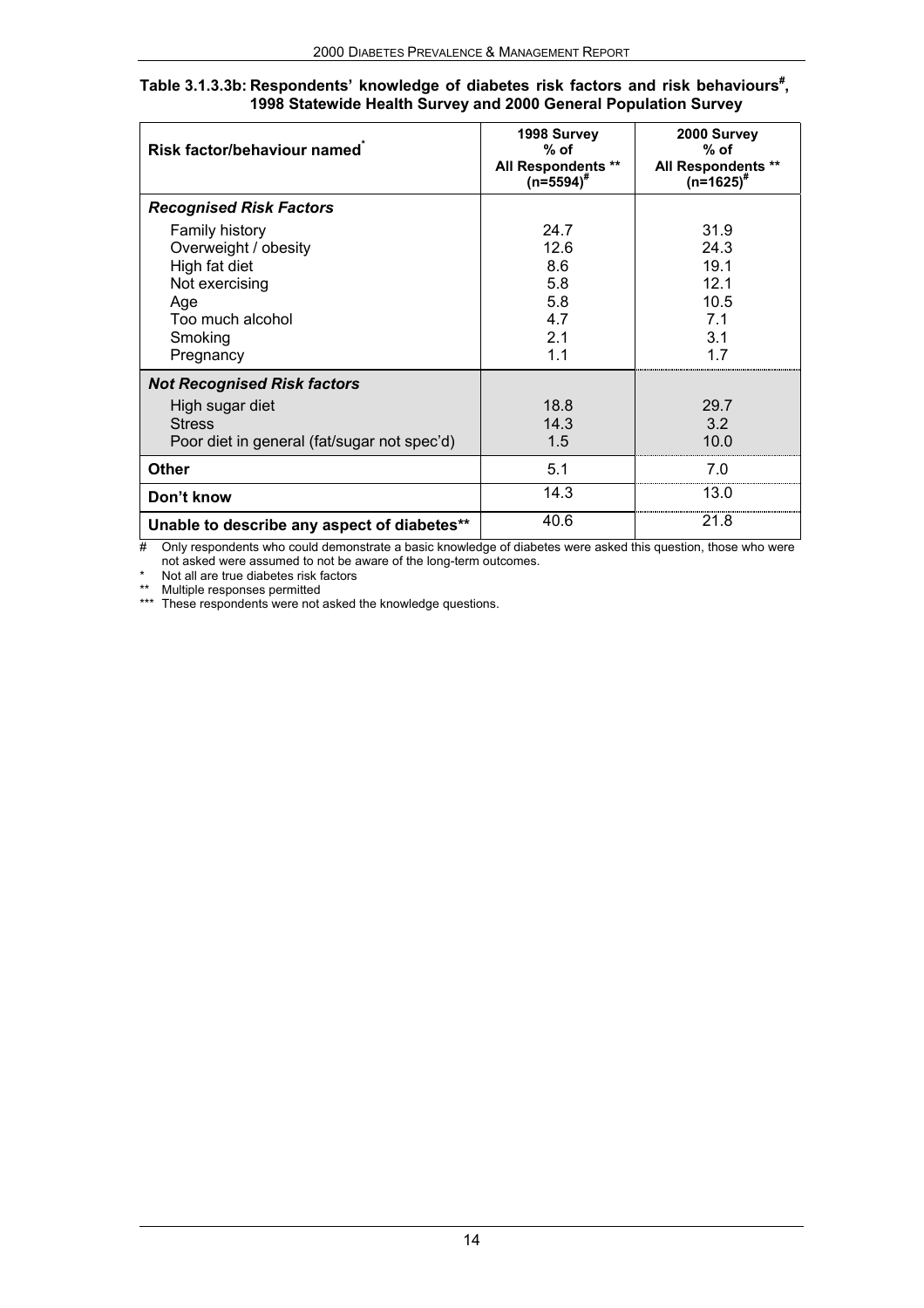### **3.2 Diabetes Management Survey**

## **3.2.1 Participants**

A total of 1105 individuals aged 18 years and over were interviewed in the diabetes management survey. These respondents all stated that they had been told by a doctor, nurse or at a hospital that they have diabetes. The overall contact rate was 91% and the response rate among eligible households was 96.8%.

Of the 1105 respondents, 115 were identified as having only had past gestational diabetes. As gestational diabetes was not the focus of this survey, these individuals were not asked any of the questions relating to current management of the condition.

The demographic characteristics of respondents to this survey are presented in Table 3.2.1.

| <b>Characteristic</b>    | Subgroup                                |      | <b>Survey Sample</b> |
|--------------------------|-----------------------------------------|------|----------------------|
|                          |                                         | n    | %                    |
| Sex                      | Male                                    | 513  | 46.4                 |
|                          | Female                                  | 592  | 53.6                 |
| Age                      | 18-29 years                             | 43   | 3.9                  |
|                          | 30-39 years                             | 112  | 10.1                 |
|                          | 40-49 years                             | 167  | 15.1                 |
|                          | 50-59 years                             | 256  | 23.2                 |
|                          | 60-69 years                             | 251  | 22.7                 |
|                          | 70 years and over                       | 275  | 24.9                 |
| <b>Marital status</b>    | Married / De facto                      | 794  | 71.9                 |
|                          | Separated / Widowed / Divorced          | 231  | 20.9                 |
|                          | Single / Never married                  | 80   | 7.2                  |
| <b>Education level</b>   | Completed primary school or less        | 266  | 24.1                 |
|                          | Completed junior high school            | 316  | 28.6                 |
|                          | Completed senior high school            | 158  | 14.3                 |
|                          | Trade, technical certificate or diploma | 249  | 22.5                 |
|                          | University or college degree            | 116  | 10.5                 |
| First language           | English                                 | 1016 | 91.9                 |
|                          | Other                                   | 86   | 7.8                  |
| Indigenous status        | Indigenous                              | 25   | 2.3                  |
|                          | Non-Indigenous                          | 1080 | 97.7                 |
| <b>Employment status</b> | Employed full-time                      | 259  | 25.5                 |
|                          | Employed part-time / Casual             | 107  | 10.5                 |
|                          | Home duties                             | 122  | 12.0                 |
|                          | Unemployed                              | 20   | 2.0                  |
|                          | Full-time student                       | 5    | 0.5                  |
|                          | Part-time student                       | 1    | 0.1                  |
|                          | Retired                                 | 426  | 41.8                 |
|                          | Permanently ill / Unable to work        | 78   | 7.7                  |
| Household income         | Less than \$25,000 per year             | 474  | 42.9                 |
|                          | \$25,001 - \$50,000 per year            | 254  | 23.0                 |
|                          | \$50,001 - \$100,000 per year           | 172  | 15.6                 |
|                          | Over \$100,000 per year                 | 47   | 4.3                  |
|                          | Don't know / Refused to answer          | 158  | 14.3                 |

**Table 3.2.1: Demographic and geographic characteristics of respondents, Diabetes Management Survey (n=1105)**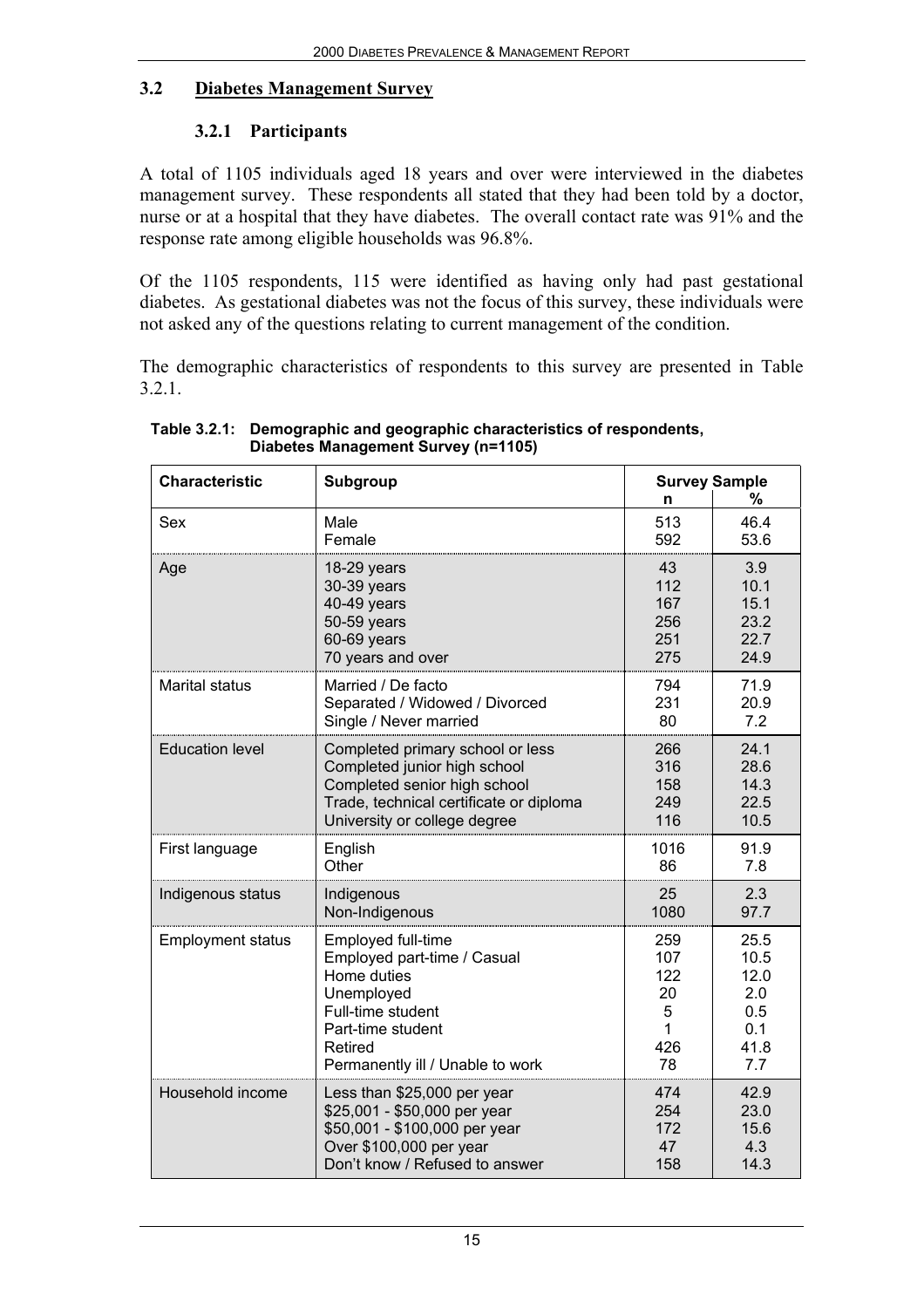| <b>Characteristic</b>                                     | <b>Subgroup</b>                                                                                                                                |                                   | <b>Survey Sample</b>                   |
|-----------------------------------------------------------|------------------------------------------------------------------------------------------------------------------------------------------------|-----------------------------------|----------------------------------------|
| Private health<br>Insurance status                        | Private hospital cover only<br>Extras cover only<br>Both hospital and extras cover<br>Don't know level of cover<br>No private health insurance | n<br>119<br>24<br>324<br>3<br>635 | ℅<br>10.8<br>22<br>29.3<br>0.3<br>57.5 |
| Public health zone                                        | Northern                                                                                                                                       | 189                               | 17.1                                   |
|                                                           | Central                                                                                                                                        | 456                               | 41.2                                   |
|                                                           | Southern                                                                                                                                       | 460                               | 41.7                                   |
| RaRA classification                                       | Urban (1 & 2)                                                                                                                                  | 732                               | 66.2                                   |
|                                                           | Rural and remote (3-6)                                                                                                                         | 373                               | 33.8                                   |
| ARIA classification                                       | Highly accessible                                                                                                                              | 763                               | 69.1                                   |
|                                                           | Accessible                                                                                                                                     | 171                               | 15.5                                   |
|                                                           | Moderately accessible                                                                                                                          | 133                               | 12.0                                   |
|                                                           | Remote/Very remote                                                                                                                             | 38                                | 3.4                                    |
| SEIFA quintile<br>(of respondent's<br>place of residence) | Least disadvantaged (1)<br>2<br>3<br>4<br>Most disadvantaged (5)                                                                               | 170<br>212<br>244<br>245<br>234   | 15.4<br>19.2<br>22.1<br>22.2<br>21.2   |

#### **Table 3.2.1 (cont'd)**

No comparable population information is available on the characteristics of Queensland adults with diabetes and so Queensland benchmark figures were not available for demographic variables.

#### **3.2.2 Definitions of Diabetes Type**

Respondents were not asked directly what type of diabetes they had as it was considered that data about type collected in this manner would be very unreliable. However, from the other questions asked it was possible to infer the type of diabetes, which the respondent had.

For the purposes of this report, the following definitions of diabetes types have been used. These definitions were developed on the basis of expert advice received from three endocrinologists working in the diabetes field, one from each of the three Queensland Health Zones.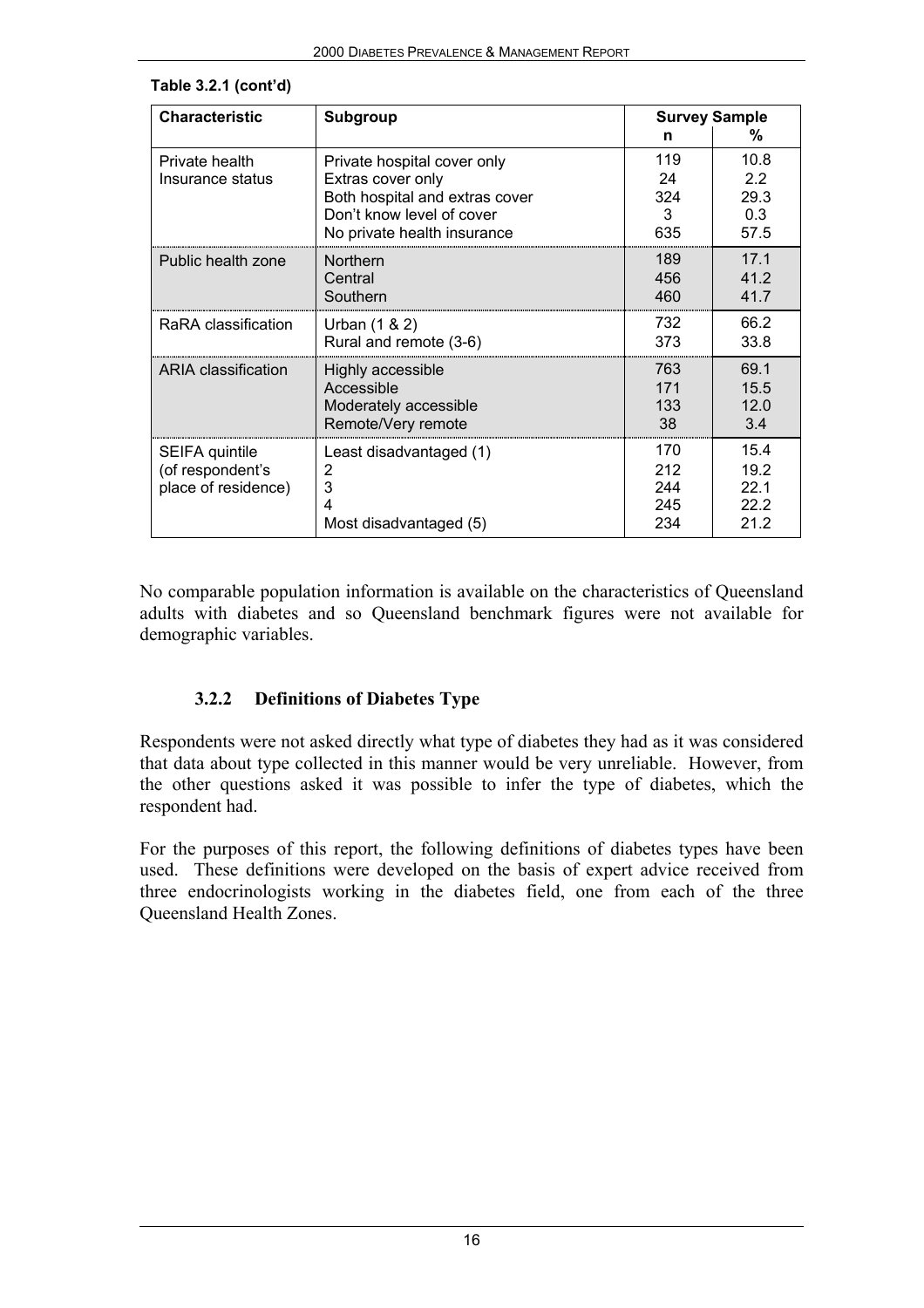# *1. Person with diabetes of identifiable type*

#### *Definition:*

Respondent ever told by a doctor, nurse or at a hospital that they have diabetes OR high blood sugar/a touch of sugar AND has had a blood test for diabetes AND did not only have diabetes during pregnancy.

NB: This definition may capture people with IGT and/or IFG resulting in an overestimate of Type I and Type II prevalence.

## *2. Type I Diabetes*

### *Definition:*

Respondent currently on insulin AND started on insulin immediately upon diagnosis AND under 20 years of age at diagnosis

OR

Respondent currently on insulin AND started on insulin within one month of diagnosis AND was under 20 years of age at diagnosis<sup>\*</sup>

#### OR

Respondent currently on insulin AND does not know how long after diagnosis they started on insulin AND was under 20 years of age at diagnosis<sup>\*\*</sup>.

\* No respondents qualified for this part of the definition

\*\* One respondent qualified for this part of the definition

## *3. Type II Diabetes*

### *Definition:*

Respondent qualified as a person with diabetes using the definition above and is not otherwise defined as having Type I diabetes or gestational diabetes.

## *4. Gestational Diabetes (GDM)*

#### *Definition:*

Respondent female AND stated that she was first told that she had diabetes during a pregnancy AND stated that she only had diabetes during pregnancy when asked "How old were you when you were first told that you had diabetes/high blood sugar, other than the diabetes/high blood sugar you had while you were pregnant?"

#### *5. Relevant Population*

- The population to which these definitions will be applied *excludes* those respondents who identified themselves as being of Aboriginal or Torres Strait Islander origin.
- This is because the age ranges in the above definitions would be inappropriate for the Aboriginal and Torres Strait Islander population.
- Only 25 respondents to the Diabetes Management Survey identified as being of Aboriginal or Torres Strait Islander origin and three of these only had diabetes during pregnancy.

| <b>Diabetes Type</b>             | Number of<br>Respondents* | % of Respondents<br>$(n = 1080)^*$ |
|----------------------------------|---------------------------|------------------------------------|
| 'ype I                           | 31                        | 2.9                                |
| Type II                          | 894                       | 82.8                               |
| GDM only                         | 112                       | 10.4                               |
| Non-GDM but never had blood test | 43                        | 4.0                                |

\* Excludes 25 Aboriginal/Torres Strait Islander respondents to whom definitions did not apply. Three of these had GDM only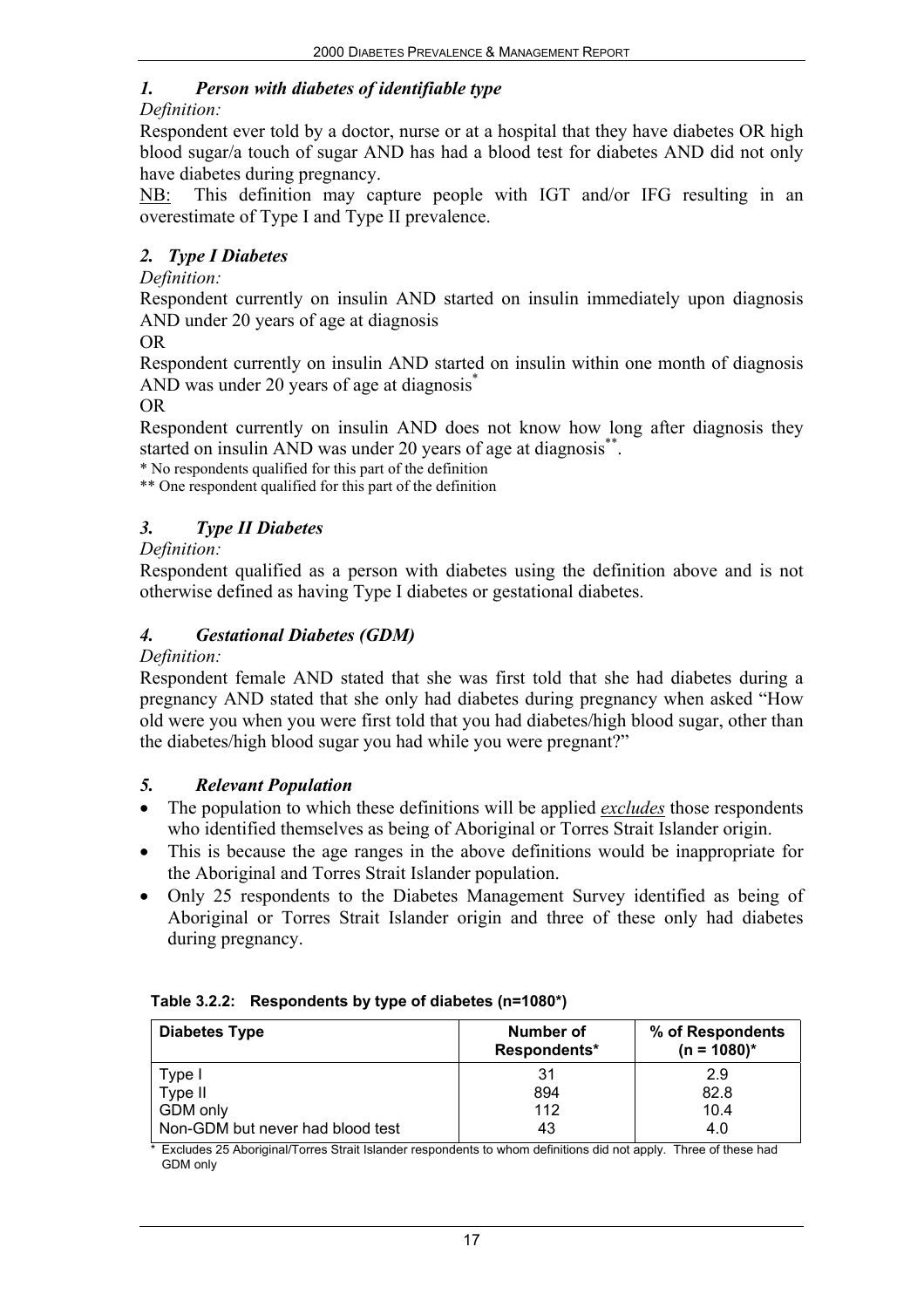The number of respondents with non-Type II diabetes was too small for further statistical analysis to be undertaken .

## **3.2.3 Risk Factors Associated with Diabetes Complications**

Respondents were asked whether they exhibited a number of different risk factors and behaviours for complications associated with diabetes (Table 3.2.3a). Several of the risk factors were exhibited by more than half of all respondents and one (being aged 40 years or older) was common to over 90% of respondents.

#### **Table 3.2.3a: Risk factors associated with diabetes complications exhibited by respondents (n=990\*)**

| <b>Risk Factor / Behaviour</b>                      | Number of<br><b>Respondents</b> | % of Respondents<br>$(n = 990)$ |
|-----------------------------------------------------|---------------------------------|---------------------------------|
| Aged 40 years or more                               | 903                             | 91.2                            |
| Overweight / Obese                                  | 677                             | 68.4                            |
| Ever had high blood pressure                        | 545                             | 55.1                            |
| Active for 30mins or less on <10 days in last 2 wks | 520                             | 52.5                            |
| Ever had high cholesterol                           | 395                             | 39.9                            |
| Current smoker                                      | 133                             | 13.4                            |

\* GDM-only individuals excluded

Three of the risk factors had the potential to be modified by the respondent (smoking, body mass index (BMI) and exercise), while others were not modifiable (age, ever had high blood pressure and ever had high cholesterol).

The following respondents were significantly more likely to exhibit three or more risk factors or behaviours (excluding age group) than were other respondents (Table 3.2.3b):

- those aged 50-64 years
- those not in employment
- those whose first language was English
- those whose geographical socio-economic status was 'most disadvantaged'
- those who lived in areas most accessible to services.

When demographic variables significant at the univariate level were considered in a multivariate model, the strongest predictors of the presence of three or more risk factors were age group  $(p<0.0001)$  and employment  $(p=0.0031)$ . The other significant predictors were ARIA classification ( $p=0.0265$ ) and first language ( $p=0.0458$ ) which was marginally significant. SEIFA did not remain a significant predictor.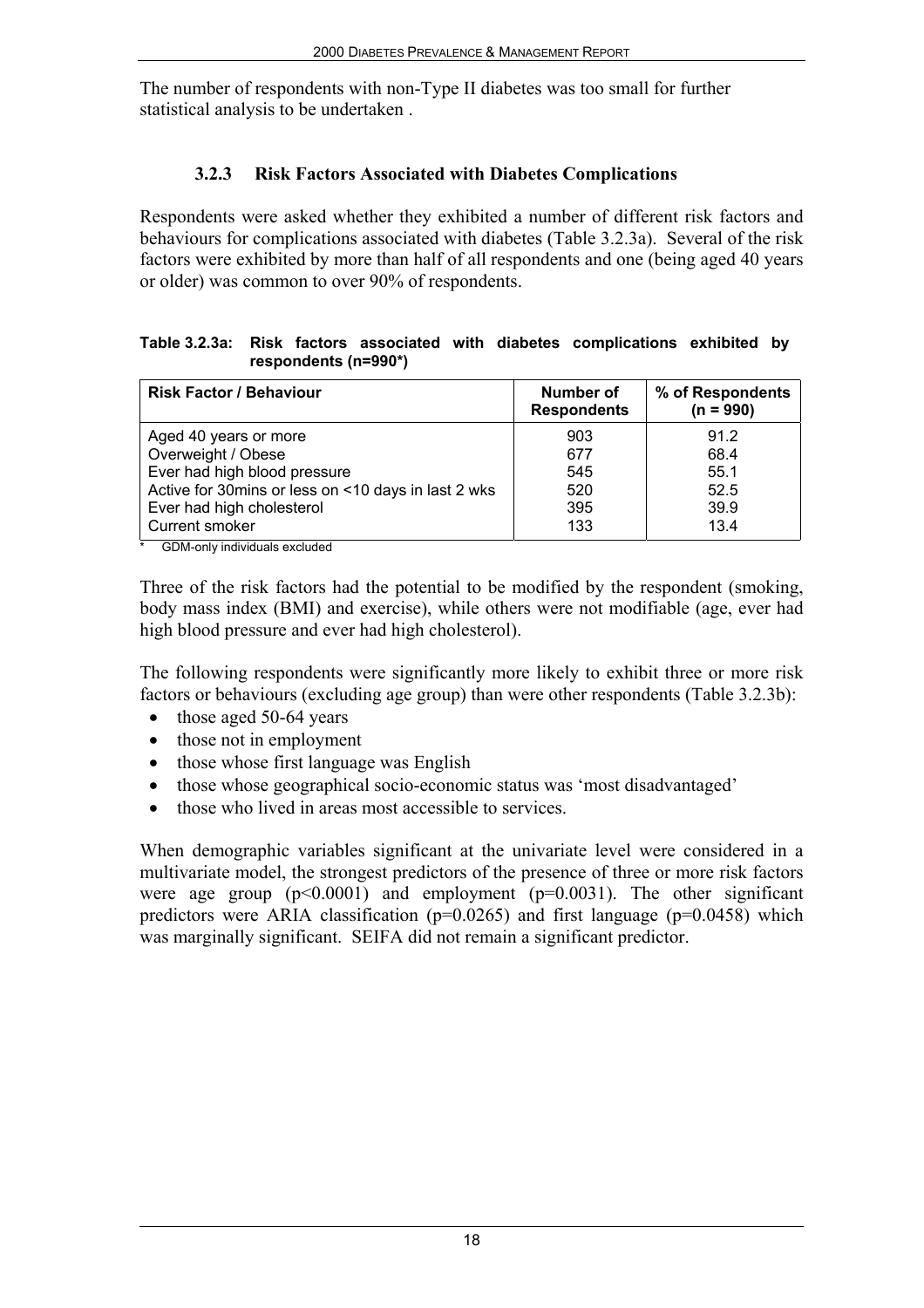| Demographic<br>Variable  | <b>Subgroup</b>                                          | <b>Respondents with Three or More</b><br><b>Risk Factors/Behaviours</b> |                                                                                                         |
|--------------------------|----------------------------------------------------------|-------------------------------------------------------------------------|---------------------------------------------------------------------------------------------------------|
|                          |                                                          | n                                                                       | ℅                                                                                                       |
| Age group                | $18-49$ years                                            | 84                                                                      | 38.2 $\downarrow$                                                                                       |
|                          | 50-59 years                                              | 125                                                                     | 50.6 $\hat{\mathbb{1}}$                                                                                 |
|                          | 60-69 years                                              | 125                                                                     | $50.6$ 1                                                                                                |
|                          | 70 years and over                                        | 101                                                                     | 36.7 $\downarrow$                                                                                       |
| <b>Employment status</b> | Employed                                                 | 138                                                                     | 39.5 $\downarrow$                                                                                       |
|                          | Not employed                                             | 298                                                                     | 46.9 1                                                                                                  |
| First Language           | English                                                  | 411                                                                     | 45.2 $\Uparrow$                                                                                         |
|                          | Non-English                                              | 25                                                                      | 32.5 $\downarrow$                                                                                       |
| <b>SEIFA</b>             | Least disadvantaged<br>2<br>3<br>4<br>Most disadvantaged | 55<br>73<br>107<br>101<br>100                                           | 35.0 $\sqrt{ }$<br>39.9 $\downarrow$<br>49.1 $\hat{\parallel}$<br>44.9<br>- 11<br>48.3 $\hat{\bm{\pi}}$ |
| ARIA classification      | Highly accessible                                        | 289                                                                     | 42.0 $\sqrt{ }$                                                                                         |
|                          | Accessible                                               | 83                                                                      | 54.3 $\hat{\mathbb{1}}$                                                                                 |
|                          | Moderately accessible                                    | 52                                                                      | 44.8 ↑                                                                                                  |
|                          | Remote/Very remote                                       | 12                                                                      | 36.4                                                                                                    |

**Table 3.2.3b: Percentage of respondents with three or more risk factors/behaviours by demographic characteristics (n=435)**

 $\Uparrow$   $\Downarrow$  Statistically significantly higher or lower ( $\chi^2$  test, p < 0.05) than other comparison group(s) Note: Household income does not include respondents who did not state their income

Variation in number of risk factors/behaviours did not vary significantly with sex of respondent, Public Health Zone, RaRA classification, RRMA classification or number of years since original diabetes diagnosis

## **3.2.4 Complications of Diabetes**

Respondents were asked whether they had ever had any of a variety of possible complications of diabetes. The most commonly reported conditions were high blood pressure and frequent tingling, burning, pain or numbness in the legs or feet (Table 3.2.4a). The average number of complications reported per respondent was 1.3.

|                                                                 | % of respondents with condition ( $n = 990$ <sup>*</sup> ) |                         |  |
|-----------------------------------------------------------------|------------------------------------------------------------|-------------------------|--|
| Condition                                                       | In last year                                               | More than<br>1 year ago |  |
| Frequent tingling, burning, pain or<br>numbness in legs or feet | 33.1                                                       | 66                      |  |
| Diabetes-related vision problems                                | 15 8                                                       | 13 2                    |  |
| Heart attack/angina/stroke/heart failure                        | 81                                                         | 14 N                    |  |
| Eye disease or operation                                        | 59                                                         | 154                     |  |
| Kidney failure/disease**                                        | 32                                                         |                         |  |
| Foot ulcer                                                      | 16                                                         |                         |  |
| Limb amputation                                                 | 0 8                                                        | ០ គ                     |  |

**Table 3.2.4a: Respondent reports of possible diabetes complications (n=990\*)**

GDM-only individuals excluded

Respondents may have included kidney/bladder infections in their answers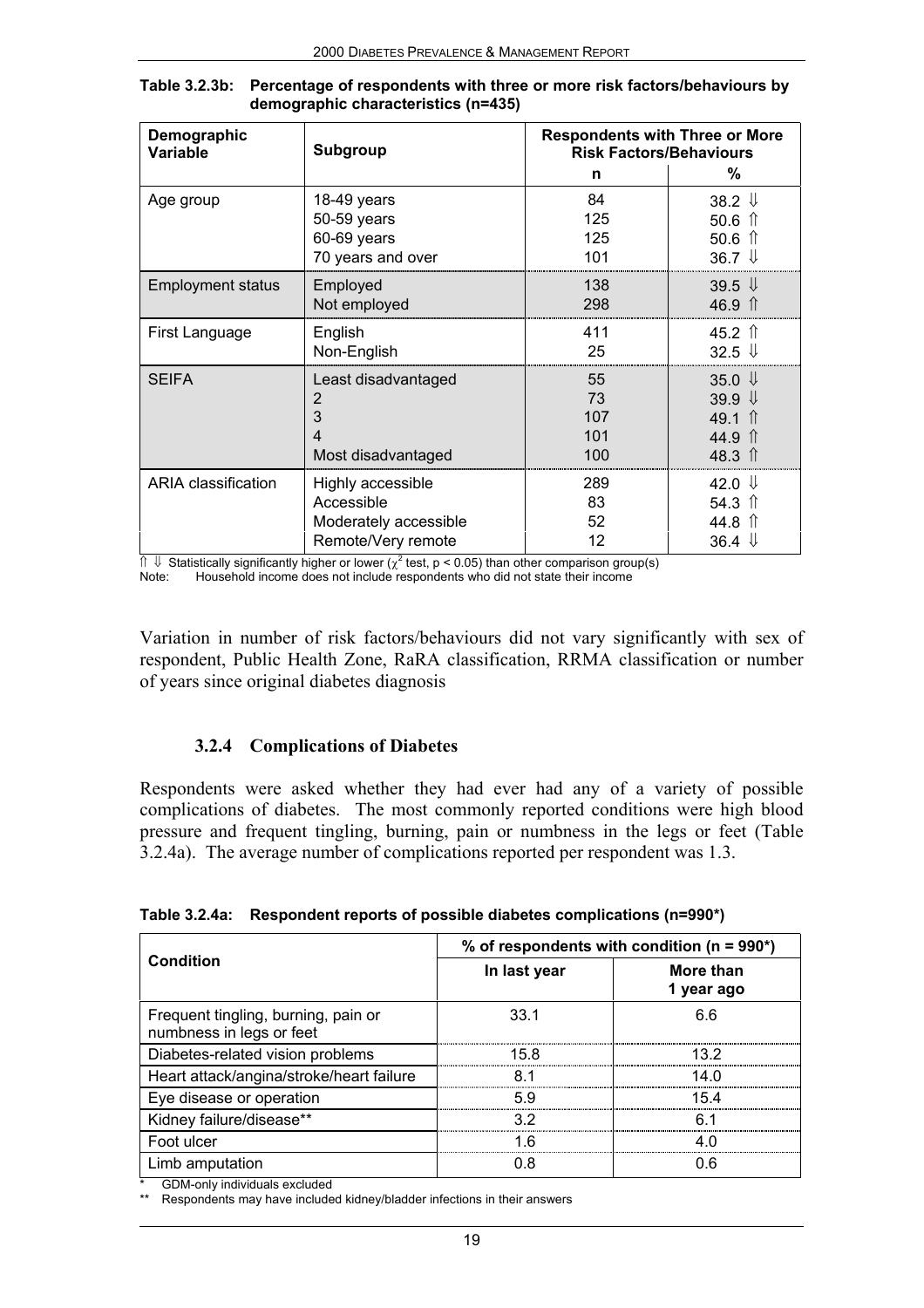The longer that respondents had diabetes, the more likely they were to have more complications ( $\chi^2$ =54.71, df=12, p=<0.0001). The more risk factors/behaviours that respondents exhibited, the more likely they were to have higher numbers of complications ( $\chi^2$ =133.77, df=6, p=<0.0001) (Figure 3.2.4).





The incidence of eye disease and kidney failure or disease did not vary significantly with the number of years the respondent had diabetes ( $\chi^2$  test,  $p > 0.05$ ) (Table 3.2.4b). However, heart problems, vision problems and tingling feet & legs all became increasingly common the longer respondents had had diabetes.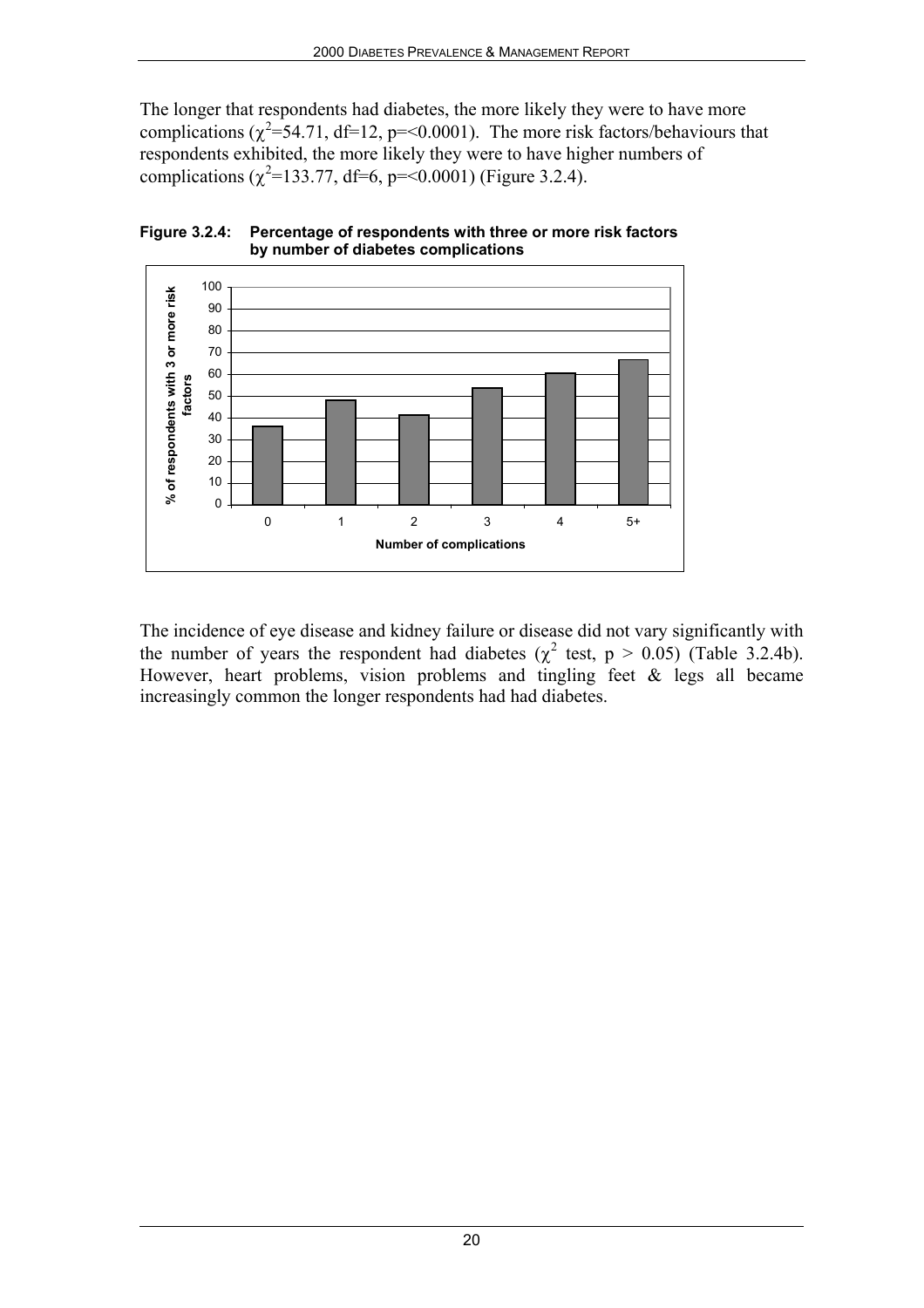| <b>Condition</b>                    | <b>Duration of</b> | <b>Respondents with condition</b> |                         |
|-------------------------------------|--------------------|-----------------------------------|-------------------------|
|                                     | <b>Diabetes</b>    | n                                 | %                       |
| Limb amputation*                    | $0 - 2$ yrs        | 3                                 | 1.0                     |
|                                     | $3 - 9$ yrs        | 3                                 | 0.8<br>2.6              |
|                                     | 10 yrs or more     |                                   |                         |
| Foot ulcer*                         | $0 - 2$ vrs        | 11                                | 3.7                     |
|                                     | $3 - 9$ yrs        | 9                                 | 2.5<br>11.7             |
|                                     | 10 yrs or more     | 36                                |                         |
| Kidney failure/disease              | $0 - 2$ yrs        | 25                                | 8.5                     |
|                                     | $3 - 9$ yrs        | 28                                | 7.7                     |
|                                     | 10 yrs or more     | 38                                | 12.3                    |
| Heart attack/angina/                | $0 - 2$ yrs        | 55                                | 18.7 $\mathbb{U}$       |
| heart failure/stroke                | $3 - 9$ yrs        | 76                                | 20.8 $\downarrow$       |
|                                     | 10 yrs or more     | 85                                | $27.6$ $\uparrow$       |
| Diabetes-related vision problems    | $0 - 2$ yrs        | 67                                | 22.8 $\downarrow$       |
|                                     | $3 - 9$ yrs        | 91                                | 24.9 $\Downarrow$       |
|                                     | 10 yrs or more     | 121                               | $39.3$ $\uparrow$       |
| Frequent tingling, burning, pain or | $0 - 2$ yrs        | 110                               | 37.4 $\Downarrow$       |
| numbness in legs or feet            | $3 - 9$ yrs        | 132                               | 36.2 $\downarrow$       |
|                                     | 10 yrs or more     | 141                               | 45.8 $\hat{\mathbb{I}}$ |
| Eye disease or operation            | $0 - 2$ yrs        | 54                                | 18.4                    |
|                                     | $3 - 9$ yrs        | 70                                | 19.2                    |
|                                     | 10 yrs or more     | 74                                | 24.0                    |

| Table 3.2.4b: Respondents with diabetes complications by duration of diabetes |  |
|-------------------------------------------------------------------------------|--|
|-------------------------------------------------------------------------------|--|

 $\|$  ↓ Statistically significantly higher or lower ( $\chi^2$  test, p < 0.05) than other comparison group(s) \* Numbers too small for statistical analysis

Univariate analyses indicated that a number of demographic variables were significantly

associated with the number of complications reported. Older respondents were likely to have more complications, as were those with a Junior or Trade level education, those who were not in employment and those on lower incomes.

Number of complications did not vary significantly with public health zone, RaRA, ARIA, SEIFA, first language or sex of respondent. The fact that sex was not a significant predictor of number of complications is interesting given that it is men who spend more time in hospital and more frequently die as a result of diabetes complications.

When only variables significant at the univariate level were considered in a multivariate model, the two most strongly associated with the presence of three or more complications were employment status and duration of diabetes. Those not in employment were more than twice as likely as other respondents to have three or more complications. It is highly likely that disease severity impacted upon current employment status rather than employment status affecting severity of disease. The other significant predictors in the multivariate model were respondent age over 40 years, English being the first language spoken, and single marital status (Table 3.2.4c).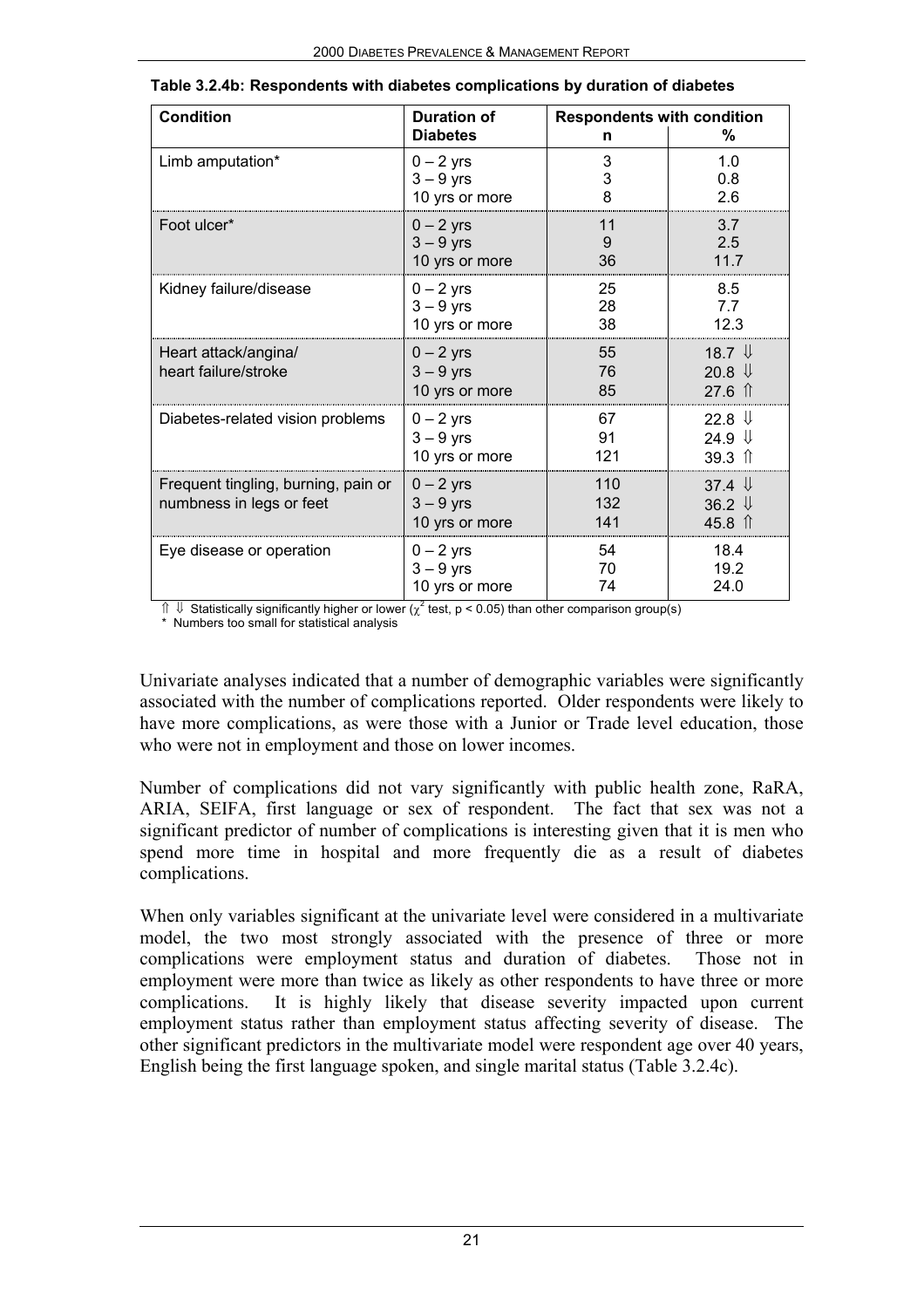| <b>Predictor</b>                                                                              | <b>Odds Ratio</b>        |              | $95\%$ C.I.  |
|-----------------------------------------------------------------------------------------------|--------------------------|--------------|--------------|
| Employment status (base: in paid employment full time or part time)<br>Not in paid employment | $2.60^{#}$               | 1.62         | 4 14         |
| Duration of diabetes (base: 10+ years)<br>$0 - 2$ years<br>$3 - 9$ years                      | $0.38^{#}$<br>$0.73^{#}$ | 0.23<br>0.42 | 0.61<br>1 26 |
| Respondent age(base: aged 40+ years)<br>aged less than 40 years                               | $0.38*$                  | 0.14         | 1 03         |
| First language (base: non-English)<br>English                                                 | $2.75*$                  | 107          | 7 0 5        |
| Marital Status (base: Single/ Never married)<br>Married/Defacto<br>Separated/Divorced/Widowed | $0.60*$<br>$1.01*$       | 0.29<br>0.47 | 1 22<br>2 15 |

|  | Table 3.2.4c: Predictors of respondent having three or more diabetes complications |
|--|------------------------------------------------------------------------------------|
|--|------------------------------------------------------------------------------------|

# Odds ratios significant, p < 0.001.

Odds ratios significant,  $0.001 < p < 0.05$ 

#### **3.2.4.1 Hospitalisations**

Twenty-three percent of diabetic respondents had been admitted to hospital, for at least one night, in the previous 12 months. Of these, 31% or 71 individuals stated that their most recent hospitalisation was related to their diabetes. There is no certainty that individuals would always be aware of whether their hospitalisation was related to their diabetes therefore this figure may be an underestimate. Because respondents could have been admitted to hospital multiple times over the previous 12 month period, the total proportion of respondents who had been admitted to hospital for diabetes-related causes over the previous 12 months could not be calculated.

No significant association was found between the number of risk factors exhibited by respondents and their likelihood of having been hospitalised ( $\chi^2$ =4.96, df=6, p=0.549). However the more complications a respondent had, the more likely they were to have been hospitalised. Further details on predictors of hospital admissions, based on data from a separate survey of in-patients with diabetes will be presented in a separate report.

#### **3.2.5 Current Management**

The two most common managements approaches which respondents stated they had for their diabetes were watching their diet (86%), and exercise (67%) (Table 3.2.5).

Of those respondents with Type II diabetes, 37.9% reported that their only current management was watching their diet and/or exercising.

Of the 14.5% of all respondents (Types I and II and non-GDM no blood test) who reported having insulin injections, the vast majority (94.4%) stated that they were very confident in giving themselves the injections. A further 3.5% said they were moderately confident while just 2.1% were not very or not at all confident.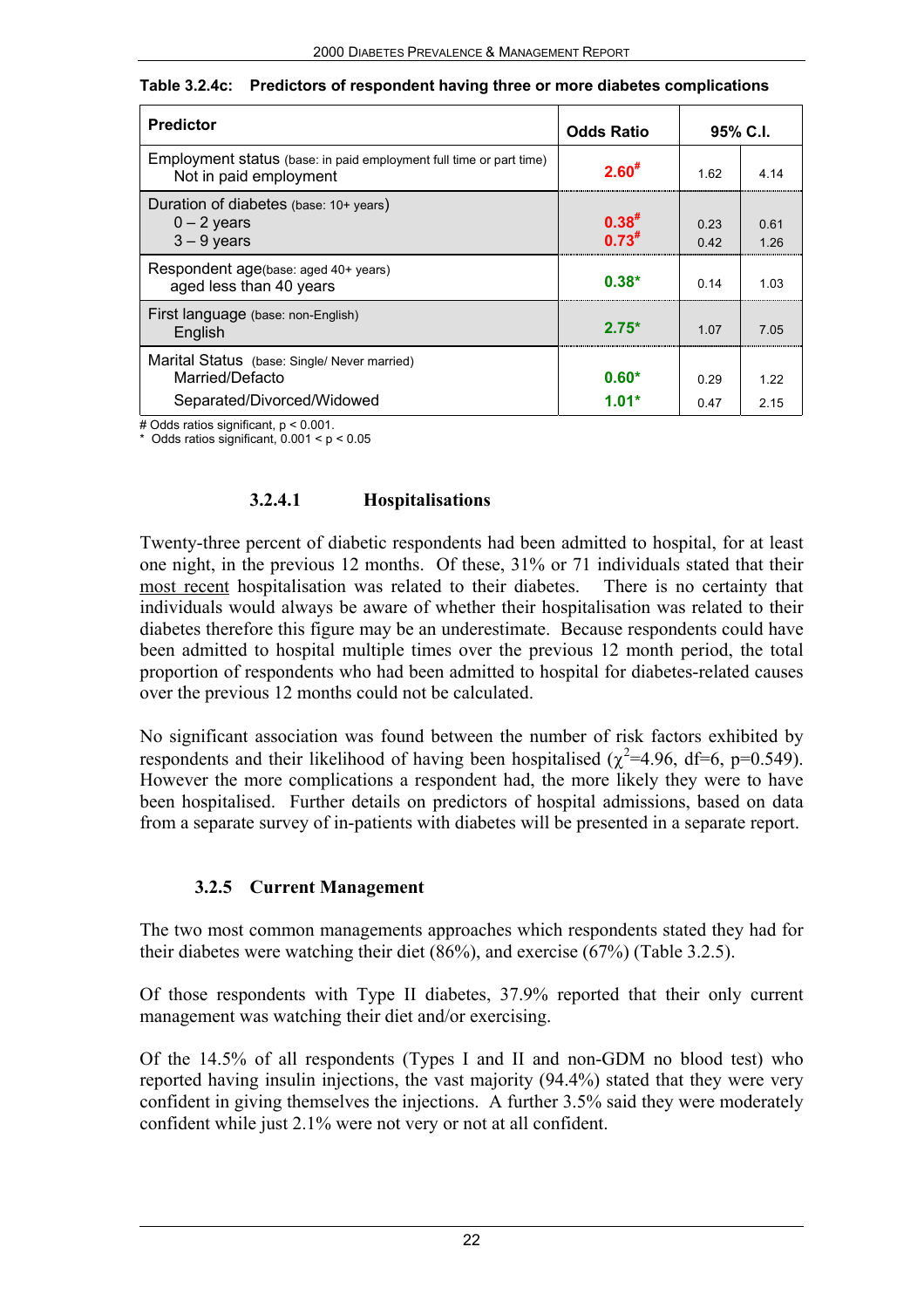| <b>Management</b>                                   | Number of<br><b>Respondents **</b><br>n | $%$ of<br><b>Respondents **</b><br>$(n=894*)$ |
|-----------------------------------------------------|-----------------------------------------|-----------------------------------------------|
| Watching diet as recommended by doctor or dietitian | 769                                     | 86.0                                          |
| Exercise recommended by doctor                      | 599                                     | 67.0                                          |
| Tablets or capsules                                 | 422                                     | 47.2                                          |
| Insulin injections                                  | 109                                     | 12.2                                          |
| Other management                                    | 29                                      | 3.2                                           |
| No management                                       | 39                                      | 4.4                                           |
| Don't know                                          | 3                                       | 0.3                                           |

**Table 3.2.5: Type II DM respondents' current management for diabetes (n=894\*)**

Type I DM and GDM-only individuals excluded

\*\* Multiple responses permitted

#### **3.2.6 Self Measurement of Blood Glucose Levels**

Over half of respondents (57.7%) stated that they do, at least sometimes, measure their blood glucose levels before a meal.

The frequency at which these respondents took glucose measurements varied greatly, from more than once a day to less than once a week (Table 3.2.6a).

|  | Table 3.2.6a: Frequency at which blood glucose measurements are taken (n=571) |  |  |  |  |
|--|-------------------------------------------------------------------------------|--|--|--|--|
|--|-------------------------------------------------------------------------------|--|--|--|--|

| <b>Frequency</b>      | <b>Number of</b><br><b>Respondents</b><br>n | $%$ of<br><b>Respondents</b><br>$(n=571)$ |
|-----------------------|---------------------------------------------|-------------------------------------------|
| More than once a day  | 243                                         | 42.6                                      |
| Once a day            | 151                                         | 26.4                                      |
| 3-4 times a week      | 30                                          | 5.3                                       |
| Twice a week          | 13                                          | 2.3                                       |
| Once a week           | 62                                          | 10.9                                      |
| Less than once a week | 52                                          | 9.1                                       |
| Some other frequency  | 210                                         | 3.5                                       |

The majority of respondents who took blood glucose measurements had high readings (over 10 milli-moles per litre) only occasionally or rarely. However, almost one in five had high readings often or very often (Table 3.2.6b)

#### **Table 3.2.6b: Frequency at which high (10 milli-moles/L) blood glucose measurements are obtained (n=571)**

| <b>Frequency</b> | <b>Number of</b><br><b>Respondents</b><br>n | % of<br><b>Respondents</b><br>$(n=571)$ |
|------------------|---------------------------------------------|-----------------------------------------|
| Very often       | 35                                          | 6.1                                     |
| Often            | 73                                          | 12.8                                    |
| Occasionally     | 199                                         | 34.9                                    |
| Rarely           | 156                                         | 27.3                                    |
| Never            | 103                                         | 18.0                                    |
| Don't know       | 5                                           | 0.9                                     |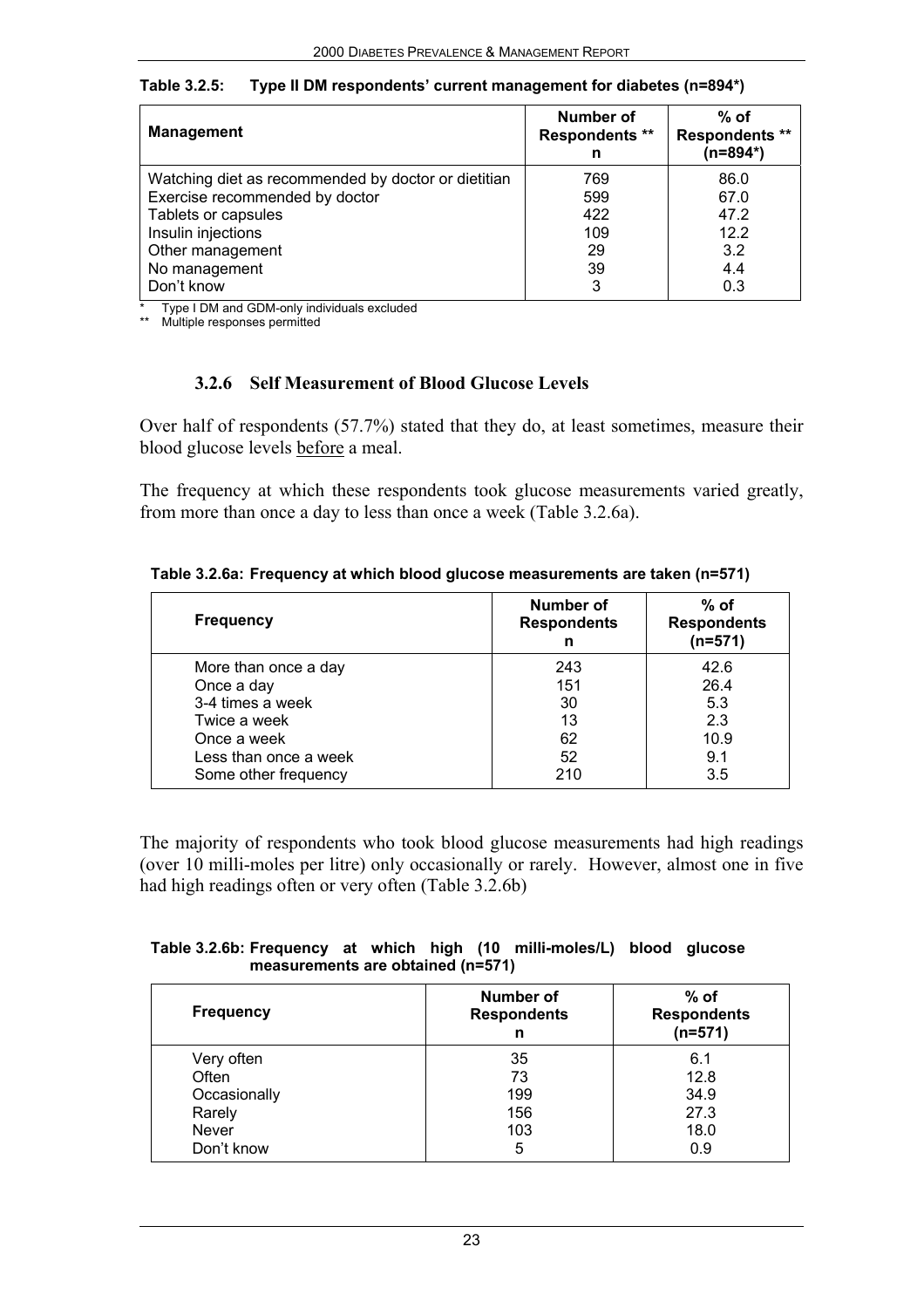It was desirable to create a measure of whether respondents had good management in both measuring and keeping blood glucose levels 10 milli-moles or less. Therefore, for the purposes of this survey, respondents were defined as having good blood glucose management if:

- they always measured their blood glucose before a meal AND
- they measured their blood glucose at least 3-4 times a week AND
- they only occasionally, rarely or never had high blood glucose readings (over 10 milli-moles/L).

Respondents were defined as having poor blood glucose management if they failed to meet the above criteria for good management.

Using these definitions 33% of respondents reported good blood glucose management and 67% of respondents reported poor management.

Respondents in current employment were significantly less likely than others to have good blood glucose management (Table 3.2.6c). The prevalence of good management also varied significantly with age group although not with sex, marital status, education level, SEIFA quintile, income or private health insurance status.

Although no significant differences in good management were detected across RaRA classification, those respondents residing in the Northern Public Health Zone were significantly less likely than those living in other zones to have good management  $(\chi^2$ =12.5, df=2, p=0.002) (Table 3.2.6c).

The longer a respondent had diabetes, the more likely they were to have good blood glucose management  $(\chi^2=12.295, df=2, p=0.002)$  (Table 3.2.6c). Also, the more complications a respondent reported, the more likely they were to have good blood glucose management ( $\chi^2$ =7.053, df=2, p=0.0294).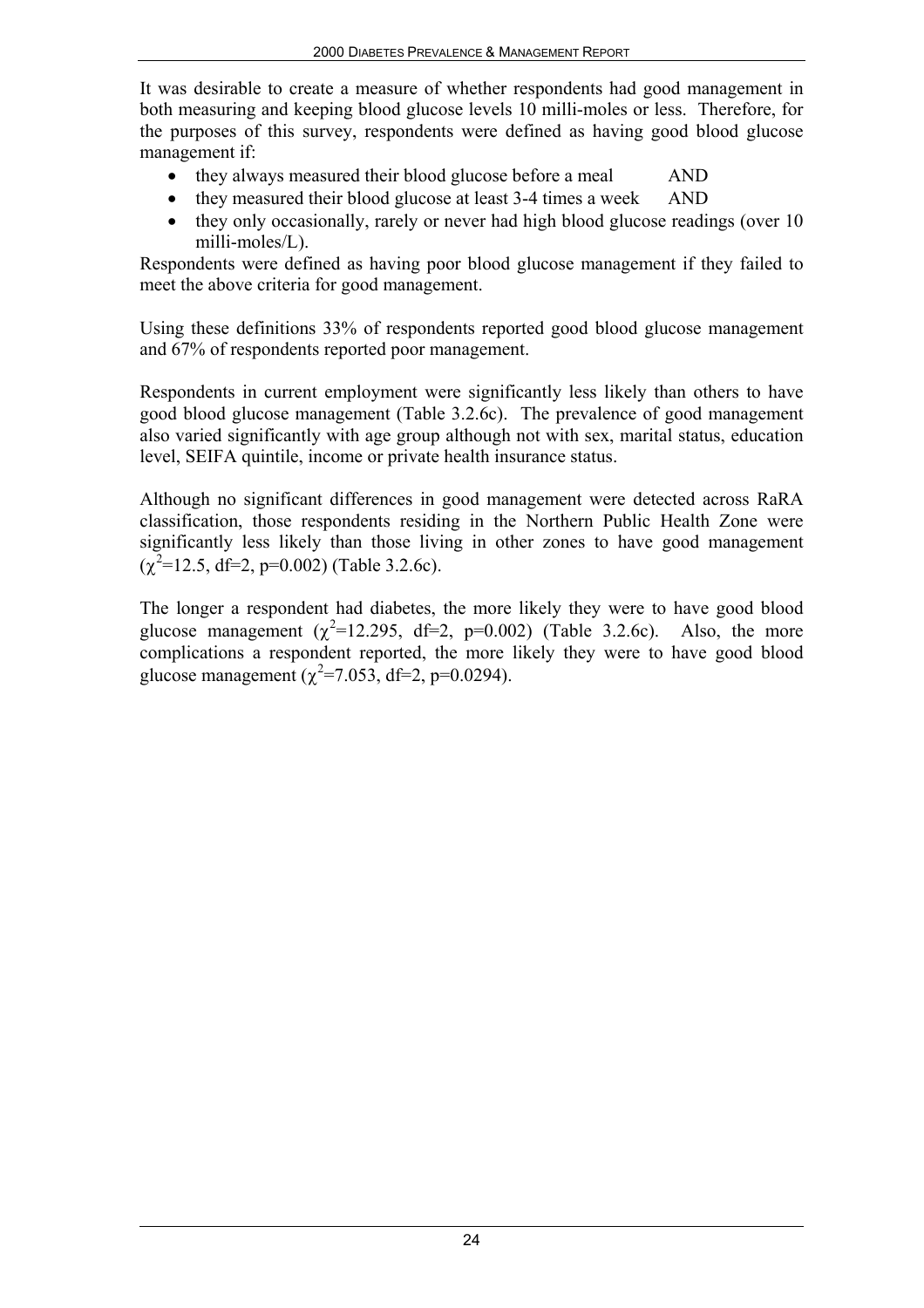| Demographic &<br><b>Other Variables</b>      | Subgroup                                                                                                | <b>Respondents with Good</b><br><b>Blood Glucose Management</b><br>$(n=326)$ |                                                                                                                  |  |  |
|----------------------------------------------|---------------------------------------------------------------------------------------------------------|------------------------------------------------------------------------------|------------------------------------------------------------------------------------------------------------------|--|--|
|                                              |                                                                                                         | n                                                                            | %                                                                                                                |  |  |
| Sex                                          | Male<br>Female                                                                                          | 167<br>159                                                                   | 32.8<br>33.4                                                                                                     |  |  |
| Age                                          | 18-29 years<br>30-39 years<br>40-49 years<br>50-59 years<br>60-69 years<br>70+ years                    | 9<br>14<br>37<br>69<br>105<br>92                                             | 33.3<br>⇑<br>⇓<br>24.1<br>⇓<br>27.6<br>$\downarrow$<br>28.2<br>$\hat{\Pi}$<br>42.9<br>$\hat{\mathbb{r}}$<br>33.5 |  |  |
| <b>Employment status</b>                     | Employed<br>Not employed                                                                                | 87<br>239                                                                    | $\bigcup$<br>25.0<br>$\hat{\Pi}$<br>37.5                                                                         |  |  |
| Household income                             | Less than \$25,000 per year<br>\$25,001 per year and over                                               | 158<br>118                                                                   | 35.4<br>29.8                                                                                                     |  |  |
| <b>Private Health</b><br>Insurance           | Yes<br>No.                                                                                              | 134<br>190                                                                   | 31.5<br>34.3                                                                                                     |  |  |
| <b>Education level</b>                       | Completed Junior or less<br><b>Completed Senior</b><br>Trade/Tech Cert/Diploma<br>Uni or College degree | 185<br>45<br>67<br>29                                                        | 34.3<br>35.7<br>29.6<br>30.8                                                                                     |  |  |
| Public health zone                           | <b>Northern</b><br>Central<br>Southern                                                                  | 39<br>128<br>159                                                             | ₩<br>22.9<br>⇑<br>32.3<br>$\hat{\mathbb{r}}$<br>37.9                                                             |  |  |
| RaRA classification                          | Capital city/other major urban (1&2)<br>All rural and remote (3-6)                                      | 216<br>108                                                                   | 32.8<br>33.1                                                                                                     |  |  |
| SEIFA quintile<br>(of place of<br>residence) | Least disadvantaged (1)<br>2<br>3<br>4<br>Most disadvantaged (5)                                        | 47<br>57<br>71<br>89<br>62                                                   | 29.9<br>31.3<br>32.9<br>39.7<br>30.1                                                                             |  |  |
| Yrs since diagnosis                          | $0 - 2$ years<br>$3 - 9$ years<br>10 or more years                                                      | 86<br>108<br>126                                                             | ⇓<br>29.5<br>⇓<br>29.8<br>$\hat{\Pi}$<br>41.0                                                                    |  |  |
| No. complications                            | 0<br>$1 - 2$<br>3 or more                                                                               | 47<br>173<br>106                                                             | ⇓<br>26.7<br>╨<br>32.4<br>$\hat{\Pi}$<br>38.5                                                                    |  |  |

| Table 3.2.6c: Respondents with good blood glucose management by demographic |  |
|-----------------------------------------------------------------------------|--|
| and other variables (n=326)                                                 |  |

 $\|$  ↓ Statistically significantly higher or lower ( $\chi^2$  test, p < 0.05) than other comparison group(s) Note: Household income does not include respondents who did not state their income

When the variables showing significant relationships with good blood glucose management in univariate analyses were included in a multivariate model, respondent age ceased to be a significant predictor. Significant predictors were employment status, public health zone and duration of diabetes (Table 3.2.6d).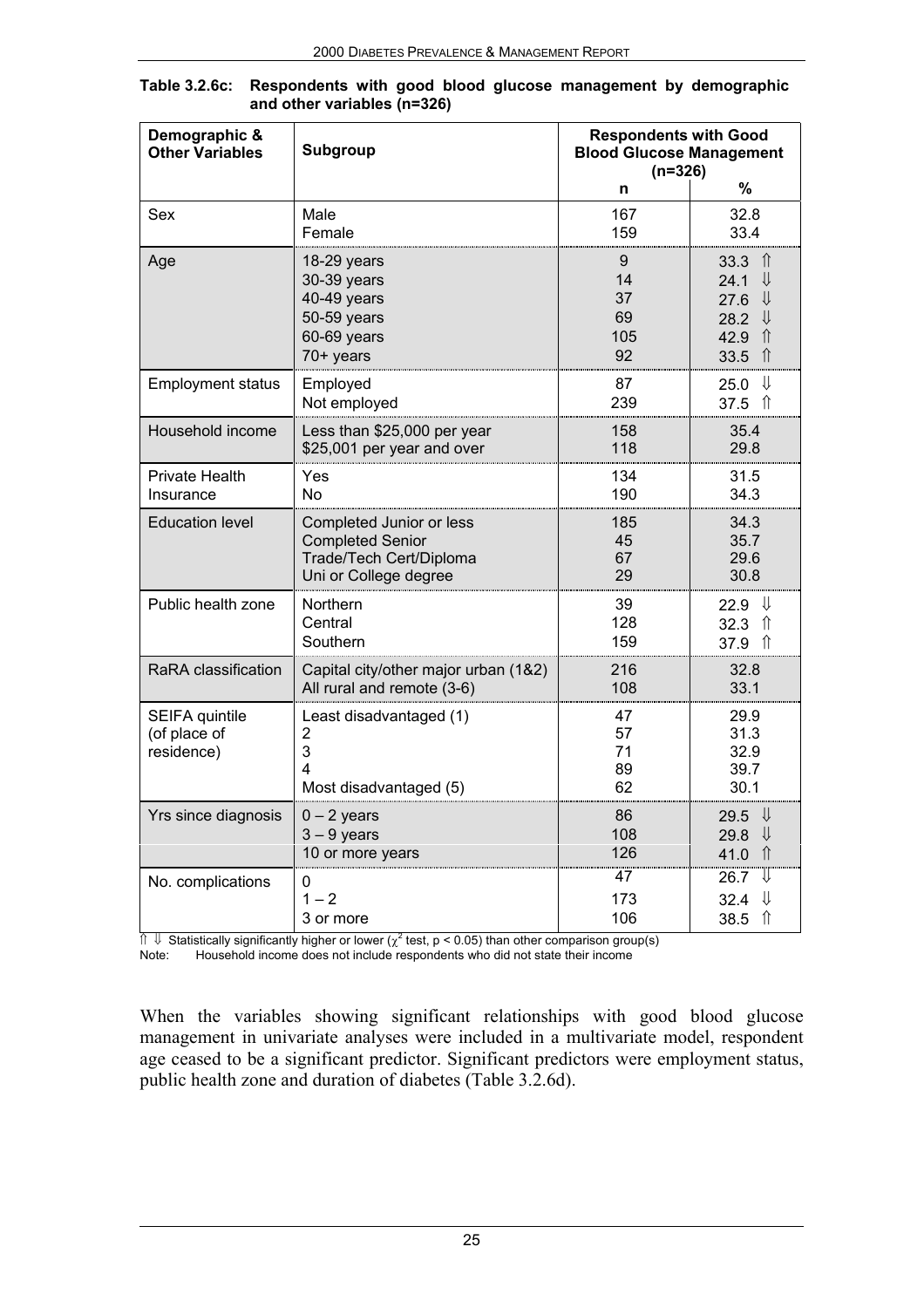| <b>Predictor</b>                                                                              | <b>Odds Ratio</b>  |              | 95% C.I.      |
|-----------------------------------------------------------------------------------------------|--------------------|--------------|---------------|
| Public health zone (base: Southern)<br><b>Northern</b><br>Central                             | $0.52*$<br>0.83    | 0 34<br>0.61 | 0.78<br>1 1 1 |
| Duration of diabetes (base: 20+ years)<br>$0 - 2$ years<br>$3 - 9$ years                      | $0.64*$<br>$0.63*$ | 0.45<br>0.46 | 0.90<br>0.87  |
| Employment status (base: in paid employment full time or part time)<br>Not in paid employment | $1.75*$            | 1.30         | 2.36          |

**Table 3.2.6d: Predictors of respondent having good blood glucose management**

\* Odds ratios significant,  $0.001 < p < 0.05$ 

When the few Indigenous respondents were excluded from the multivariate analysis, the model remained essentially unchanged. Therefore the poorer self-management of blood glucose levels found in the Northern Zone is likely to have been influenced by the remoteness and reduced access to health and support services in this area rather than be a reflection of the poorer health status of the Indigenous population.

#### **3.2.7 Health Care Providers**

#### **3.2.7.1 Main health care provider**

The type of health care provider most commonly named as the respondents' main health care provider in relation to their diabetes was the GP or family doctor (84%), the next most common was the private endocrinologist or specialist (8%) (Table 3.2.7a).

This pattern of care is reassuring, as the demand for General Practitioners is easier to meet than the need for specialist services. Further, this fits the Queensland Standard Pathways of Care<sup>5</sup> where the primary coordinator of health is the Primary Health Care worker.

#### **Table 3.2.7.1: Respondents' main health care provider in relation to their diabetes (n=990\*)**

| <b>Health Care Provider</b>                          | Number of<br><b>Respondents</b><br>n | $%$ of<br><b>Respondents</b><br>(n=990*) |
|------------------------------------------------------|--------------------------------------|------------------------------------------|
| GP or family doctor                                  | 830                                  | 83.8                                     |
| Private endocrinologist or specialist                | 75                                   | 7.6                                      |
| Hospital outpatients or Diabetes Centre              | 39                                   | 3.9                                      |
| Hospital doctor                                      | 22                                   | 2.2                                      |
| Someone else                                         | 12                                   | 1.2                                      |
| Don't know / couldn't say                            | 3                                    | 0.3                                      |
| Refused to answer                                    |                                      | 0.1                                      |
| No health care provider<br>_____ _ _ _ _ _ _ _ _ _ _ | 8                                    | 0.8                                      |

GDM-only individuals excluded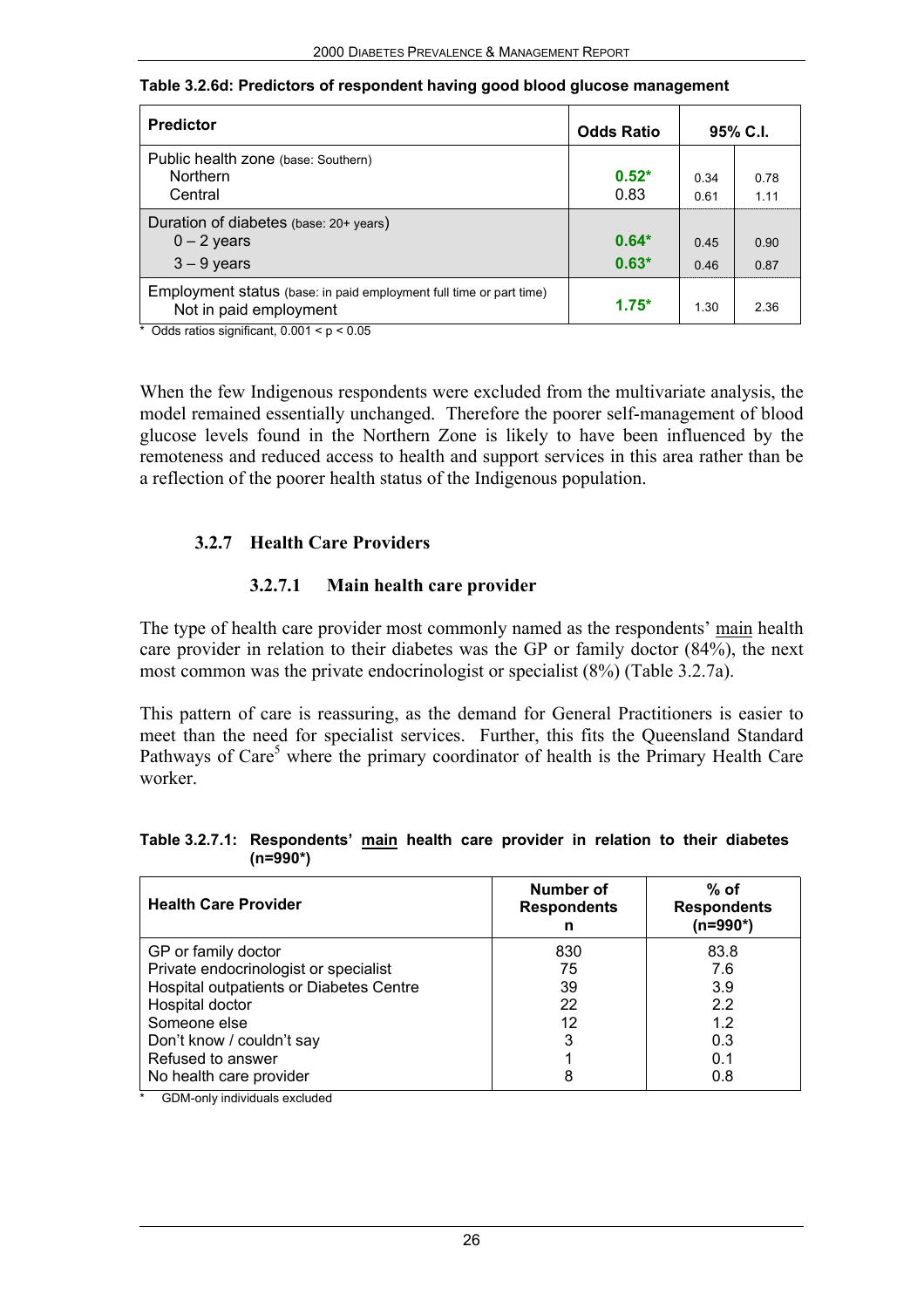## **3.2.7.2 Health care providers visited in previous 12 months**

The majority of respondents (90%) had seen a GP in relation to their diabetes in the previous 12 months (Table 3.2.7.2). In addition, over half (54%) had seen an optometrist or ophthalmologist.

**Table 3.2.7.2 Health professionals visited in the previous 12 months in relation to the respondents' diabetes (n=987\*)**

| <b>Health Professional</b>     | Number of<br><b>Respondents **</b><br>n | $%$ of<br><b>Respondents **</b><br>(n=987*) |
|--------------------------------|-----------------------------------------|---------------------------------------------|
| GP or family doctor            | 885                                     | 89.7                                        |
| Optometrist or ophthalmologist | 531                                     | 53.8                                        |
| Nutritionist or dietitian      | 235                                     | 23.8                                        |
| Diabetes educator or nurse     | 214                                     | 21.7                                        |
| Podiatrist or chiropodist      | 179                                     | 18.1                                        |
| Endocrinologist                | 111                                     | 11.2                                        |
| Any other health professional  | 52                                      | 5.3                                         |
| None of the above              | 58                                      | 5.9                                         |

\* GDM-only individuals excluded

\*\* Multiple responses permitted

#### **3.2.7.3 Health care providers respondents with diabetes should have visited**

The services of various health professionals are encouraged to best manage diabetes. The frequency of visits to these professionals depends on the different needs of people with diabetes. To examine whether respondents should have visited a podiatrist, endocrinologist, diabetes educator, dietitian, ophthalmologist/optometrist and GP six variables were derived, on the basis of the *Diabetes Standard Pathway of Care 2000*<sup>5</sup> , as follows:

- 1. Respondents should have seen a podiatrist in the previous 12 months if they had:
- a foot ulcer in the previous twelve months OR
- a limb amputation in the previous twelve months OR
- frequent tingling, pins and needles, burning, pain or numbness in legs or feet in the previous twelve months.
- 2. Respondents should have seen an endocrinologist in the previous 12 months if they had:
- poor blood glucose management (see section 3.2.6) OR
- visited hospital in the previous 12 months for a diabetes-related incident.
- 3. Respondents should have seen a diabetes educator in the previous 12 months if they had:
- poor blood glucose management (see section 3.2.6) OR
- visited hospital in the previous twelve months with a diabetes related incident OR
- been diagnosed with diabetes in the previous twelve months.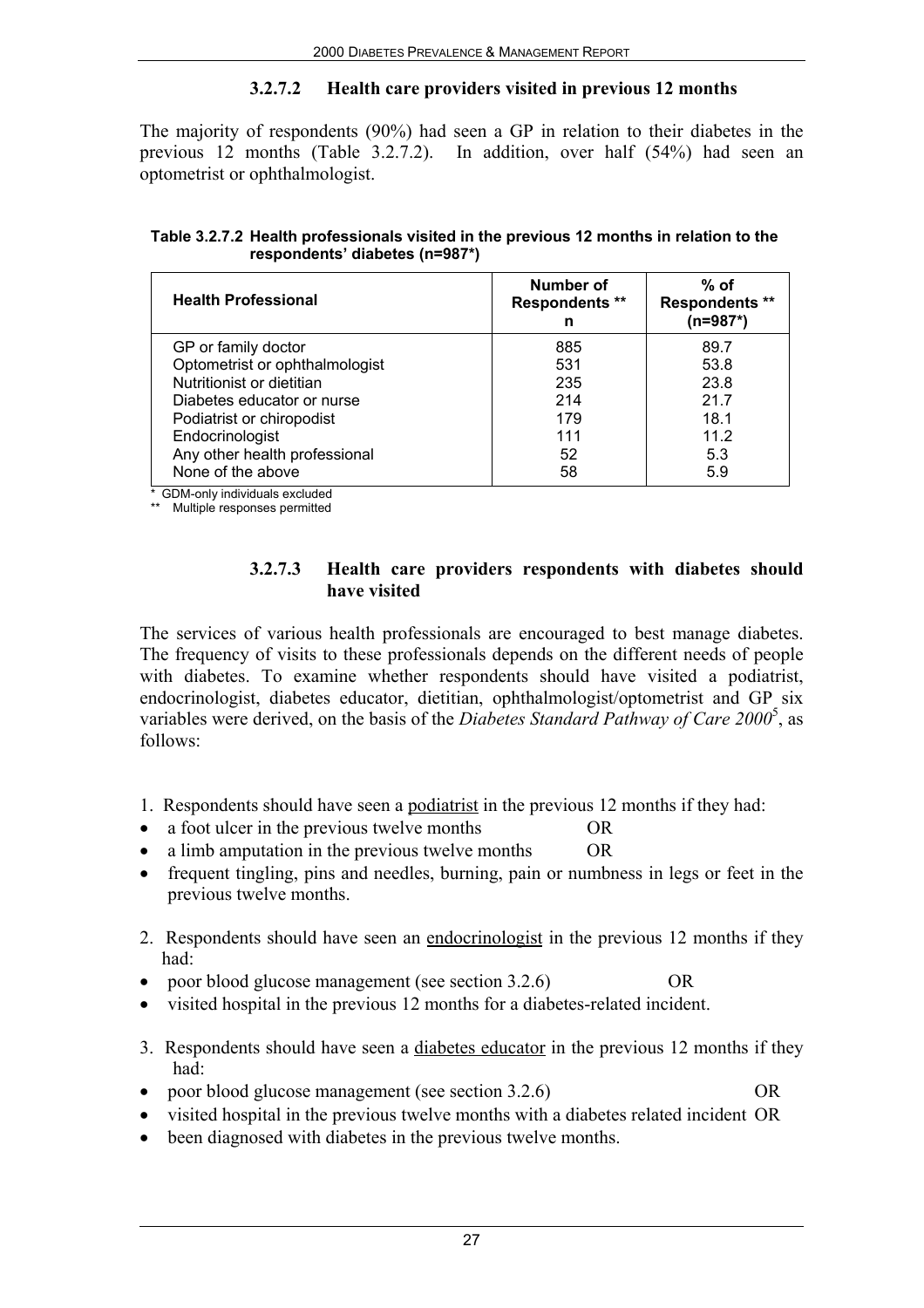4. Respondents should have seen a dietitian in the previous 12 months if they had:

| • poor blood glucose management (see section 3.2.6) | OR  |
|-----------------------------------------------------|-----|
| • a body mass index greater than or equal to 30     | OR  |
| • high cholesterol in the previous twelve months    | OR  |
| • a hospitalisation in the previous twelve months   | OR. |
|                                                     |     |

- been diagnosed with diabetes in the previous twelve months
- 5. Respondents should have seen an ophthalmologist or optometrist in the previous 12- 24 months if they had:
- been diagnosed with diabetes in the previous twelve months OR
- been diagnosed with retinopathy in the pervious twelve months
- 6. All respondents should have seen a GP in the previous twelve months. (NB People with diabetes should see a GP every three to four months, however data on this time scale was not collected explicitly in this survey. Therefore the 12 month period was used.

Almost 90% of respondents had visited a GP in the previous 12 months. However, with the exception of ophthalmologist/optometrist, for all of the other health professionals listed above, less than one quarter of the respondents whose characteristics indicated that they should have attended in the previous 12 months had done so(Table 3.2.7.3).

Correspondingly, many respondents who had no apparent need to attend these health professionals had done so. For example, over half of the respondents who had attended a podiatrist, had no apparent need to do so, according to the guidelines.

#### **Table 3.2.7.3 Respondents' attendance patterns at various health professionals in the previous 12 months (n=987\*)**

| <b>Health Professional</b>                                                                                | <b>Should have</b>              | attended and did                     | No apparent need<br>to attend but did |                                      |
|-----------------------------------------------------------------------------------------------------------|---------------------------------|--------------------------------------|---------------------------------------|--------------------------------------|
|                                                                                                           | n                               | %                                    | n                                     | %                                    |
| Optometrist / Ophthalmologist<br>Podiatrist<br>Endocrinologist<br>Diabetes educator or nurse<br>Dietitian | 190<br>334<br>685<br>741<br>847 | 43.7<br>23.6<br>10.2<br>19.3<br>23.7 | 797<br>653<br>302<br>246<br>140       | 56.2<br>15.3<br>13.6<br>28.9<br>24.3 |
| GP                                                                                                        | 987                             | 89.7                                 |                                       |                                      |

GDM-only individuals excluded

## **3.2.7.4 Frequency of visits to health care providers**

The majority of diabetic respondents (87%) usually visited a GP at least once every six months about their diabetes (Table 3.2.7.4). This frequency is below the accepted level in the recommended Pathways of Care. Optometrists or Ophthalmologists were the only other health professionals whom respondents reported visiting regularly. However the guidelines recommend a lesser frequency of visits to them.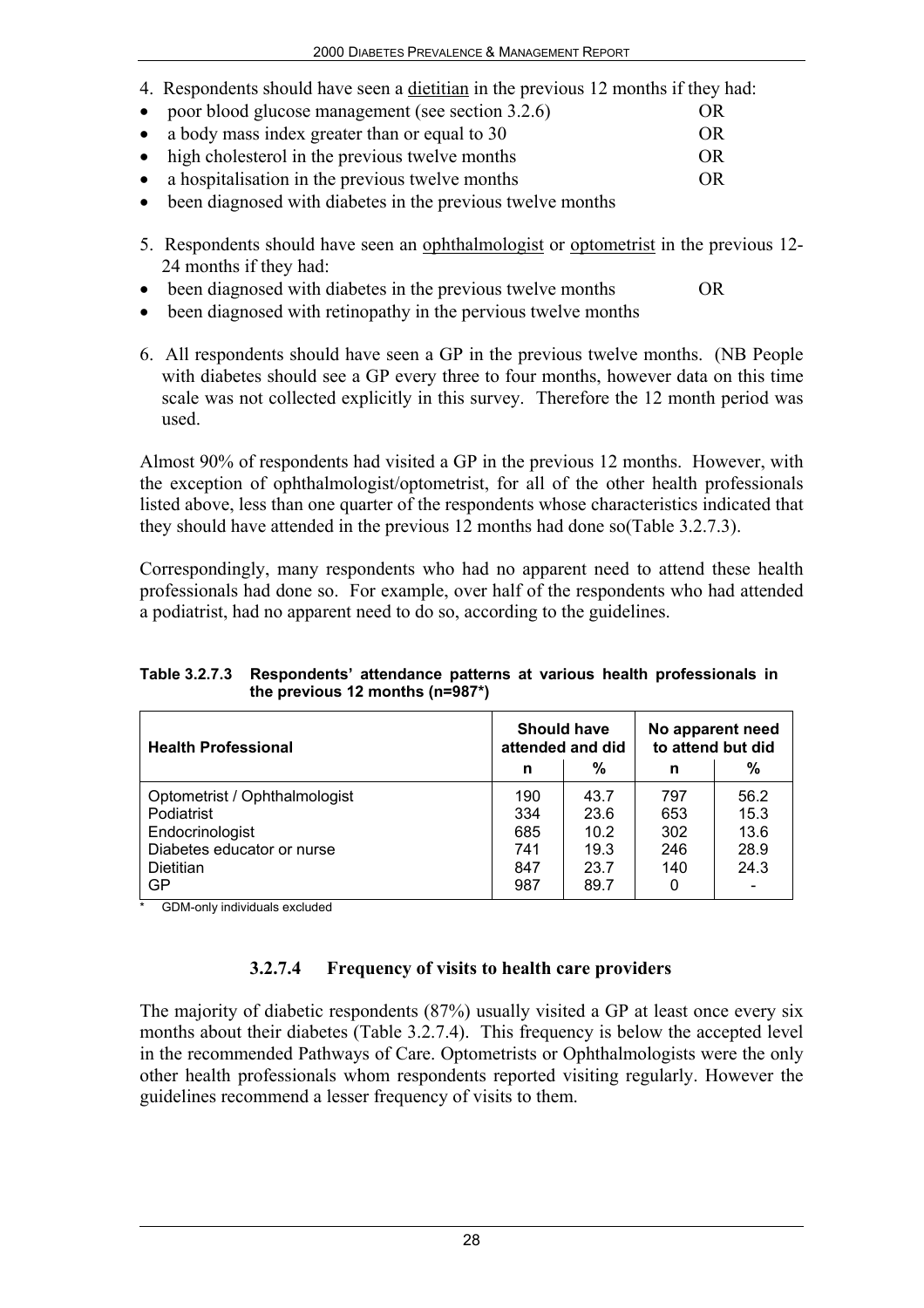|                               |                                 |            | <b>Health Care Professional</b> |                                  |                             |  |
|-------------------------------|---------------------------------|------------|---------------------------------|----------------------------------|-----------------------------|--|
| <b>Frequency of Visits</b>    | % of respondents ( $n = 950$ *) |            |                                 |                                  |                             |  |
|                               | <b>GP</b>                       | Podiatrist | <b>Dietitian</b>                | Optometrist /<br>Ophthalmologist | <b>Diabetes</b><br>Educator |  |
| Every 6 weeks or more often   | 38.4                            | 3.2        | 3.1                             | 0.6                              | 1.4                         |  |
| Less than every 6 weeks but   | 39.3                            | 5.5        | 3.1                             | 4.1                              | 2.7                         |  |
| more than every 6 months      |                                 |            |                                 |                                  |                             |  |
| Once every 6 months           | 9.1                             | 2.1        | 2.5                             | 7.8                              | 2.1                         |  |
| Approximately once every year | 5.4                             | 3.7        | 4.2                             | 30.8                             | 3.2                         |  |
| Less often than once a year   | 0.6                             | 1.1        | 2.2                             | 39.1                             | 1.4                         |  |
| Do not visit regularly at all | 7.1                             | 84.1       | 84.4                            | 17.4                             | 88.6                        |  |
| Don't know                    | 0.2                             | 0.4        | 0.5                             | 0.2                              | 0.6                         |  |
| <b>TOTAL</b>                  | 100%                            | 100%       | 100%                            | 100%                             | 100%                        |  |

**Table 3.2.7.4: Usual frequency at which respondents visit various health care professionals about their diabetes.**

 $*$  40 early survey respondents were not asked this question owing to a late questionnaire alteration

Most respondents either visit regularly or had at least had an initial assessment of their diabetes with an optometrist or ophthalmologist (89%) and with a dietitian (62%). However, less than one in three respondents (31%) had been assessed by a podiatrist and less than one in four (39%) had been assessed by a diabetes educator.

It is clear that adherence by these respondents to the Pathways of Care<sup>5</sup> is erratic and does not necessarily follow the recommendations. However, the guidelines have only been released recently, and therefore this data should be taken as a baseline only.

#### **3.2.8 Knowledge of Possible Long Term Outcomes of Diabetes**

In general, diabetic respondents reported a moderate understanding of the possible longterm outcomes of diabetes (Table 3.2.8). Two of the most commonly named outcomes were the very general responses of 'premature death' (40%) and unspecified 'severe health problems' (26%). It is possible that the 26% of respondents who gave only these answers or these in combination with incorrect outcomes did not truly know any of the possible outcomes of diabetes. Blindness (46%) and amputations/gangrene/poor circulation (50%) were the only other two outcomes named by more than one in four respondents (Table 3.2.8).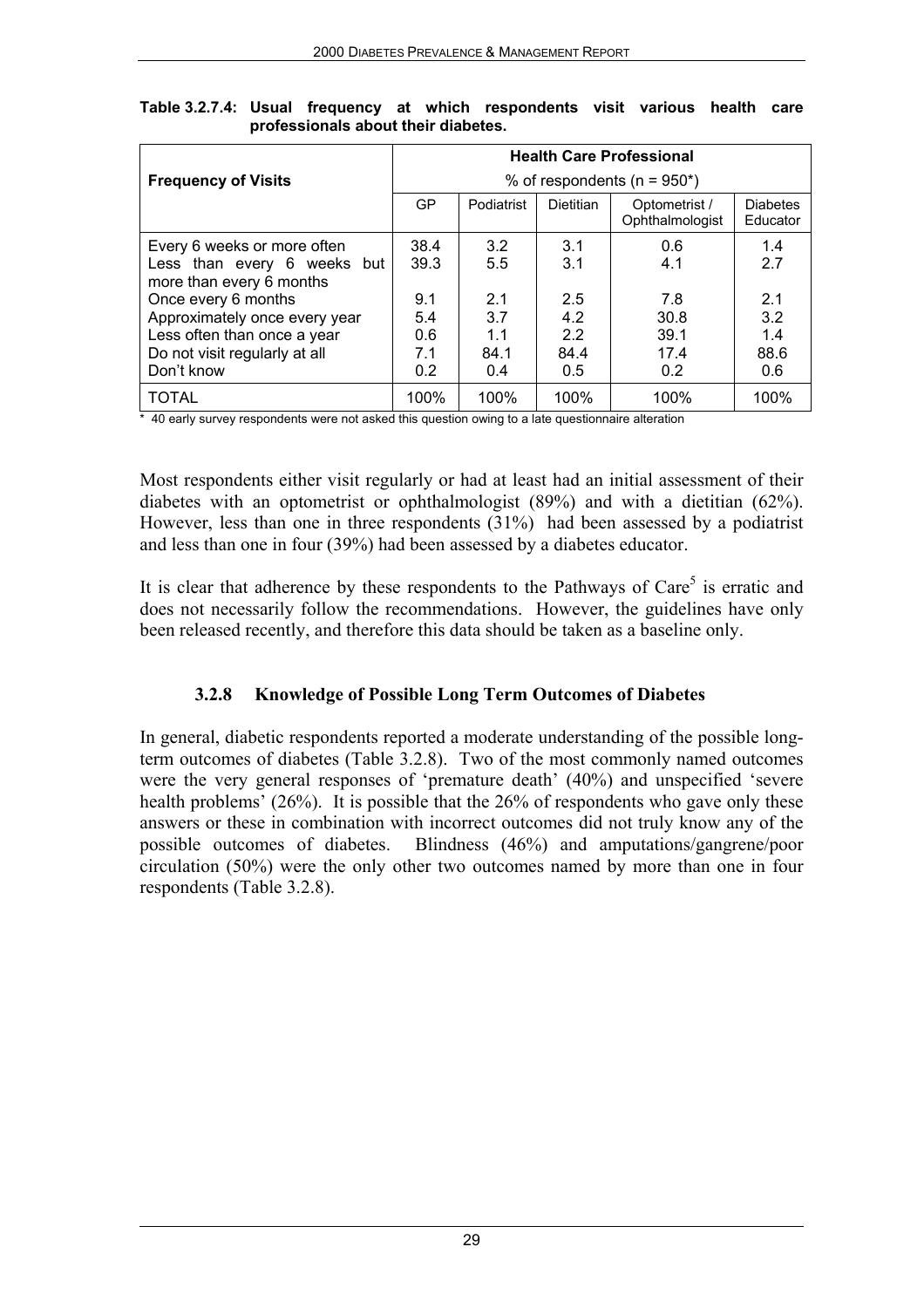| <b>Possible Long-Term Outcome</b>     | Number of<br><b>Respondents</b><br>n | $%$ of<br>All<br>Respondents <sup>#</sup><br>$(n=990^{#})$ | $%$ of<br>Respondents <sup>#</sup><br>Gen. Pop <sup>n</sup><br><b>Survey</b><br>$(n=1625)$ |
|---------------------------------------|--------------------------------------|------------------------------------------------------------|--------------------------------------------------------------------------------------------|
| <b>Correct Possible Outcomes</b>      |                                      |                                                            |                                                                                            |
| <b>Blindness</b>                      | 446                                  | 45.5                                                       | 30.9                                                                                       |
| Amputations/Gangrene/Poor circulation | 491                                  | 50.1                                                       | 29.6                                                                                       |
| Coma                                  | 83                                   | 8.5                                                        | 121                                                                                        |
| Heart problems                        | 241                                  | 24.6                                                       | 111                                                                                        |
| Kidney failure                        | 223                                  | 22.8                                                       | 10.5                                                                                       |
| <b>Generalised Outcomes</b>           |                                      |                                                            |                                                                                            |
| Premature death                       | 395                                  | 40.3                                                       | 41.4                                                                                       |
| Severe health problems (unspecified)  | 251                                  | 26.0                                                       | 22.3                                                                                       |
| <b>Incorrect Outcomes</b>             | 236                                  | 24.1                                                       | 25.6                                                                                       |
| Don't know                            | 74                                   | 7.6                                                        | 4.9                                                                                        |

| Table 3.2.8: | Respondents' knowledge of the possible long-term outcomes of diabetes |
|--------------|-----------------------------------------------------------------------|
|--------------|-----------------------------------------------------------------------|

Only respondents who could demonstrate a basic knowledge of diabetes were asked this question, those who were not asked were deemed to not be aware of the long-term outcomes.

# Multiple responses permitted<br>## GDM-only individuals exclude

GDM-only individuals excluded

People with diabetes were much more likely than the general population to name blindness, amputations, heart problems and kidney failure as possible long term effects of diabetes. This indicates a higher level of knowledge among people with the disease. The average number of correct long-term outcomes named by respondents was 1.5. This is only slightly higher than the average of 0.9 named by the general population. Overall, almost three-quarters of respondents (74%) named at least one correct outcome, which is markedly higher than in the general population (53%). However, 71% of respondents with diabetes also named at least one incorrect or generalised outcome.

Over half (56%) of all respondents named a generalised outcome, however, 70% of these did name at least one correct outcome.

One quarter (24%) of all respondents named an incorrect outcome but the majority (83%) of these also named at least one correct outcome.

Overall, despite being more able to name correct outcomes, people with diabetes were just as likely as members of the general public to name generalised and incorrect longterm outcomes of diabetes

## **3.2.9 Knowledge of Symptoms of Hypoglycaemia**

Knowledge of the range of symptoms of hypoglycaemia was generally low. Almost 30% of diabetic respondents could not name any of the symptoms of low blood sugar or hypoglycaemia (Table 3.2.9). Only one symptom, dizziness or lightheadedness (37%), was named by more than one in four respondents.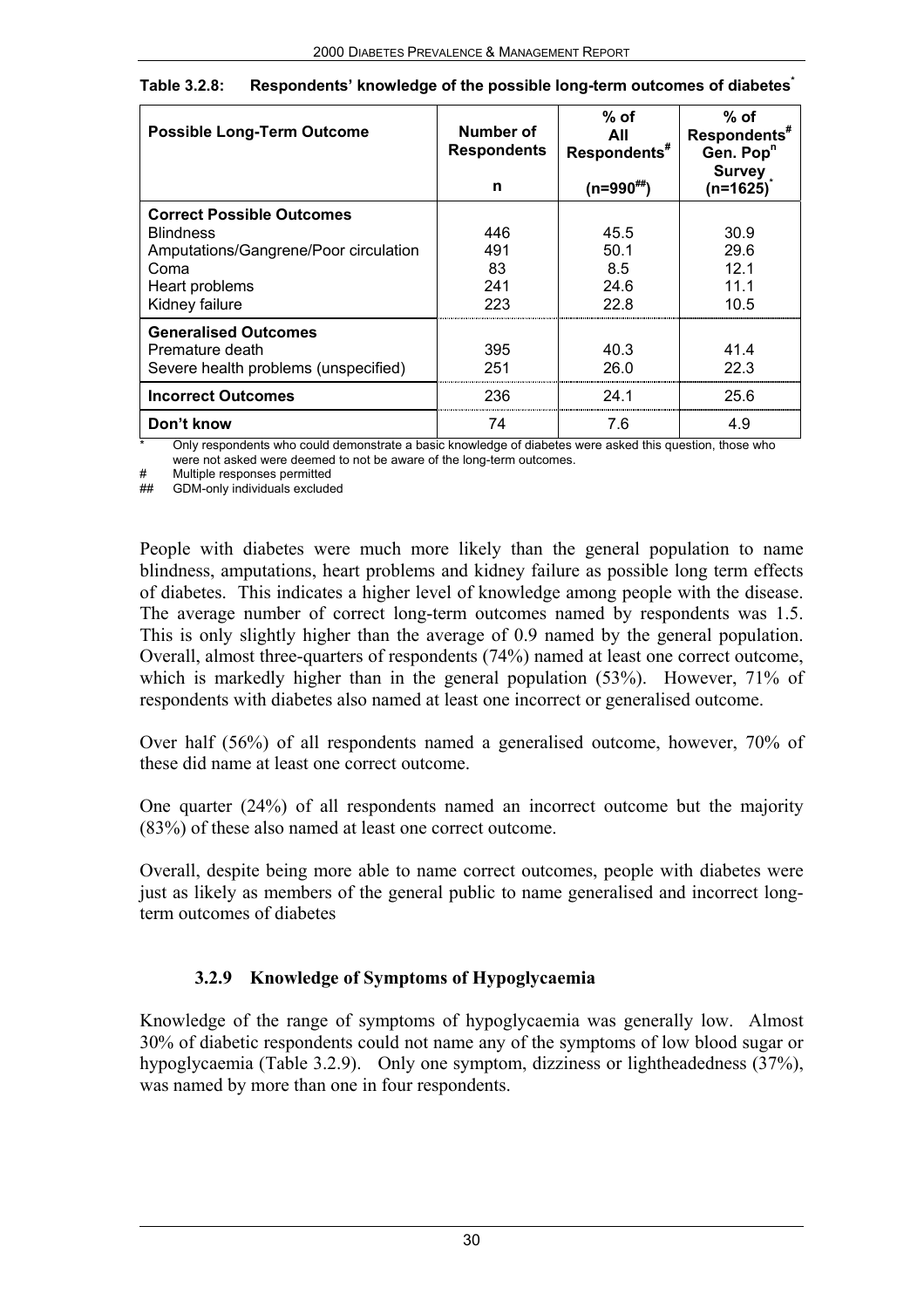| <b>Perceived symptom</b>                      | Number of<br><b>Respondents **</b><br>n | % of<br><b>Respondents **</b><br>(n=990*) |
|-----------------------------------------------|-----------------------------------------|-------------------------------------------|
| Dizziness or lightheadedness                  | 368                                     | 37.2                                      |
| Weakness or fatigue                           | 243                                     | 24.5                                      |
| <b>Shakiness</b>                              | 200                                     | 20.2                                      |
| Cold sweats or sweaty palms                   | 133                                     | 13.4                                      |
| Collapse (including coma)                     | 123                                     | 12.4                                      |
| <b>Blurred vision</b>                         | 107                                     | 10.8                                      |
| Nausea                                        | 62                                      | 6.3                                       |
| Confusion                                     | 58                                      | 5.9                                       |
| Hunger                                        | 58                                      | 5.9                                       |
| Restless sleep or lack of concentration       | 52                                      | 5.3                                       |
| Thirst $#$                                    | 34                                      | 3.4                                       |
| Anxiety or mood change <sup>#</sup>           | 33                                      | 3.3                                       |
| Irritability or anger                         | 32                                      | 3.2                                       |
| Morning headaches or headaches in general     | 25                                      | 2.5                                       |
| Increased heart rate                          | 10                                      | 1.0                                       |
| Other                                         | 87                                      | 8.8                                       |
| Don't know<br>* CDM-only individuale excluded | 291                                     | 29.4                                      |

#### **Table 3.2.9: Respondents' knowledge of the symptoms of hypoglycaemia (n=990\*)**

\* GDM-only individuals excluded

\*\*Multiple responses permitted # Not a symptom of hypoglycaemia

### **3.2.10 'Acceptable' Knowledge of Diabetes**

For the purposes of this survey, a respondent was considered to have a good knowledge of the long-term outcomes of diabetes if they named any **two or more** of the following possible outcomes:

- Blindness
- Heart problems
- Amputations/gangrene/poor circulation
- Kidney failure
- Coma

Similarly, they were considered to have a good knowledge of the symptoms of hypoglycaemia if they named any **three or more** of the following symptoms:

- Blurred vision
- Confusion
- Cold sweats or sweaty palms
- Collapse (including coma)
- Dizziness or lightheadedness
- Hunger
- Irritability or anger
- Increased heart rate
- Morning headaches or headaches
- Nausea
- Restless sleep or lack of concentration
- Shakiness
- Weakness or fatigue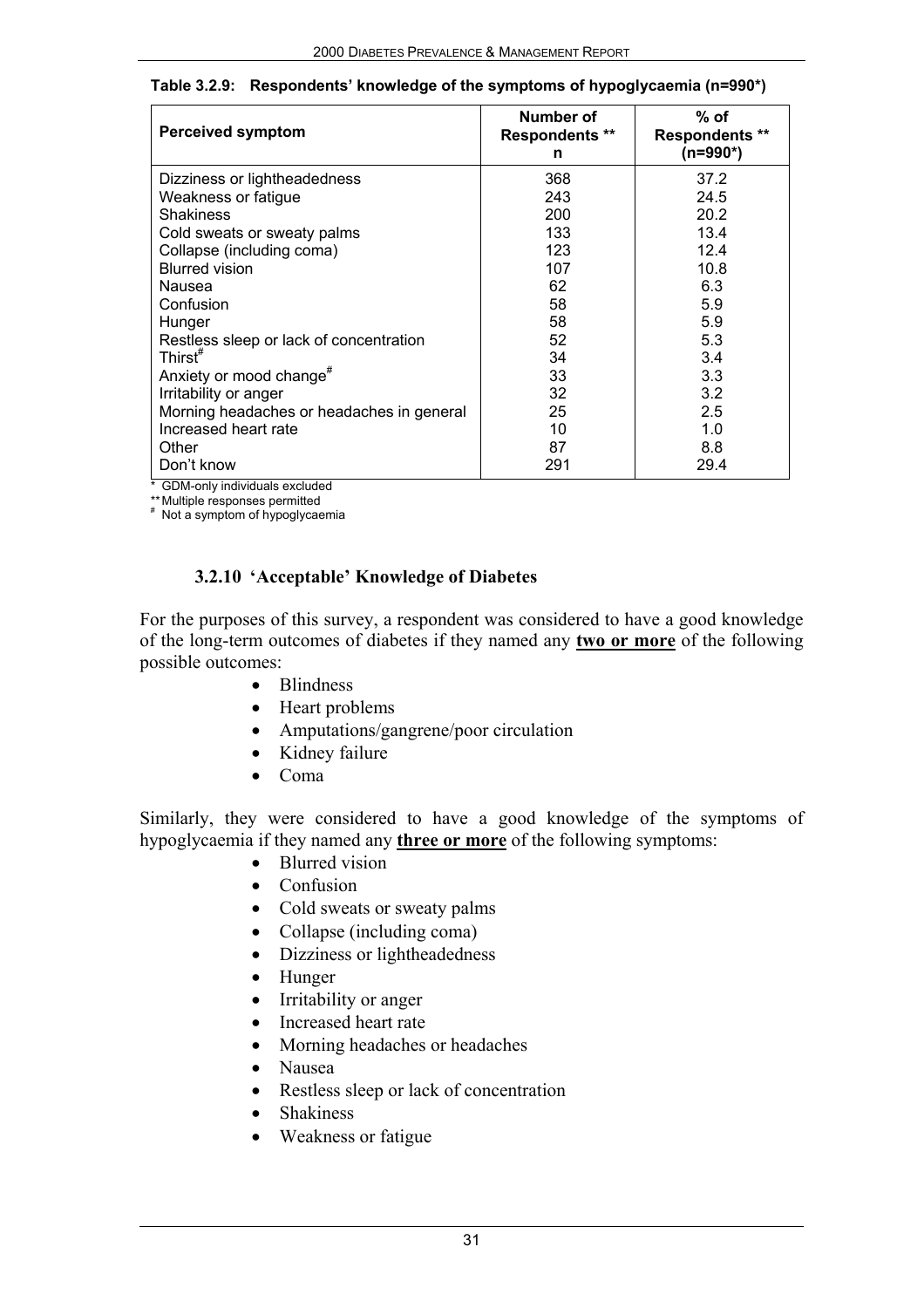Overall, respondents were defined as displaying an 'acceptable' knowledge of diabetes if they showed both good knowledge of the long-term outcomes of diabetes and good knowledge of the symptoms of hypoglycaemia.

## **3.2.10.1 Variations in 'acceptable' knowledge of diabetes**

Overall, 15.9% of respondents reported an 'acceptable' knowledge of diabetes. 'Acceptable' knowledge increased significantly with length of time the respondent had been diagnosed with diabetes ( $\chi^2$ =18.006, df=2, p=0.0001), from 10% for those who have had diabetes for less than 3 years to 22% for those who have had the disease for 10 years or more (Figure 3.2.10.1a). This is a logical result owing to exposure time to management, education, counselling and other support services.



**Figure 3.2.10.1a: Percentage of respondents with 'acceptable' knowledge of diabetes by duration of diabetes**

The likelihood of respondents displaying 'acceptable' knowledge was significantly associated with whether the respondent had stated that they had been told they had diabetes (17%) or 'high blood sugar/a touch of sugar' (10%) ( $\chi^2$ =6.63, df=1, p=0.001).

The proportion of respondents with 'acceptable' knowledge of diabetes decreased significantly as the number of risk factors/behaviours the respondents reported increased  $(\chi^2=16.31, df=6, p=0.0122)$  (Figure 3.2.10.1b). Twenty-one percent of respondents with less than three risk factors reported 'acceptable' knowledge while only 13% of respondents with four or more risk factors reported the same level of knowledge.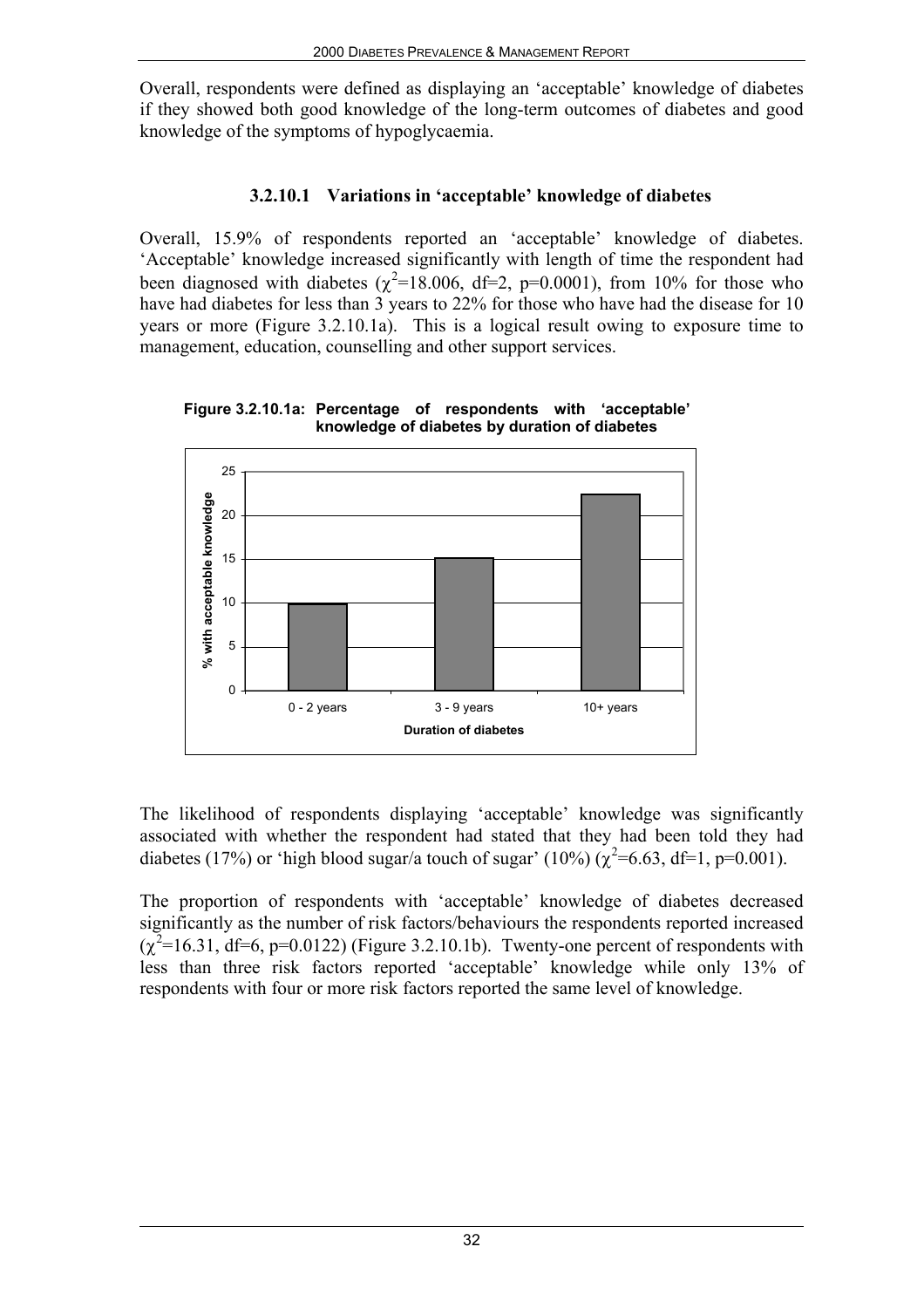



Female respondents were significantly more likely to display an 'acceptable' knowledge of diabetes (20%) than were their male counterparts (12%) ( $\chi^2$ =10.2, df=1,  $p=0.0014$ ). Good knowledge also varied significantly with respondent age group  $(\chi^2=32.23, df=5, p<0.0001)$ , peaking in the 30-39 age group and decreasing with increasing age (Figure 3.2.10.1c). Following from this result, 'acceptable' knowledge was also more prevalent in those demographic sub-groups, which contained a high proportion of younger respondents. Specifically, knowledge was significantly more prevalent among those who were employed ( $\chi^2$ =4.50, df=1, p=0.0338), those who had completed senior high school or a higher level of education ( $\chi^2$ =9.21, df=3, p=0.0266) and those with an annual household income of \$25,000 or more  $(\chi^2=12.14, df=1,$ p=0.0005).

Respondents with Type II diabetes were significantly less likely (15%) to display an 'acceptable' knowledge of diabetes than were those with Type I (55%) ( $\chi^2$ =37.6, df=2, p<0.0001).

'Acceptable' knowledge was more prevalent in both younger respondents and those who had had the disease for a longer period of time. This apparent discrepancy can be explained by the high rate of geriatric diagnosis of Type II diabetes. There are therefore many older people who have only been diagnosed for a relatively short period of time and are therefore displaying a lower level of knowledge. The apparent discrepancy was probably influenced also by the fact that those in younger age groups had a significantly high level of education ( $\chi^2$ =110.76, df=16, p<0.0001).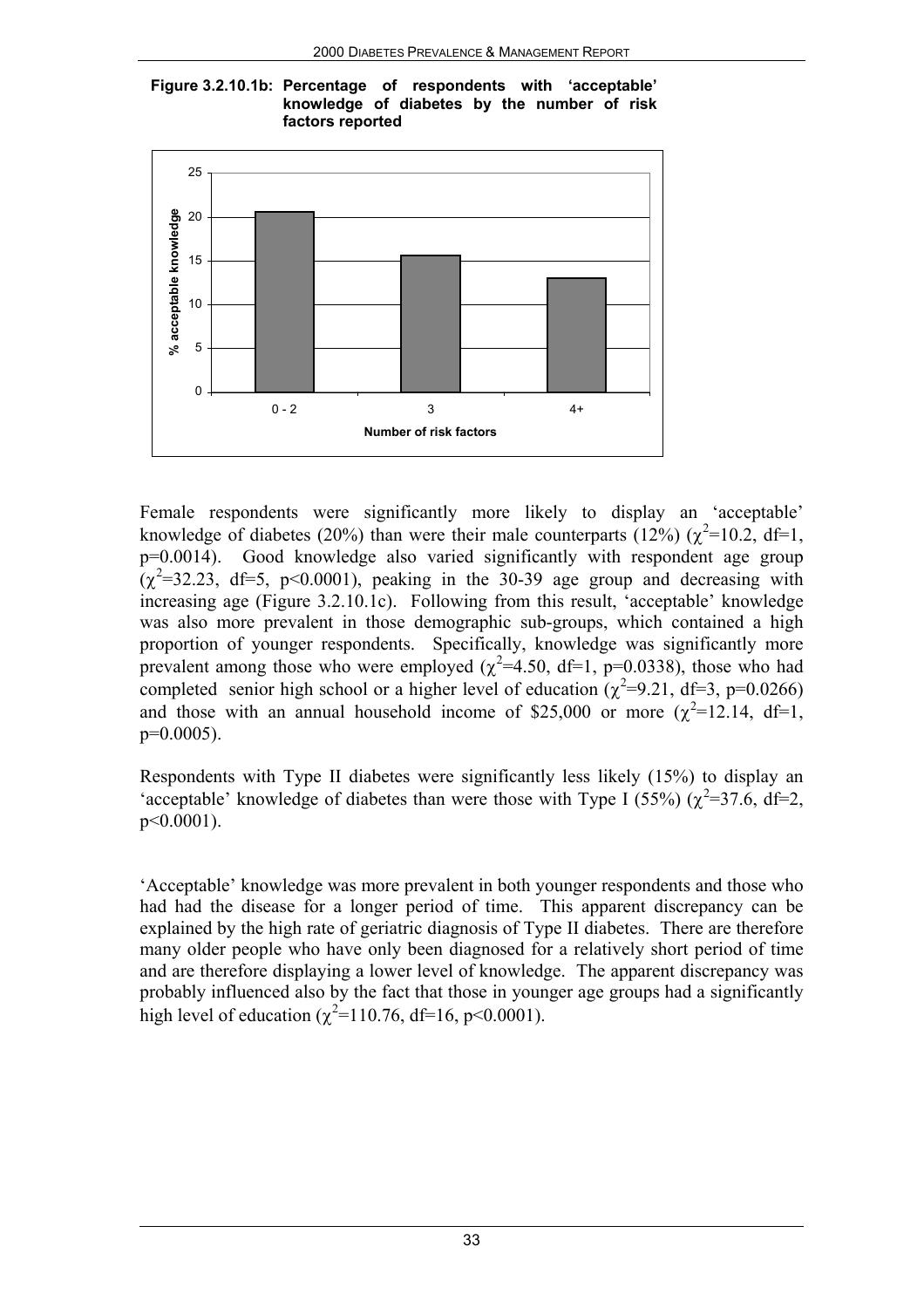



'Acceptable' knowledge did not vary significantly across SEIFA quintiles, RaRA classifications or Public Health Zones.

Respondents with an 'acceptable' knowledge of diabetes were significantly more likely (43%) to display good management of their diabetes than those with lower knowledge levels (31%) ( $\chi^2$ =8.80, df=1, p=0.0030).

'Acceptable' knowledge of diabetes did not vary significantly with the number of diabetes complications the respondent reported.

When the variables showing significant relationships with 'acceptable' knowledge of diabetes in univariate analyses were included in a multivariate model, respondent age group was the strongest predictor (Table 3.2.10.1). Whether the respondent either had been told that they had diabetes or high blood sugar was also significant, with those who had been told 'diabetes' more than twice as likely to display 'acceptable' knowledge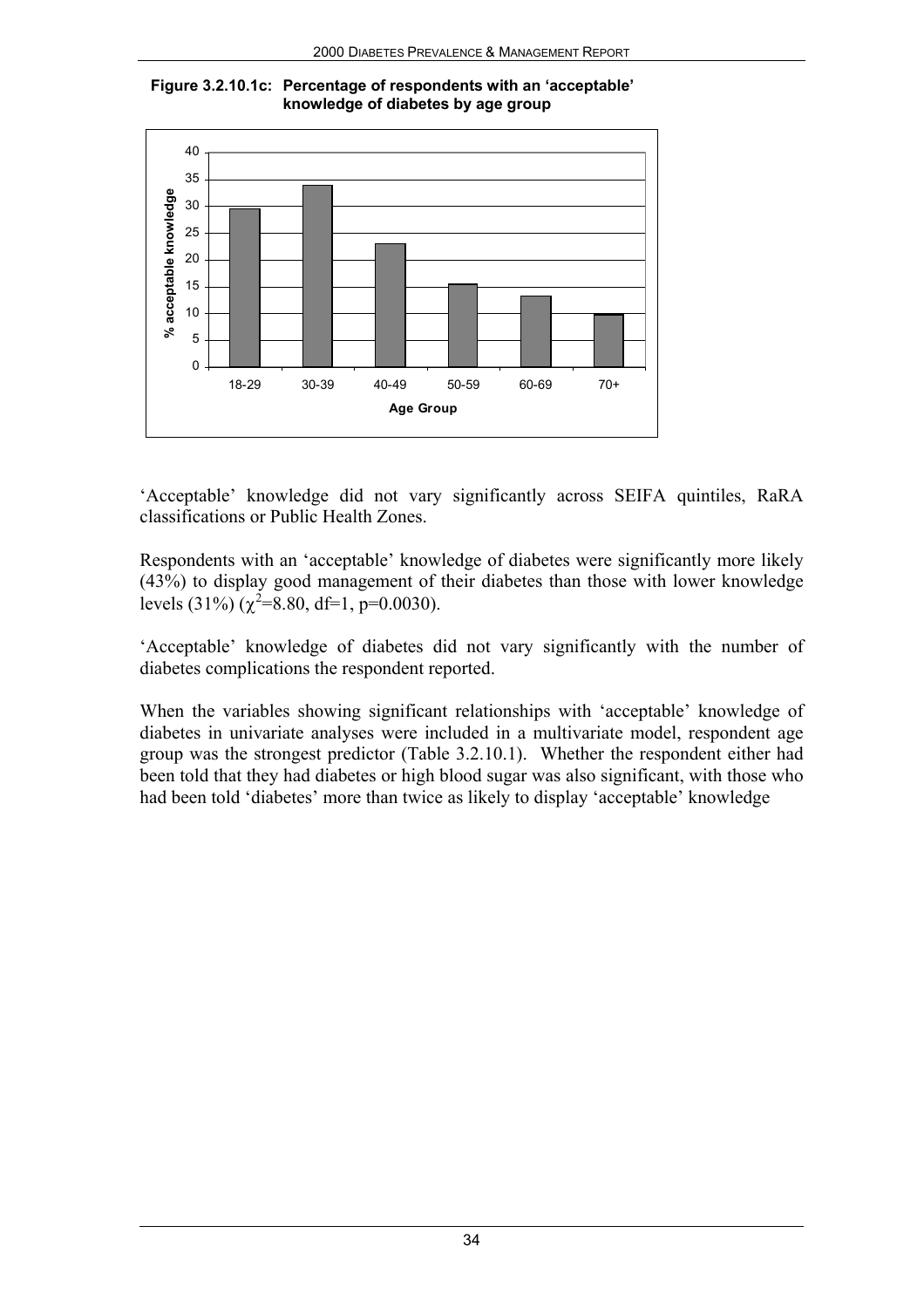| <b>Predictor</b>                                                    | <b>Odds Ratio*</b> | 95% C.I. |       |
|---------------------------------------------------------------------|--------------------|----------|-------|
| Age group (base: 70+ years)                                         |                    |          |       |
| $18 - 29$ years                                                     | $5.37*$            | 185      | 15.56 |
| $30 - 39$ years                                                     | $5.81^{#}$         | 2.57     | 13 14 |
| $40 - 49$ years                                                     | $3.22*$            | 161      | 646   |
| $50 - 59$ years                                                     | $2.07*$            | 1.08     | 3.96  |
| $60 - 69$ years                                                     | 1.62               | 0.87     | 3.01  |
| Duration of diabetes (base: 10+ years)                              |                    |          |       |
| $0 - 2$ vears                                                       | $0.25^{#}$         | 0.15     | 0.42  |
| $3 - 9$ years                                                       | $0.48*$            | 0.26     | 0.89  |
| Sex (base: female)<br>Male                                          |                    | 0.36     | 0.79  |
| Diagnosed with diabetes (base: High blood sugar)<br><b>Diabetes</b> | 2 12*              | 123      | 3.67  |
| Household income (base: $$25 000 +$ )                               |                    |          |       |
| Under \$25 000                                                      | $0.62*$            | 0.39     | 0.98  |

#### **Table 3.2.10.1: Predictors of respondent having 'acceptable' knowledge of diabetes**

# Odds ratios significant, p < 0.001

\* Odds ratios significant, 0.001 < p < 0.05

Variations in respondent knowledge of the possible long-term outcomes of diabetes and of the symptoms of hypoglycaemia are not reported separately in this document because they closely correspond to the variations in 'acceptable' knowledge of diabetes reported above.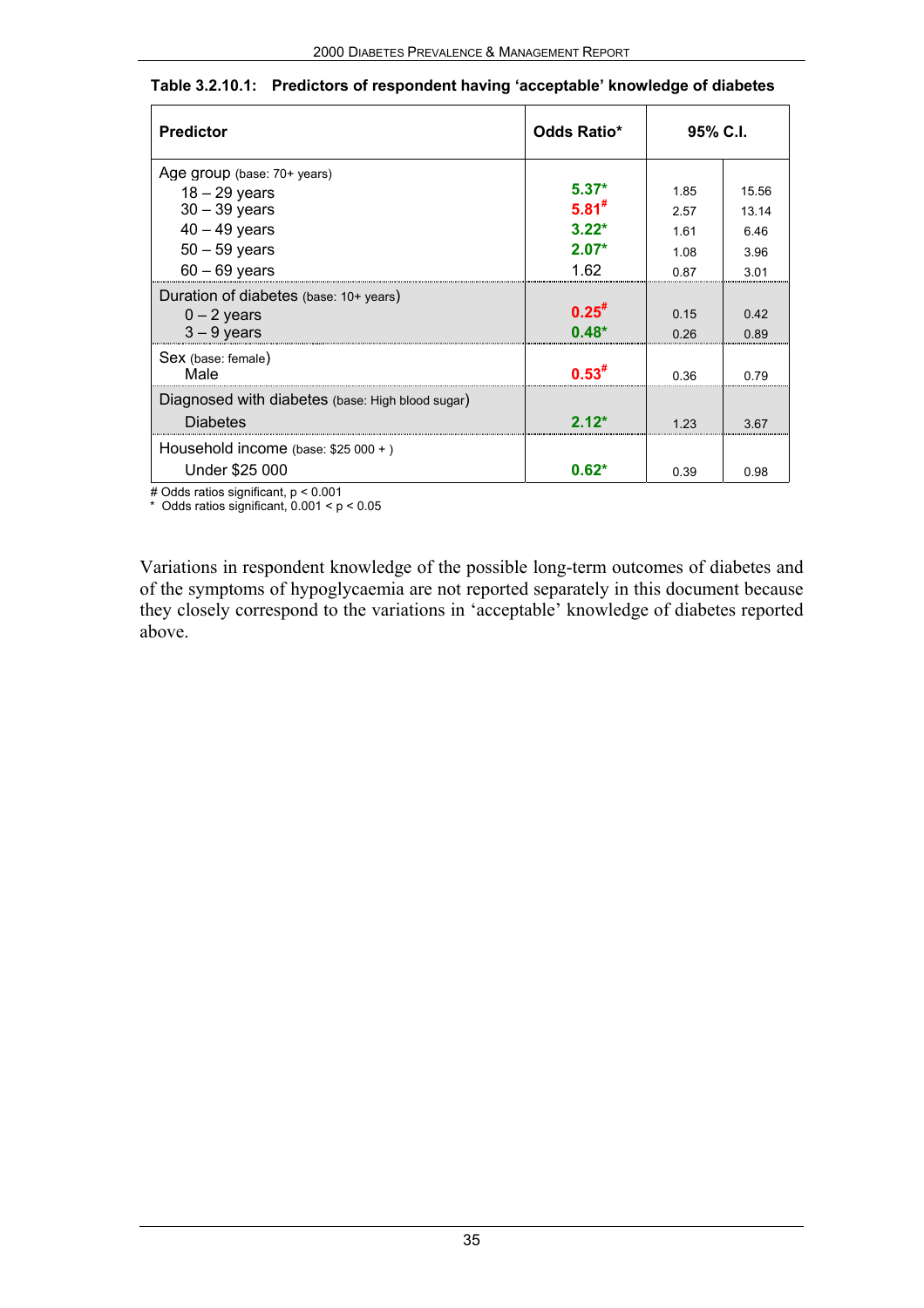#### **4.0 CONCLUSIONS**

Self-reported prevalence of diabetes increased over the five years prior to the survey. The most likely explanatory factors are a true increase in the incidence, an increase in screening rates and lowering of the laboratory threshold for diagnostic criteria.

Females are more likely to self-report a diagnosis of diabetes than males but blood surveys reveal that males are more likely to have the disease. Recall bias may be a factor in this apparent inconsistency.

Overall, knowledge of diabetes, its risk factors and complications has improved in Queensland in the past four years. People with diabetes are more likely than the general public to have a knowledge of the long term complications of the disease. Yet, the overall mixed level of accuracy in the knowledge of the disease (there was evidence of guess work leading to incorrect responses) indicates that more public and providerpatient education is needed to minimise the impact of the disease in the community.

The number of risk factors exhibited by respondents did not vary by sex or geographic area of residence. Duration of disease was a predictor of foot ulcers, heart problems, vision problems and peripheral neuropathy, but not of kidney disease.

While there was no gender difference in self management of blood glucose levels, two thirds of respondents exhibited poor glucose self-management. This was particularly significant in the Northern Zone, possibly reflecting limited access to support services.

General Practitioners continue to be the main health care providers of people with diabetes in Queensland. It is reassuring that the coordination of diabetes management is widely available from the Primary Health Care sector. However, there is still room for improvement in adherence to the recommendations for management detailed in the *Diabetes Standard Pathway of Care 2000*.

This study is the first in Queensland to yield baseline information on the help seeking and management behaviour of people with diabetes at a population level. Although the patterns of care are not totally satisfactory, this data provides a useful baseline for future comparisons.